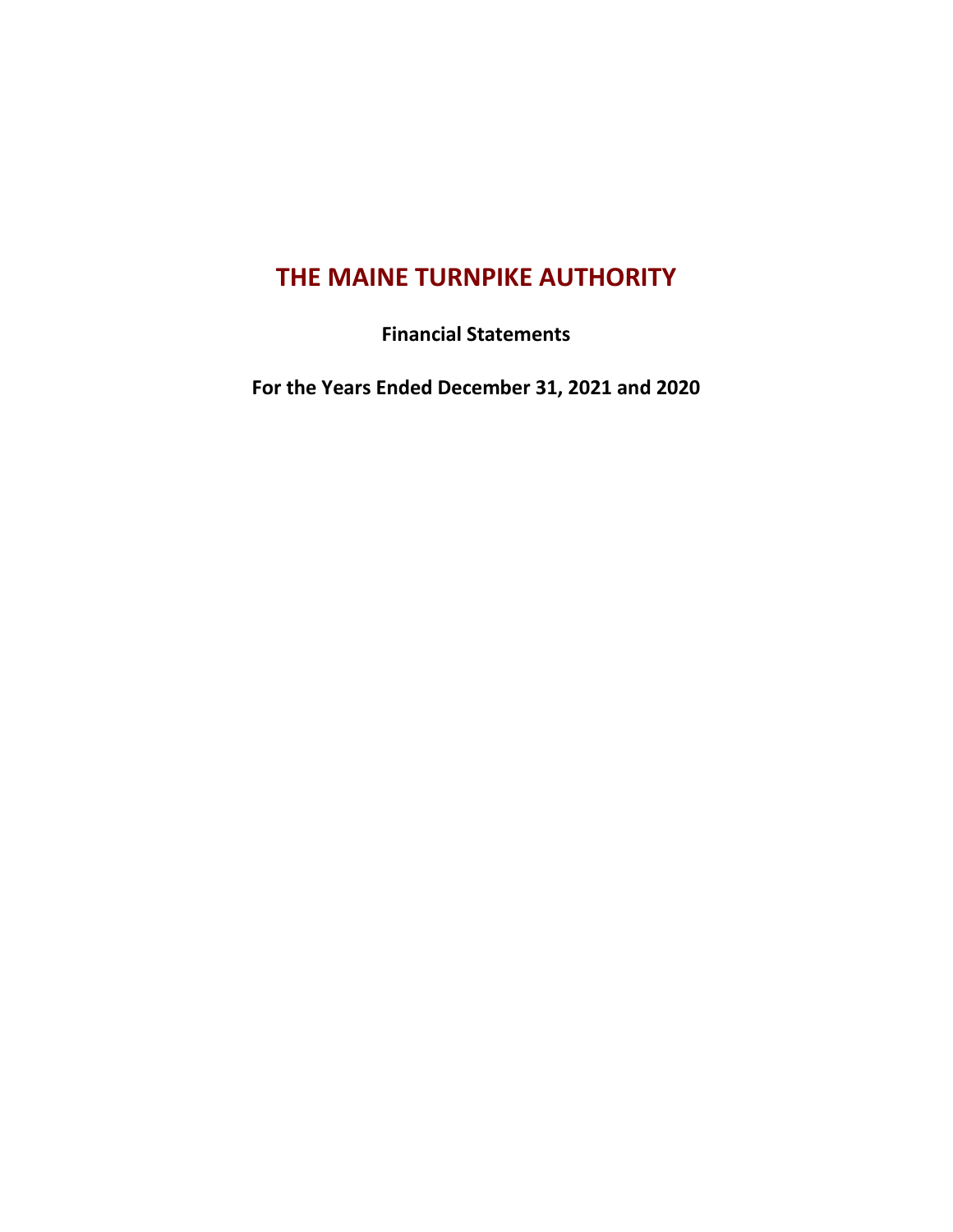# **THE MAINE TURNPIKE AUTHORITY**

# **Financial Statements**

# **For the Years Ended December 31, 2021 and 2020**

# **TABLE OF CONTENTS**

|                                                              | Page(s)   |
|--------------------------------------------------------------|-----------|
| Independent Auditor's Report                                 | $1 - 3$   |
| Management's Discussion and Analysis                         | $4 - 11$  |
| <b>Statements of Net Position</b>                            | $12 - 13$ |
| Statements of Revenues, Expenses and Changes in Net Position | 14        |
| <b>Statements of Cash Flows</b>                              | $15 - 16$ |
| <b>Notes to Financial Statements</b>                         | $17 - 47$ |
| Required Supplementary Information                           | 48-51     |
| Other Supplementary Information                              | $52 - 53$ |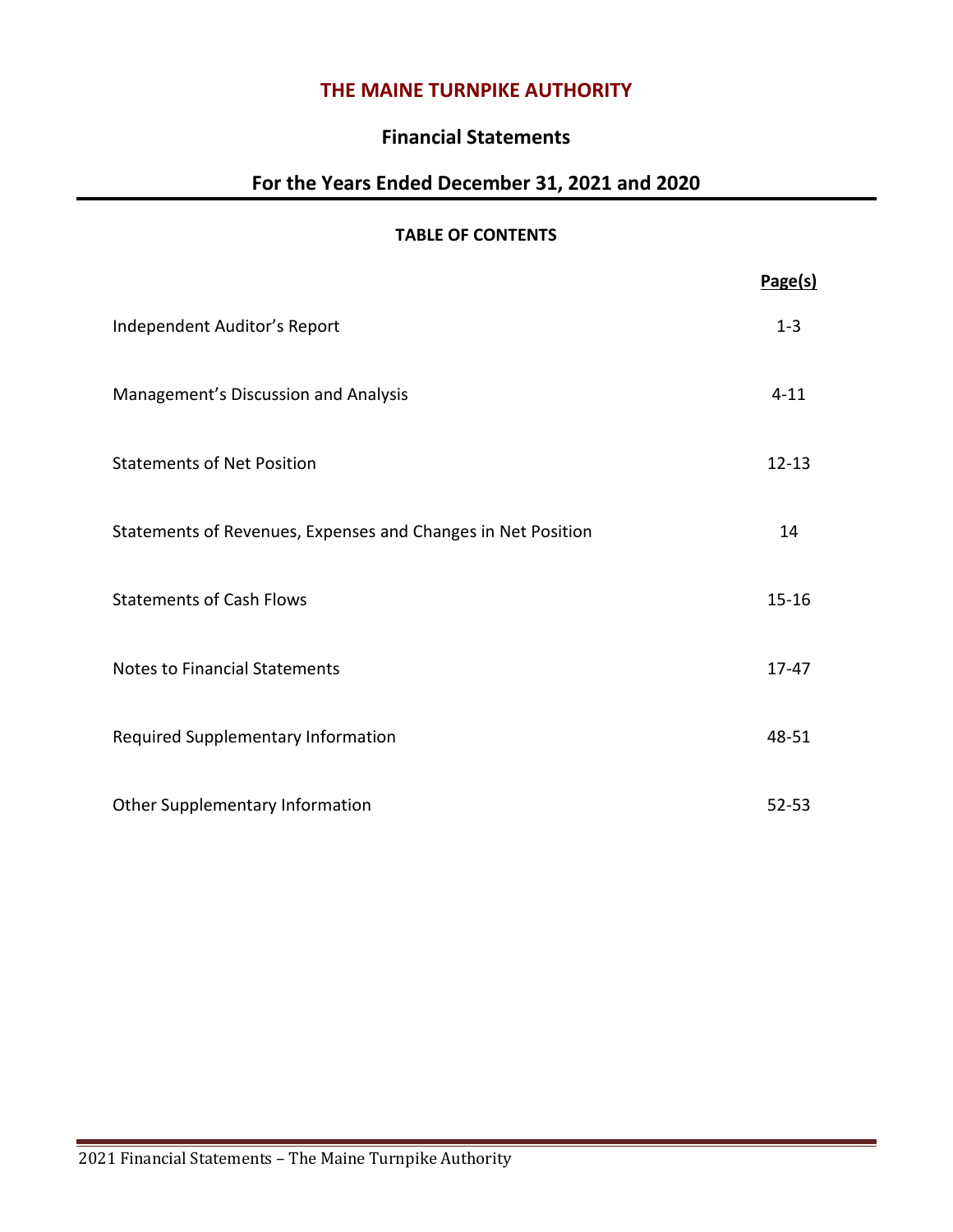# **WIPFLI**

# **Independent Auditor's Report**

To the Board of Directors Maine Turnpike Authority Portland, Maine

# *Report on the Audit of the Financial Statements*

# *Opinions*

We have audited the accompanying financial statements of the Maine Turnpike Authority (the "Authority"), a component unit of the State of Maine, as of and for the years ended December 31, 2021 and 2020, and the related notes to the financial statements, which collectively comprise the Authority's basic financial statements as listed in the table of contents.

In our opinion, the accompanying financial statements referred to above present fairly, in all material respects, the respective financial position of the Maine Turnpike Authority as of December 31, 2021 and 2020, and respective changes in financial position and, where applicable, cash flows thereof for the years then ended in accordance with accounting principles generally accepted in the United States of America.

# *Basis for Opinions*

We conducted our audits in accordance with auditing standards generally accepted in the United States of America (GAAS) and the standards applicable to financial audits contained in *Government Auditing Standards,* issued by the Comptroller General of the United States of America. Our responsibilities under those standards are further described in the Auditor's Responsibilities for the Audit of the Financial Statements section of our report. We are required to be independent of Maine Turnpike Authority and to meet our other ethical responsibilities, in accordance with the relevant ethical requirements relating to our audits. We believe that the audit evidence we have obtained is sufficient and appropriate to provide a basis for our qualified and unmodified opinions audit opinions.

# *Responsibilities of Management for the Financial Statements*

Management is responsible for the preparation and fair presentation of the financial statements in accordance with accounting principles generally accepted in the United States of America (GAAP), and for the design, implementation, and maintenance of internal control relevant to the preparation and fair presentation of financial statements that are free from material misstatement, whether due to fraud or error.

In preparing the financial statements, management is required to evaluate whether there are conditions or events, considered in the aggregate, that raise substantial doubt about Maine Turnpike Authority's ability to continue as a going concern for twelve months beyond the financial statement date, including any currently known information that may raise substantial doubt shortly thereafter.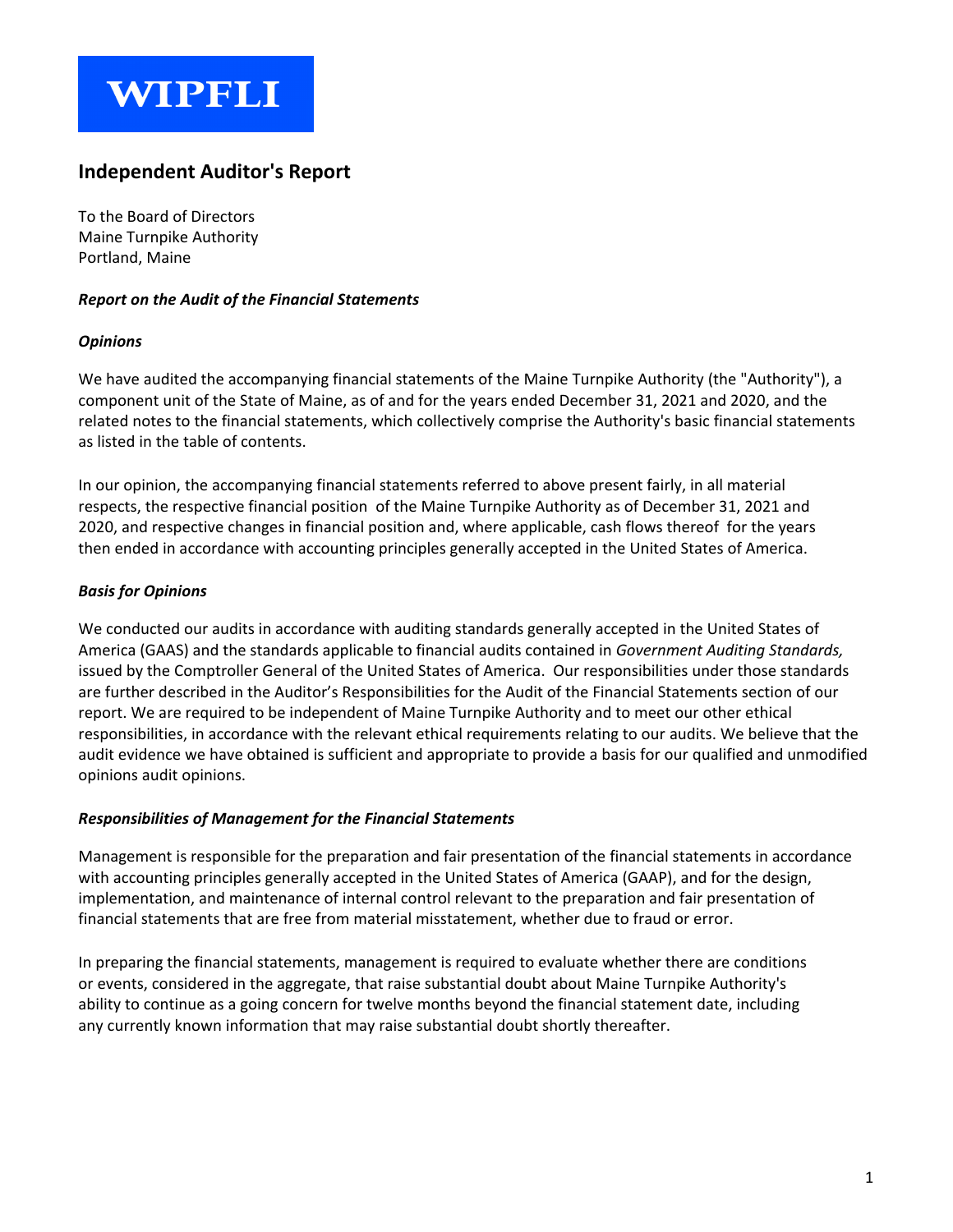# *Auditor's Responsibility for the Audit of the Financial Statements*

Our objectives are to obtain reasonable assurance about whether the financial statements as a whole are free from material misstatement, whether due to fraud or error, and to issue an auditor's report that includes our opinion. Reasonable assurance is a high level of assurance but is not absolute assurance and therefore is not a guarantee that an audit conducted in accordance with GAAS and will always detect a material misstatement when it exists. The risk of not detecting a material misstatement resulting from fraud is higher than for one resulting from error, as fraud may involve collusion, forgery, intentional omissions, misrepresentations, or the override of internal control. Misstatements are considered material if there is a substantial likelihood that, individually or in the aggregate, they would influence the judgment made by a reasonable user based on the financial statements.

In performing an audit in accordance with GAAS and *Government Auditing Standards,* we:

- Exercise professional judgment and maintain professional skepticism throughout the audit.
- Identify and assess the risks of material misstatement of the financial statements, whether due to fraud or error, and design and perform audit procedures responsive to those risks. Such procedures include examining, on a test basis, evidence regarding the amounts and disclosures in the financial statements.
- Obtain an understanding of internal control relevant to the audit in order to design audit procedures that are appropriate in the circumstances, but not for the purpose of expressing an opinion on the effectiveness of Maine Turnpike Authority's internal control. Accordingly, no such opinion is expressed.
- Evaluate the appropriateness of accounting policies used and the reasonableness of significant accounting estimates made by management, as well as evaluate the overall presentation of the financial statements.
- Conclude whether, in our judgment, there are conditions or events, considered in the aggregate, that raise substantial doubt about Maine Turnpike Authority's ability to continue as a going concern for a reasonable period of time.

We are required to communicate with those charged with governance regarding, among other matters, the planned scope and timing of the audit, significant audit findings, and certain internal control–related matters that we identified during the audit.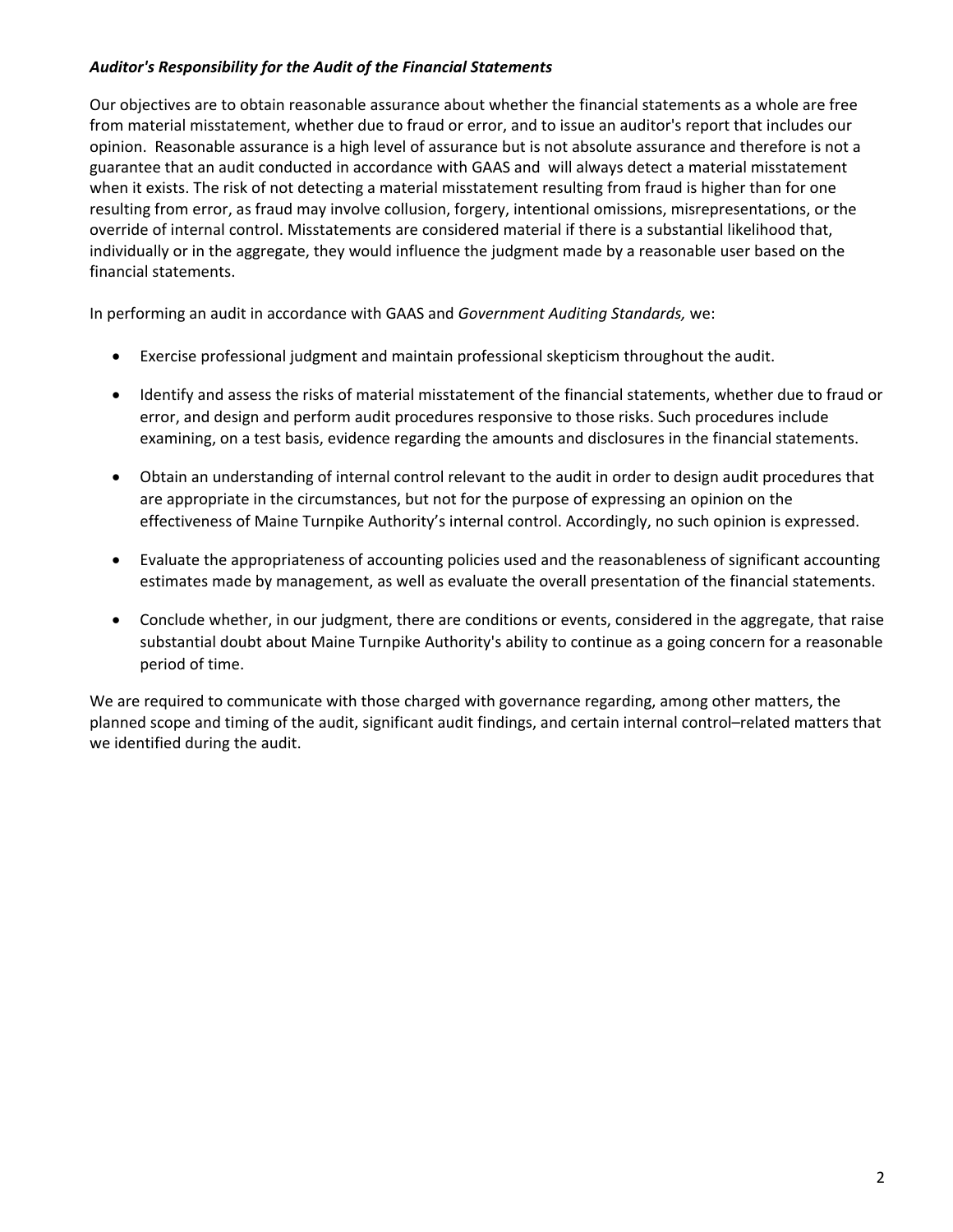# *Required Supplementary Information*

Accounting principles generally accepted in the United States of America require that the management's discussion and analysis on pages 4-11, the trend data on infrastructure condition on page 48, the schedule of changes in net OPEB liabiilty and related ratios - MTA group health insurance plan, on page 49, the schedule of proportionate share of net OPEB liability - group life insurance, on page 50, the schedule of OPEB contributions group life insurance, on page 50, the schedule of proportionate share of net pension liabiilty on page 51, and the schedule of contributions on page 51, be presented to supplement the basic financial statements. Such information is the responsibility of management and, although not a part of the basic financial statements, is required by the Governmental Accounting Standards Board who considers it to be an essential part of financial reporting for placing the financial statements in an appropriate operational, economic, or historical context. The management's discussion and analysis presents the comparison of 2021 to 2020, and excludes comparative amounts for 2019. We have applied certain limited procedures to the required supplementary information in accordance with auditing standards generally accepted in the United States of America, which consisted of inquiries of management about the methods of preparing the information and comparing the information for consistency with management's responses to our inquiries, the financial statements, and other knowledge we obtained during our audit of the financial statements. We do not express an opinion or provide any assurance on the information because the limited procedures do not provide us with sufficient evidence to express an opinion or provide any assurance.

# *Supplementary Information*

Our audits were conducted for the purpose of forming opinions on the financial statements that collectively comprise the Authority's basic financial statements. The Calculation of the Composite Debt Service Ratio on page 52 and the Statement of Activities for the State of Maine General Purpose Financial Statements on page 53, is presented for purposes of additional analysis and is not a required part of the basic financial statements. Such information is the responsibility of management and was derived from and relates directly to the underlying accounting and other records used to prepare the basic financial statements. The information has been subjected to the auditing procedures applied in the audits of the basic financial statements and certain additional procedures, including comparing and reconciling such information directly to the underlying accounting and other records used to prepare the basic financial statements or to the basic financial statements themselves, and other additional procedures in accordance with auditing standards generally accepted in the United States of America. In our opinion, the information is fairly stated in all material respects in relation to the basic financial statements as a whole.

# *Other Reporting Required by Government Auditing Standards*

In accordance with *Government Auditing Standards*, we have also issued our report dated March 10, 2022 on our consideration of the Authority's internal control over financial reporting and on our tests of its compliance with certain provisions of laws, regulations, contracts and grant agreements and other matters. The purpose of that report is solely to describe the scope of our testing of internal control over financial reporting and compliance and the results of that testing, and not to provide an opinion on the effectiveness of Maine Turnpike Authority's internal control over financial reporting or on compliance. That report is an integral part of an audit performed in accordance with *Government Auditing Standards* in considering the Authority's internal control over financial reporting and compliance.

Wiggii LLP

Wipfli LLP South Portland, Maine March 10, 2022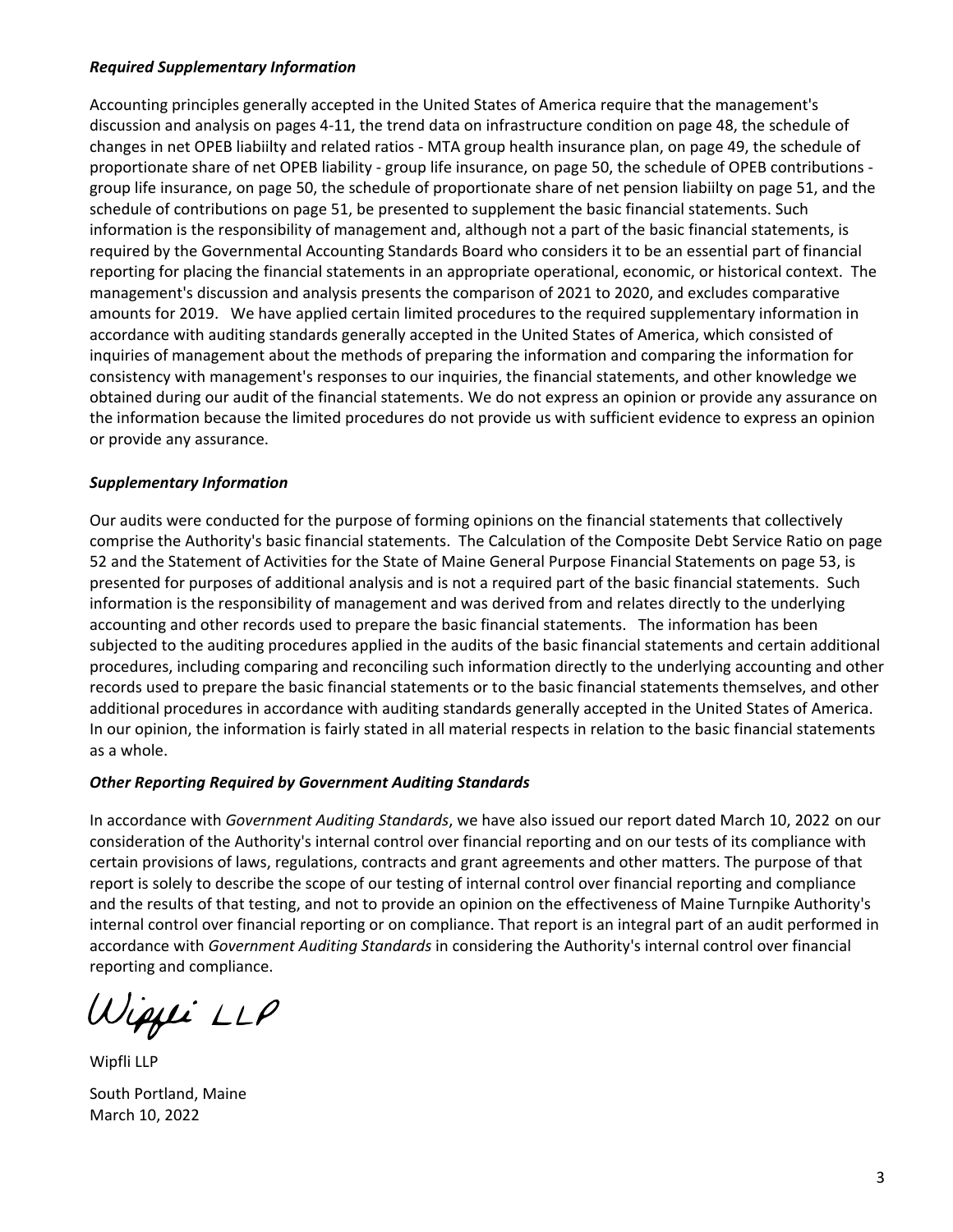# **THE MAINE TURNPIKE AUTHORITY**

# **Management's Discussion and Analysis**

# **December 31, 2021**

The management of the Maine Turnpike Authority (the Authority) offers this narrative overview and analysis of the Authority's financial activities for the years ended December 31, 2021 and 2020. This discussion and analysis is designed to assist the reader in focusing on the significant financial issues and activities and to identify any significant changes in financial position. The information presented here should be read in conjunction with the Authority's basic financial statements.

# **Financial Highlights**

Net operating income for the Maine Turnpike Authority was \$66,286,735 and \$36,839,800 for calendar years 2021 and 2020, respectively. The increase in net operating income is mostly due to an increase in Net Fare Revenue after the COVID-19 pandemic travel restrictions were relaxed in March 2021. Total Revenues increased 20.1% in 2021, which is mostly due to an increase in traffic of 19.8% over the prior year. Additionally, the Authority had a toll increase on November 1, 2021. The decrease in Operating Expenses over the prior yearis due to expense reductions in Operations, Maintenance & Preservation Expenses offset by an increase in Depreciation expense.

Current year activity produced a change in net position of \$43,360,102 compared to \$12,986,223 for fiscal years 2021 and 2020, respectively. The term "net position" refers to the difference between assets, deferred outflows of resources, liabilities and deferred inflows of resources. At the close of calendar year 2021, the Authority had a net position of \$432,364,929, an increase of 10.0% over calendar year 2020. At the close of calendar year 2020, the Authority's net position was \$392,952,985. The Authority's overall financial position has improved as shown by the increase in net position.

# **COVID-19 Impact**

The outbreak of the COVID-19 respiratory disease caused by a new strain of the coronavirus, was declared a pandemic by the World Health Organization in 2020. Since its discovery in late 2019, the United States and local governments have focused on containing the disease by prohibiting non-essential travel and limiting person to person contact. Global and local economies have been affected negatively since restrictions and limits have been put on business and personal activities.

Prior to the outbreak of the COVID-19 disease, the Authority was exceeding toll revenue and traffic compared to the prior year, which was a record year. If revenue and traffic continued trending this way through 2020, it would have been the seventh consecutive year of record revenue and traffic on the Turnpike. In early March 2020, the Governor of Maine issued multiple executive orders and declarations and took various actions to protect the public health in an effort to reduce community spread of the virus and protect Maine's citizens. These measures included restricting access to certain businesses and activities, issuing a "stay at home" directive for most citizens, restricting non-essential travel, requiring self-quarantining by persons traveling into Maine and suspension of lodging and short-term rental operations. In May 2020, as the infection curve began to flatten, the Governor commenced a four-phase plan to gradually reopen the State's economy.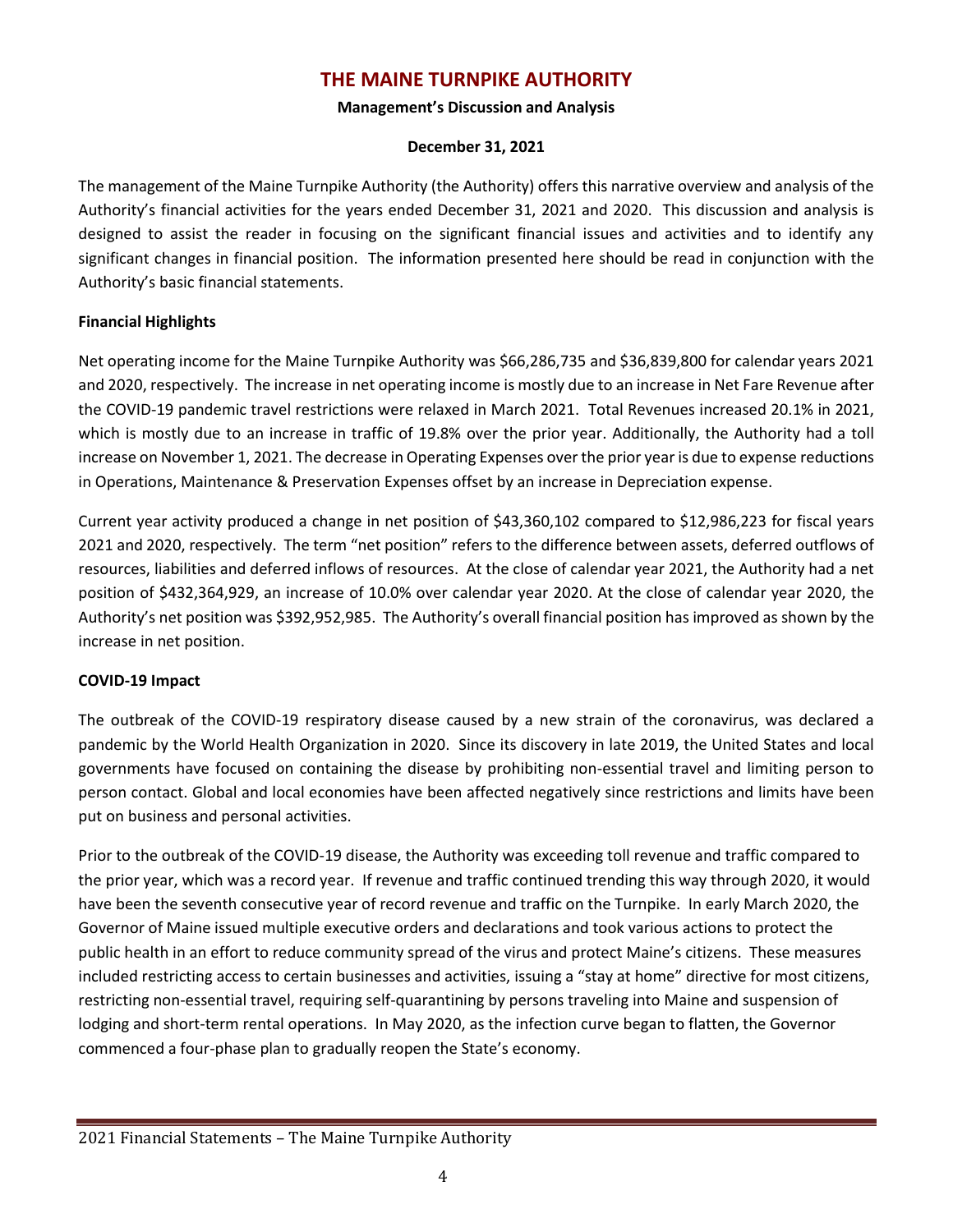Since April 2020, the Authority has seen traffic and revenue numbers continue to strengthen through the end of the year. However, the financial impact on the Authority in 2020 was significant. Total revenue in 2020 was approximately \$29 million less than what revenue was in 2019. At the time the pandemic began, the Authority had several high-profile projects in progress, such as the open road tolling (ORT) in York and Gardiner, as well as the Portland Area Widening project. The Authority's board decided early on that these projects, among other projects already underway, would not be delayed because of the pandemic. This decision was based on the fact that there were ample reserves to complete these projects. Additionally, by continuing with the construction schedule, the reduced traffic on the roads shortened the construction timeline and made the construction zones safer. Keeping these projects going also helped lessen the pandemic's economic impact to the region.

The Authority's toll revenue improved considerably in 2021. Through December 2021, revenue was up 20% over 2020. Compared to 2019, revenue was down 0.9% through for fiscal 2021. 2019 was the Turnpike's all-time record year in revenue and transactions.

Although the final impact of the COVID-19 pandemic is uncertain, the Authority's unrestricted and discretionary cash together with future net toll revenues will keep the Authority's financial condition stable. However, the extent to which the COVID-19 pandemic impacts the Authority's operations and its financial condition will depend on future developments, which are highly uncertain and cannot be fully determined at this time, including the duration and severity of the COVID-19 outbreak and its variants, further directives of federal, state and local officials, and national and regional economic conditions resulting from these matters. It is important to note that the Authority has not received, nor has sought, any federal or State assistance, such as through the CARES Act or other sources, as a result of the pandemic.

# **Overview of the Basic Financial Statements**

This discussion and analysis is intended to serve as an introduction to the Authority's basic financial statements. The Authority's financial statements are presented in a manner similar to a private-sector business and have been prepared according to accounting principles generally accepted (GAAP) in the United States. Revenues are recorded as they are earned and expenses are recorded as they are incurred, regardless of when cash is received or disbursed.

# **Basic Financial Statements**

The statement of net position presents information on all of the Authority's assets, deferred outflows of resources, liabilities and deferred inflows of resources, with the difference reported as net position. Over time, increases and decreases in net position serve as a relative indicator of the change in financial position of the Authority.

The statement of revenues, expenses, and changes in net position shows the result of the Authority's total operations during the fiscal year and reflects both operating and non-operating activities. Changes in net position reflect the fiscal period operating impact upon the overall financial position of the Authority.

The statement of cash flows provides a detailed analysis of all sources and uses of cash. The direct method of cash flows is presented, ending with a reconciliation of operating income to net cash provided by operating activities.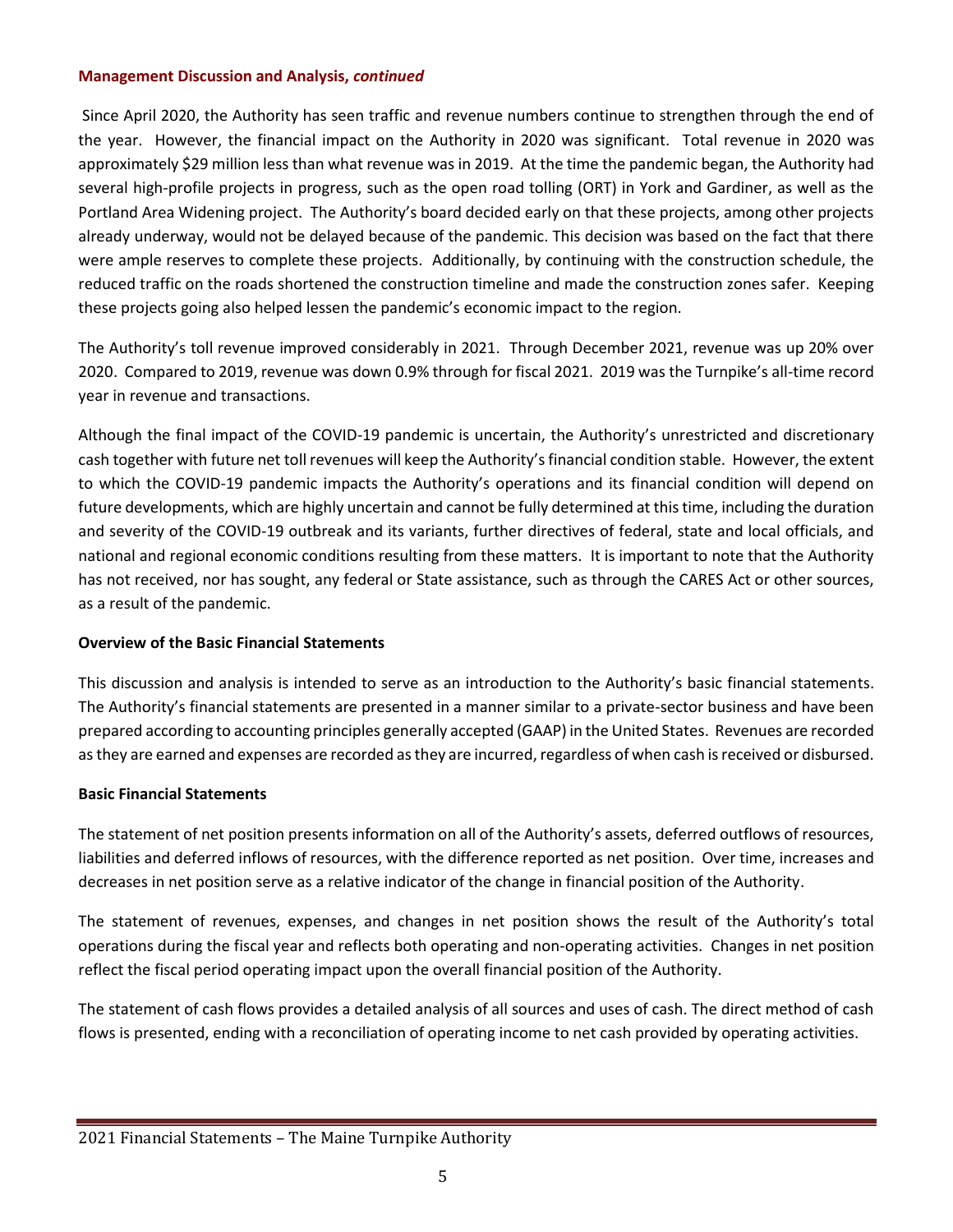The statement of cash flows is divided into the following activities: operating, capital and related financing, and investing.

# **Notes to the Financial Statements**

The notes provide additional information that is essential to fully understand the data provided in the basic financial statements.

# **Other Information**

In addition to the basic financial statements and notes, this report also presents required supplementary information concerning infrastructure condition, the retiree healthcare plan, and information on the Authority's participation in the Maine Public Employer's Retirement System. Additionally, certain supplementary information concerning the Authority's debt service ratio, as defined by the bond resolution, is included.

#### **Financial Analysis**

# **Maine Turnpike Authority's Statement of Net Position**

|                                                              | December 31, |                 |    |                 |
|--------------------------------------------------------------|--------------|-----------------|----|-----------------|
|                                                              | 2021         |                 |    | 2020            |
| <b>Assets and Deferred Outflows</b>                          |              |                 |    |                 |
| <b>Current Assets</b>                                        | \$           | 222,249,190     | \$ | 260,856,204     |
| Capital Assets, Net of Accumulated Depreciation              |              | 893,272,758     |    | 841,793,059     |
| <b>Non-Current Restricted Assets</b>                         |              | 63,534,630      |    | 60,319,847      |
| <b>Other Assets</b>                                          |              | 186,571         |    | 208,644         |
| Deferred Loss on Refunding Bonds                             |              | 7,402,199       |    | 8,304,464       |
| Deferred Outflows of Resources                               |              | 10,254,819      |    | 9,838,389       |
| <b>Total Assets and Deferred Outflows</b>                    |              | \$1,196,900,167 |    | \$1,181,320,607 |
| <b>Liabilities and Deferred Inflows</b>                      |              |                 |    |                 |
| <b>Current Liabilities</b>                                   |              | 70,568,854      |    | 68,267,986      |
| Bonds Payable, Net of Unamortized Premiums                   |              |                 |    |                 |
| and Discounts, net of current position                       |              | 617,647,014     |    | 641,967,938     |
| Other Post Employment Benefits Liabilities                   |              | 54,353,627      |    | 52,858,257      |
| <b>Other Non-current Liabilities</b>                         |              | 1,051,101       |    | 1,082,809       |
| Net Pension (Asset)/Liability                                |              | (1, 102, 845)   |    | 15,351,264      |
| Deferred Inflows of Resources                                |              | 22,017,487      |    | 8,839,368       |
| <b>Total Liablilities and Deferred Inflows</b>               | \$.          | 764,535,238     | \$ | 788,367,622     |
| <b>Net Position:</b>                                         |              |                 |    |                 |
| Net Investment in Capital Assets                             |              | 353,758,250     |    | 353, 317, 134   |
| Restricted                                                   |              | 38,313,435      |    | 93,978,802      |
| Unrestricted (Deficit)                                       |              | 40,293,243      |    | (54, 342, 951)  |
| <b>Total Net Position</b>                                    | \$           | 432,364,929     | \$ | 392,952,985     |
| <b>Total Liabilities, Deferred Outflows and Net Position</b> |              | \$1,196,900,167 |    | \$1,181,320,607 |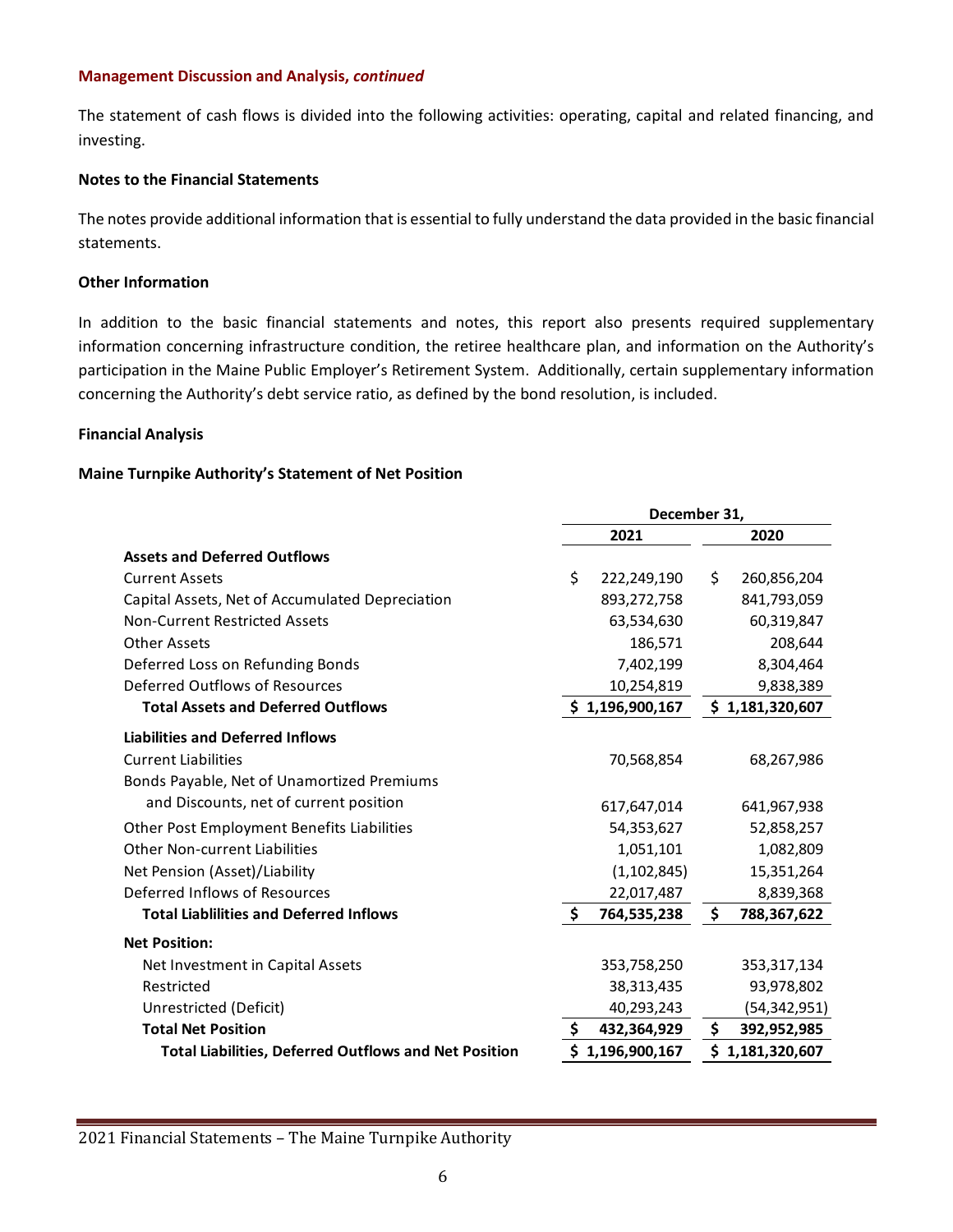As noted earlier, net position serves as an indicator of the Authority's overall financial position. In the case of the Authority, assets and deferred outflows exceeded liabilities and deferred inflows by \$432,364,928 at the close of 2021. This represents an increase of \$39,411,944 (10.0%) over the net position balance of \$392,952,985 as of December 31, 2020.

The largest portion of the Authority's net position reflects its net investment in capital assets (e.g., right-of-way, roads, bridges, toll equipment, etc.) less any related outstanding debt used to acquire those assets. The Authority uses these capital assets to provide service and consequently, these assets are not available for liquidating liabilities or for other spending. The net investment in Capital Assets was \$353,758,250 and \$353,317,134 as of December 31, 2021 and 2020, respectively.

In 2019, a joint agreement was made between the Maine Turnpike Authority, the MaineDOT and NHDOT regarding repairs needed to the Piscataqua River Bridge that connects the states of Maine and New Hampshire. This also is the primary gateway to the Maine Turnpike from the south. The rehabilitation includes widening and improving the outside shoulder to accommodate future traffic when functioning as a travel lane, paving the median and installing a concrete median barrier, paving and restriping the full width. The Maine Turnpike Authority's share of the project cost is approximately \$12 million and the project began in the fall of 2019 and is expected to take approximately three years to complete. Since the Piscataqua River Bridge is jointly owned by the MaineDOT and the NHDOT, the Maine Turnpike Authority has no ownership interest in the bridge, therefore the Authority's share of the project cost is treated as a transfer of equity to the MaineDOT. The total transfer of equity to the MaineDOT was \$3,948,158 and \$3,863,402 in 2021 and 2020, respectively.

Restricted net position is reserved for projects defined in the bond resolutions and applicable bond issue official statements. The Authority's restricted net position was \$38,313,435 and \$93,978,802 as of December 31, 2021 and 2020, respectively. The decrease in the restricted net position is attributed to the December 31, 2021 cash and investment balances in the General Reserve Fund were not board designated as restricted assets. Cash and Investment balances in the General Reserve Fund were board designated as restricted in the year ended December 31, 2020. The unrestricted net position for the year ended December 31, 2020 is negative due to recording the net pension and OPEB liabilities.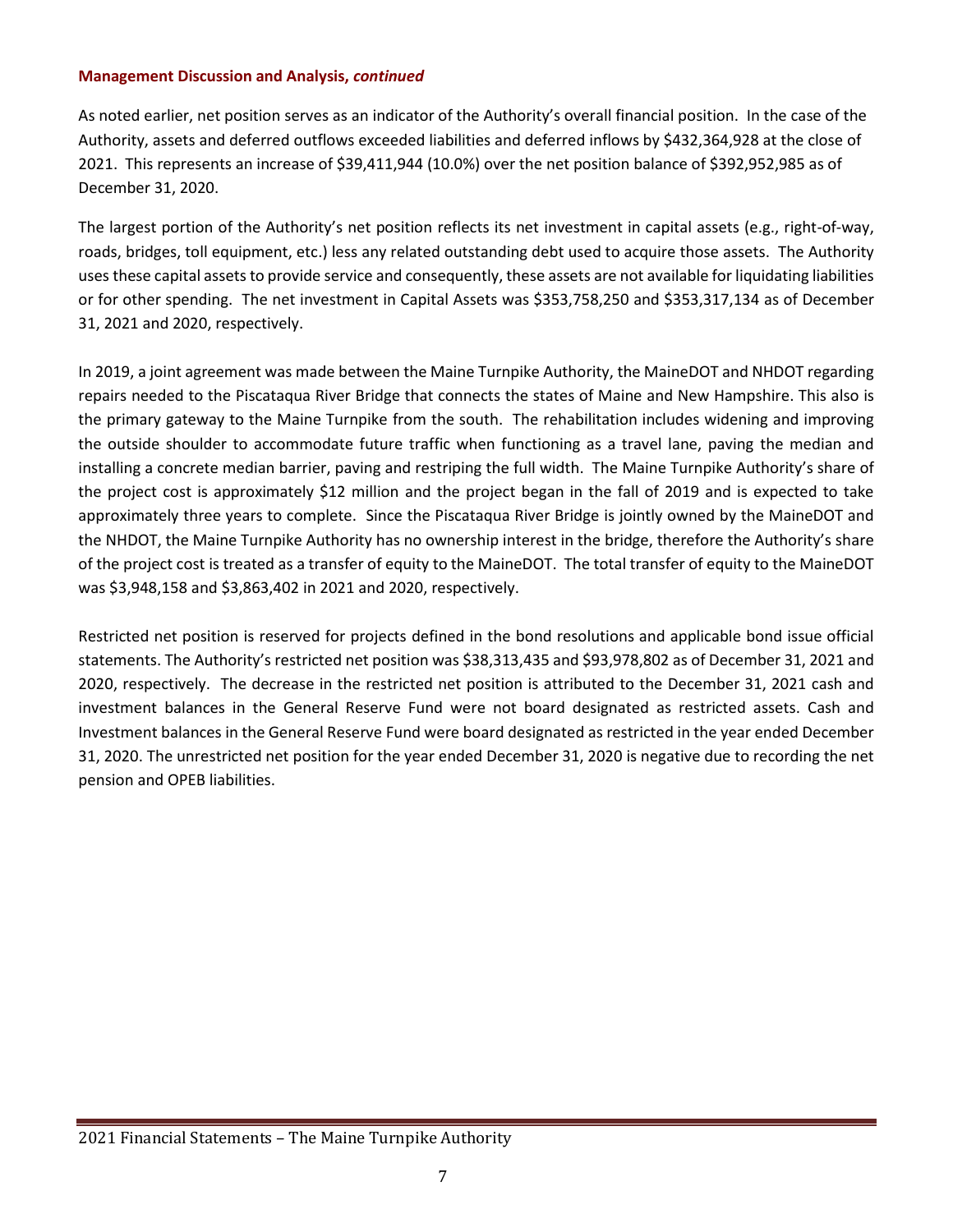# **The Maine Turnpike Authority's Changes in Net Position**

|                                    |               | For the Years Ended December 31, |                                     |             |  |
|------------------------------------|---------------|----------------------------------|-------------------------------------|-------------|--|
|                                    |               | 2021                             | 2020                                |             |  |
| <b>Revenues:</b>                   |               |                                  |                                     |             |  |
| Net Fare Revenues                  | \$            | 138,771,705                      | \$                                  | 115,460,212 |  |
| <b>Concession Rental</b>           |               | 4,405,257                        |                                     | 2,911,613   |  |
| Investment Income                  |               | 89,113                           |                                     | 1,179,333   |  |
| Miscellaneous                      |               | 2,458,300                        |                                     | 2,077,613   |  |
| <b>Total Revenues</b>              | \$            | 145,724,375                      | \$                                  | 121,628,771 |  |
| <b>Expenses (Income):</b>          |               |                                  |                                     |             |  |
| Operations                         |               | 23,526,371                       |                                     | 25,698,927  |  |
| Maintenance                        |               | 31,357,369                       |                                     | 33,965,105  |  |
| Administrative                     |               | 2,124,300                        |                                     | 2,085,360   |  |
| Depreciation                       |               | 13,734,369                       |                                     | 12,011,324  |  |
| Preservation                       |               | 8,619,174                        |                                     | 10,728,790  |  |
| <b>Interest Expense</b>            |               | 26,372,064                       |                                     | 22,219,971  |  |
| Other                              |               | (3,369,374)                      |                                     | 1,933,070   |  |
| <b>Total Expenses</b>              | $\frac{1}{2}$ | 102,364,273                      | \$                                  | 108,642,547 |  |
| <b>Change in Net Position</b>      |               | 43,360,102                       |                                     | 12,986,222  |  |
| Net Position, beginning of year    | \$            | 392,952,985                      | \$                                  | 383,830,165 |  |
| <b>Equity Transfers - MaineDOT</b> |               | (3,948,158)                      | \$                                  | (3,863,402) |  |
| Net Position, end of year          | \$            | 432,364,929                      | $\overline{\boldsymbol{\varsigma}}$ | 392,952,985 |  |

The Authority's net fare revenues, which represent approximately 95.2% of all operating revenues, increased \$23,311,493 (20.2%) in 2021. The increase is due to the COVID-19 global pandemic restrictions being relaxed at the beginning of 2021, allowing for more travel. Investment income in 2021 decreased 92.4% over prior year 2020 due to a lowerinterest rate environment. Operations, Maintenance and Administrative expenses decreased \$4,741,352 (7.7%) in 2021. This decrease is mainly attributed to a decrease in Fare Collection expenses in employee salaries and benefits. As toll collectors retire, their positions are being replaced with employees from temporary employment agencies. Additionally, fewer storms in 2021 led to lower operating expenses such as salt, gasoline and diesel purchases and a reduction in State Police Troop G costs in 2021. The capital program in 2021 was one of the largest in the Authority's history. This is due to several large projects such as open road tolling (ORT) plazas being built in York (Exit 7) and Gardiner (Exit 103), reconstruction of the South Portland interchange (Exit 45) and the Portland area widening. Preservation expenses decreased \$2,109,616 (19.7%) in 2021 due to a reduction in bridges needing repair.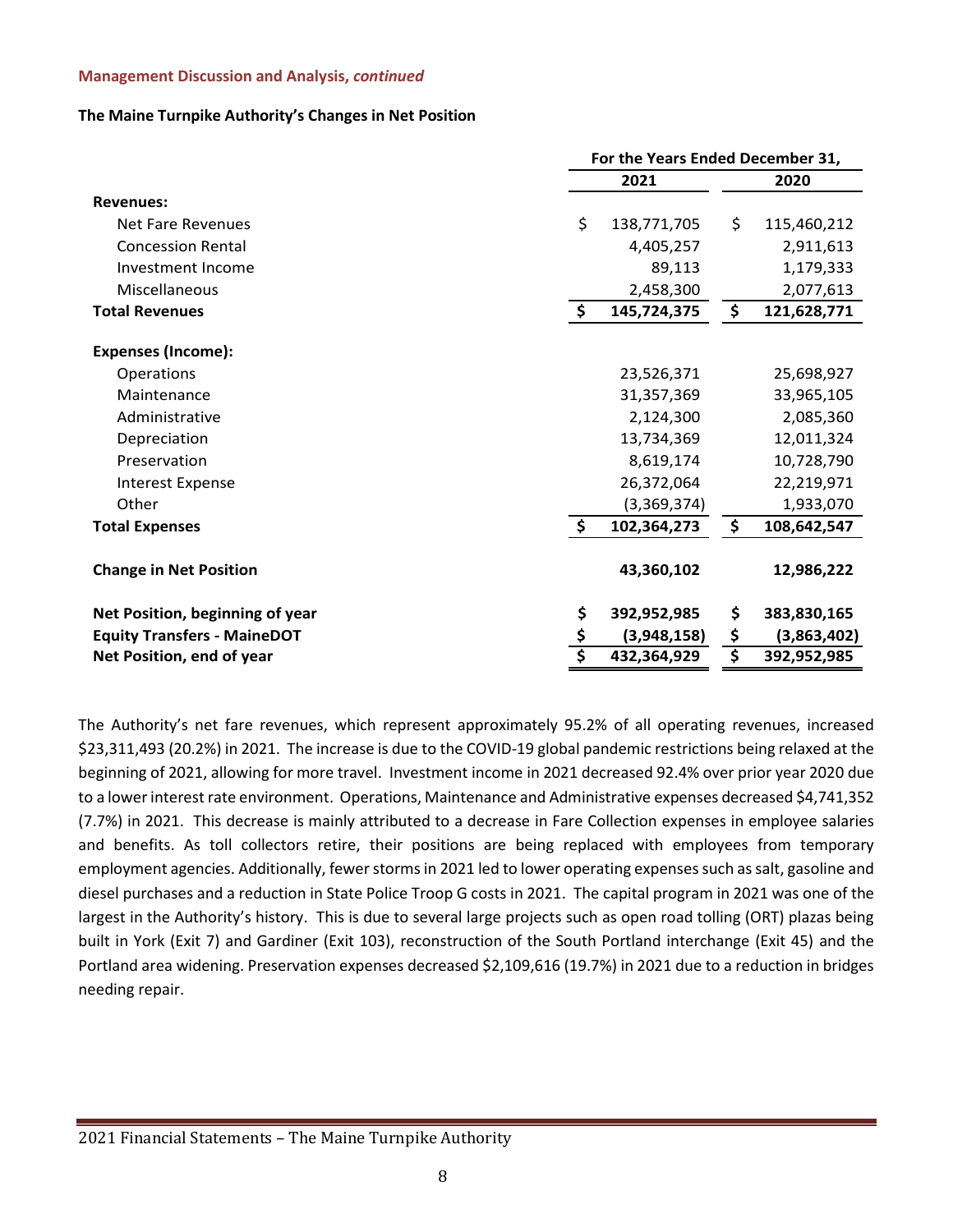# **Capital Assets and Debt Administration**

# *Capital Assets*

The Authority's investment in capital assets as of December 31, 2021 amounted to \$1,018,179,949 of gross asset value with accumulated depreciation of \$124,907,191, leaving a net book value of \$893,272,758. Capital assets include right-of-way, roads, bridges, buildings, equipment and vehicles. Please see Note 3 of the financial statements for a schedule of changes in the Authority's capital assets.

Capital asset acquisitions are capitalized at cost. Acquisitions are funded through debt issuance and Authority revenues.

The Authority has been in the process of updating and modernizing its electronic toll system and toll facilities. The toll system, operational since 2004, is being replaced by Transcore's Infinity system. This project will upgrade each toll plaza location with improved traffic counting and video/image technology to continue the highly accurate data collection the Authority requires. Outdated toll booths, administrative buildings and access tunnels at each location are being replaced or rehabilitated. Upgrades were completed in 2021 to the Exit 103 (Gardiner – I295) and Exit 7 (York). The toll plazas at Exit 103 (Gardiner) and Exit 7 (York) were reconfigured to allow for an Open Road Tolling (ORT) Plaza, which allows patrons to travel through the plaza at highway speed in the center lanes or allow those that want to pay cash that option as well. Major interchange and toll system improvements at Exit 45 (Maine Mall) continued through 2021. This is the last plaza to be converted to Transcore's Infinity electronic toll system and will be completed in 2023. In 2021, bridge rehabilitation work was completed on the Warren Avenue bridge, this was the last bridge to be completed for work to continue on the Portland area widening project. In 2021, Phase 1 of the Portland area widening was completed and Phase 2 (between miles 44 and 46) commenced and is expected to continue through 2022. Lastly, the parking lot expansion at the northbound and southbound Kennebunk service plazas was completed. This expansion allows for increased parking capacity for passenger and commercial vehicles.

# *Modified Approach for Infrastructure Assets*

The Maine Turnpike Authority has elected to use the modified approach to infrastructure reporting. This means that, in lieu of reporting depreciation on infrastructure, the Authority reports the costs associated with maintaining the existing asset in good condition as preservation expense. Infrastructure assets include: roads, bridges, interchanges, tunnels, right of way, drainage, guard rails, and lighting systems associated with the road. Pursuant to its bond covenants, the Authority maintains a reserve maintenance fund for these preservation expenses. For fiscal 2021, \$8,619,174 was spent for preservation compared to an estimated cost of \$9,663,500.

The roadways are rated on a 10-point scale, with 10 meaning that every aspect of the roadway is in new and perfect condition. The Authority's system as a whole is given an overall rating, indicating the average condition of all roadways operated by the Authority. The assessment of condition is made by visual inspection designed to reveal any condition that would reduce highway-user benefits below the maximum level of service. The Authority's policy is to maintain the roadway condition at a rating of 8 (generally good condition) or better. The results of the 2021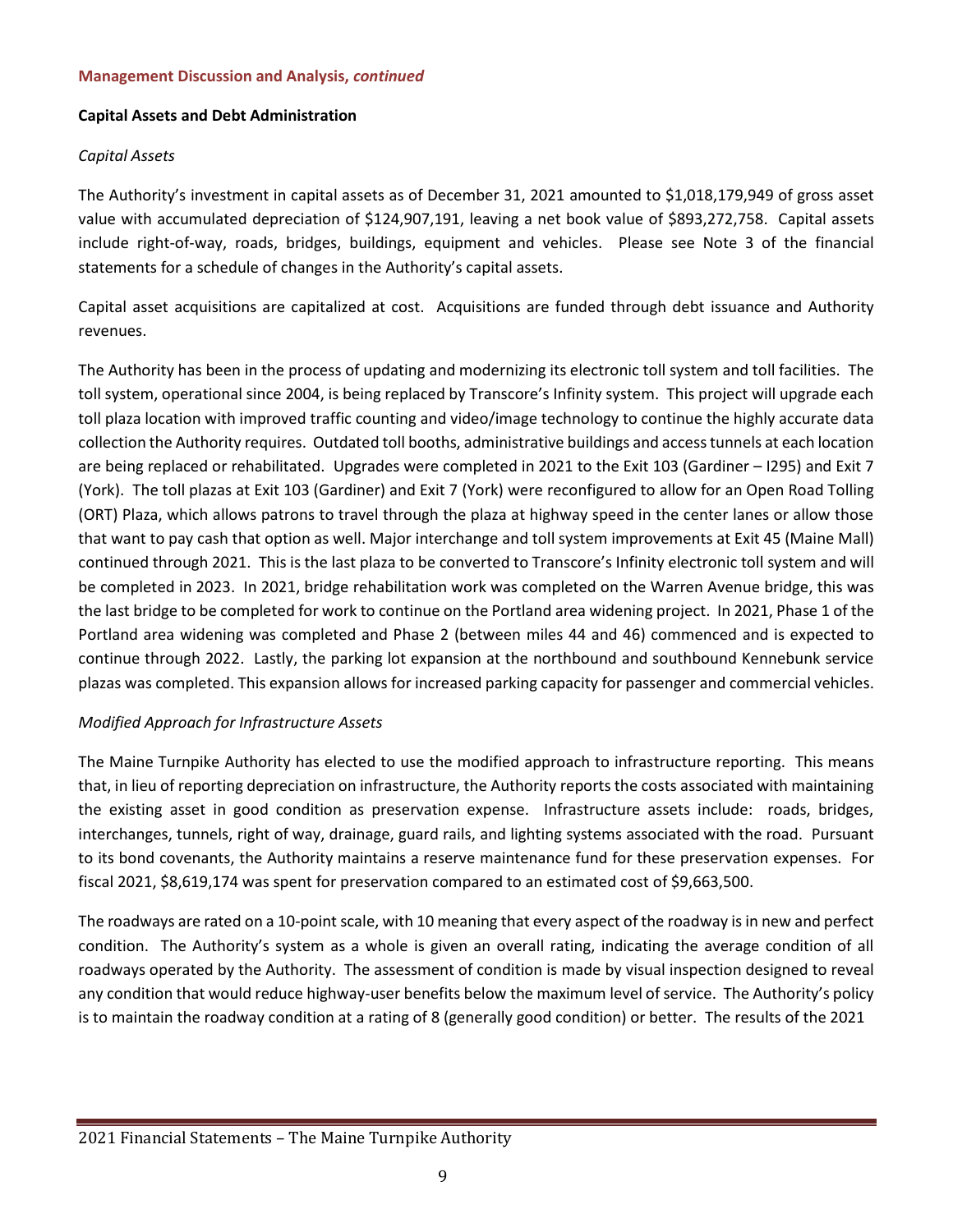inspection states that the Maine Turnpike has been maintained in generally good condition and presents a favorable appearance, which is the same assessment the Authority received in 2020.

# *Long-term Debt*

The Authority has outstanding bonds payable of \$552,920,000 and \$23,755,000 for revenue and subordinated bonds, excluding unamortized bond discounts and premiums. Please see Note 6 of the financial statements for the annual principal payment requirements on revenue and subordinated bonds as of December 31, 2021.

The Authority has a bond cap, set by the Legislature, on the amount of revenue bonds that can be outstanding at any given time. As of December 31, 2021, the Maine Turnpike Authority has a bond cap of \$600 million for general turnpike projects and a \$150 million bond cap for the Gorham connector project. As of December 31, 2021, outstanding bonds were \$522,920,000, leaving \$77,080,000 available under the cap for general turnpike projects. As of December 31, 2021, outstanding bonds were \$30,000,000, leaving \$120,000,000 available under the cap for the Gorham Bypass project.

The Authority's current bond ratings are as follows:

| Fitch             | AA- |
|-------------------|-----|
| Moody's           | Aa3 |
| Standard & Poor's | AA- |

In 2021, Fitch, Standard & Poor's and Moody's reviewed the Authority's finances and each agency affirmed the Authority's ratings and gave a stable outlook.

# *Debt Service Reserve Fund*

The general bond resolution requires the Authority to fund the Debt Service Reserve Requirement with cash and investments or with a surety policy or letter of credit.

Currently, the Debt Service Reserve requirement is approximately \$24,234,308, which is fifty percent of maximum annual debt service (MADS). The debt service reserve requirement is fully funded with cash. The Authority has approximately \$4,871,000 of surety bonds in place, however it is rated lower than the Authority's bond ratings and therefore do not count towards the Debt Service Reserve requirement.

Please see Note 7 of the Financial Statements for more discussion of the Debt Service Reserve Fund.

# **Toll Increase**

On November 1, 2021, the Maine Turnpike Authority implemented a toll increase which was necessary to meet its long-term financial goals and obligations. The Authority took many steps to reduce the amount of this increase by entering into a forward delivery agreement to refund a significant portion of outstanding debt and by making significant reductions to the operating budget. The impact of the toll increase was approximately 13%. Even with the toll increase, the Maine Turnpike will retain one of the lowest toll rates per mile in the United States. The last toll increase was in 2012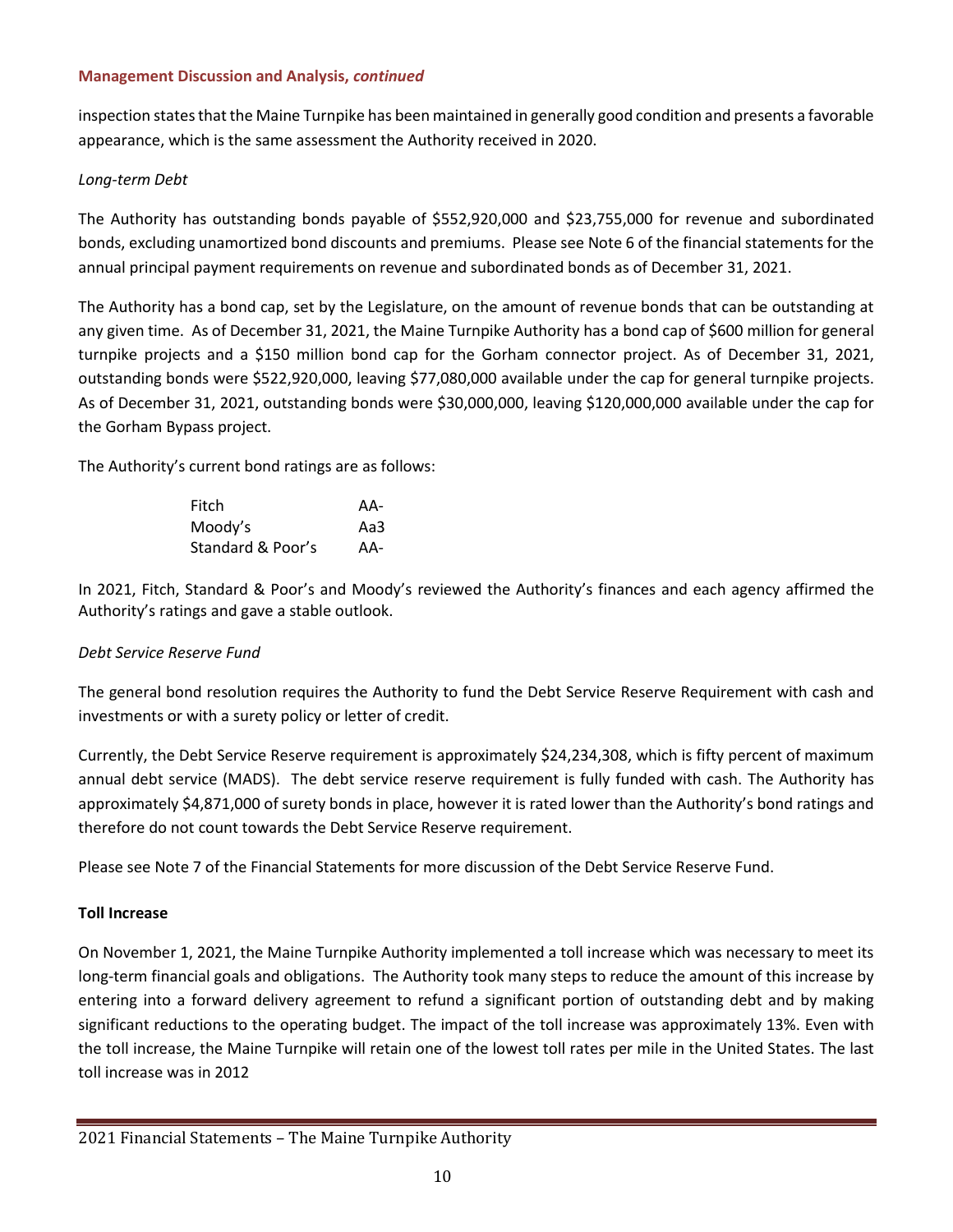# **Budgetary Controls**

Each year the Maine Turnpike Authority presents their Operating, Reserve Maintenance and Capital budgets to the Transportation Committee and it is ultimately voted on by the State of Maine Legislature. The Authority has made several decisions which have resulted in significant reductions to preceding budgets that have been received very positively by the Committee and the Legislature. More importantly, actual expenses have begun to prove that these decisions have positively affected the Authority's outcome without negatively impacting the mission of the Authority which is to provide a safe and efficient highway operated at a reasonable cost.

# **Requests for Information**

This financial report is designed to provide a general overview of the Authority's finances for all those with an interest in its finances. Questions concerning any of the information provided in this report or request for additional financial information should be addressed to the Chief Financial Officer, Maine Turnpike Authority, 2360 Congress Street, Portland, ME 04102; or email your questions to *[info@maineturnpike.com.](mailto:info@maineturnpike.com)*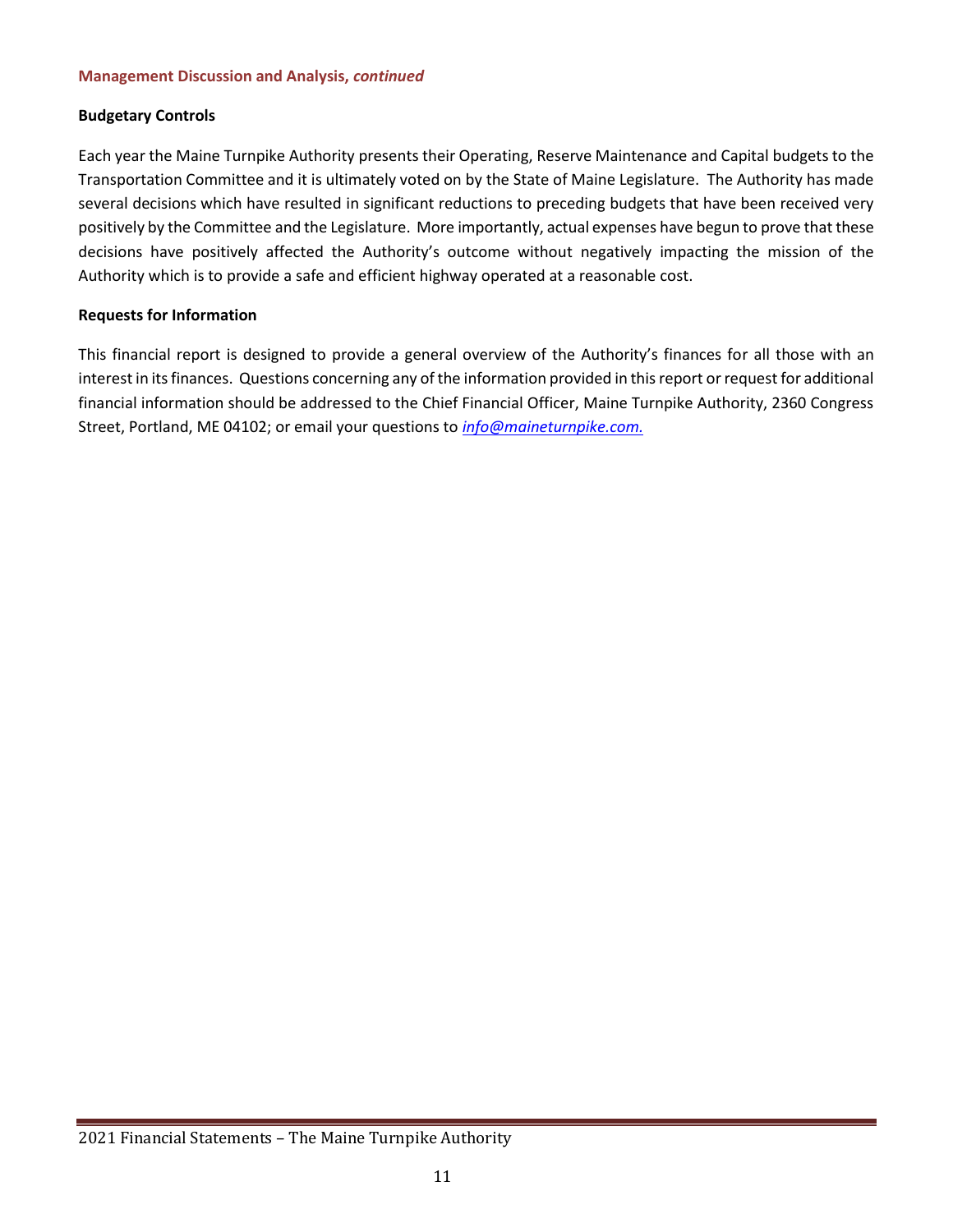# **STATEMENTS OF NET POSITION**

|                                                               | December 31,       |                     |  |  |
|---------------------------------------------------------------|--------------------|---------------------|--|--|
| <b>ASSETS AND DEFERRED OUTFLOWS OF RESOURCES</b>              | 2021               | 2020                |  |  |
| <b>Current Assets:</b>                                        |                    |                     |  |  |
| <b>Cash and Equivalents</b>                                   | \$<br>89,857,905   | \$<br>25,452,952    |  |  |
| <b>Investments - Short Term</b>                               | 31,508,469         |                     |  |  |
| Restricted Cash and Equivalents to meet                       |                    |                     |  |  |
| current restricted liabilities                                | 28,746,212         | 65,143,424          |  |  |
| <b>Restricted Investments - Short Term</b>                    | 62,148,610         | 161,312,538         |  |  |
| Accounts Receivable and Accrued Interest Receivable           | 7,156,881          | 5,718,331           |  |  |
| Inventory                                                     | 955,363            | 1,469,957           |  |  |
| <b>Other - Current Assets</b>                                 | 1,875,750          | 1,759,003           |  |  |
| <b>Total Current Assets</b>                                   | 222,249,190        | 260,856,205         |  |  |
| <b>Non-Current Assets:</b>                                    |                    |                     |  |  |
| <b>Restricted Assets</b>                                      |                    |                     |  |  |
| Cash and Equivalents                                          | 61,131,067         | 60,281,219          |  |  |
| Accounts Receivable and Accrued Interest Receivable           | 2,403,563          | 38,628              |  |  |
| <b>Total Restricted Assets</b>                                | 63,534,630         | 60,319,846          |  |  |
| <b>Other Assets</b>                                           |                    |                     |  |  |
| Prepaid Bond Insurance - Net                                  | 186,571            | 208,643             |  |  |
| <b>Total Other Assets</b>                                     | 186,571            | 208,643             |  |  |
| <b>Capital Assets not being Depreciated:</b>                  |                    |                     |  |  |
| Land and Infrastructure                                       | 672,016,781        | 594,318,504         |  |  |
| <b>Construction in Progress</b>                               | 89,522,754         | 154,439,250         |  |  |
| <b>Capital Assets net of Accumulated Depreciation:</b>        |                    |                     |  |  |
| Property and Equipment                                        | 131,733,223        | 93,035,306          |  |  |
| <b>Total Capital Assets - Net of Accumulated Depreciation</b> | 893,272,758        | 841,793,060         |  |  |
| <b>Total Non-Current Assets</b>                               | 956,993,959        | 902,321,550         |  |  |
| <b>TOTAL ASSETS</b>                                           | 1,179,243,149      | 1,163,177,753       |  |  |
| <b>Deferred Outflows of Resources:</b>                        |                    |                     |  |  |
| Deferred Loss on Refunding Bonds                              | 7,402,199          | 8,304,464           |  |  |
| <b>Deferred Pension Outflows</b>                              | 5,788,896          | 3,401,878           |  |  |
| Deferred Other Post Employment Benefit Outflows               | 4,465,923          | 6,436,511           |  |  |
| <b>Total Deferred Outflows of Resources</b>                   | 17,657,018         | 18,142,853          |  |  |
| <b>Total Assets and Deferred Outflows of Resources</b>        | 1,196,900,167<br>S | \$<br>1,181,320,607 |  |  |

*The accompanying notes are an integral part of these financial statements.*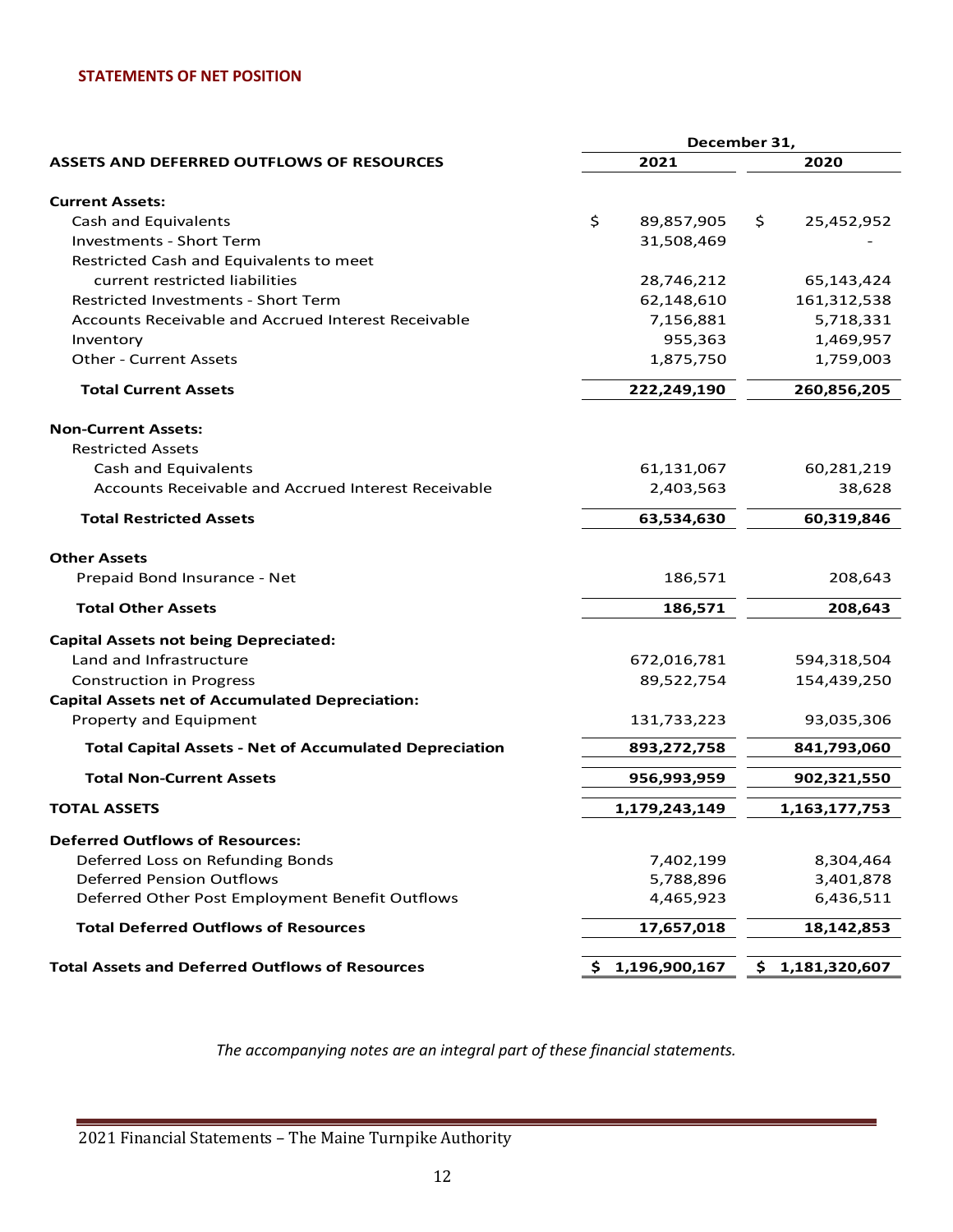# **STATEMENTS OF NET POSITION,** *continued*

|                                                                   |                 | December 31,    |
|-------------------------------------------------------------------|-----------------|-----------------|
| LIABILITIES, DEFERRED INFLOWS OF RESOURCES AND NET POSITION       | 2021            | 2020            |
| <b>Current Liabilities Payable from Unrestricted Assets:</b>      |                 |                 |
| Accounts, Contracts and Retainage Payable                         | \$<br>7,417,752 | \$<br>4,339,252 |
| Accrued Salary, Vacation and Sick Leave Payable                   | 3,988,434       | 3,605,578       |
| <b>Unearned Fare Revenue</b>                                      | 13,339,700      | 12,359,464      |
| <b>Unearned Concession Rentals</b>                                | 93,245          | 100,279         |
| <b>Total Current Liabilities Payable from Unrestricted Assets</b> | 24,839,130      | 20,404,573      |
| <b>Current Liabilities Payable from Restricted Assets:</b>        |                 |                 |
| Accounts, Contracts and Retainage Payable                         | 13,422,747      | 18,293,788      |
| Accrued Salary, Vacation and Sick Leave Payable                   | 555,541         | 537,596         |
| <b>Bond Interest Payable</b>                                      | 12,978,795      | 11,256,489      |
| Current Portion of Revenue Bonds and Subordinated Debt Payable    | 18,435,000      | 17,350,000      |
| <b>Other Current Liabilities</b>                                  | 337,640         | 425,540         |
| <b>Total Current Liabilities Payable from Restricted Assets</b>   | 45,729,723      | 47,863,412      |
| <b>Total Current Liabilities</b>                                  | 70,568,854      | 68,267,986      |
| <b>Non-current Liabilities:</b>                                   |                 |                 |
| Long-term Revenue Bonds and Subordinated Debt Payable             | 617,647,014     | 641,967,938     |
| Other Post Employment Benefits Liabilities                        | 54,353,627      | 52,858,257      |
| Other Non-current Liabilities                                     | 1,051,101       | 1,082,809       |
| Net Pension (Asset)/Liability                                     | (1, 102, 845)   | 15,351,264      |
| <b>Total Non-current Liabilities</b>                              | 671,948,897     | 711,260,268     |
| <b>Total Liabilities</b>                                          | 742,517,751     | 779,528,254     |
| <b>Deferred Inflows of Resources:</b>                             |                 |                 |
| <b>Deferred Pension Inflows</b>                                   | 16,221,843      | 370,821         |
| Deferred Other Post Employment Benefit Inflows                    | 5,795,644       | 8,468,547       |
| <b>Total Liabilities and Deferred Inflows of Resources</b>        | 764,535,238     | 788,367,622     |
| <b>Net Position:</b>                                              |                 |                 |
| Net Investment in Capital Assets                                  | 353,758,250     | 353, 317, 134   |
| Restricted                                                        | 38,313,435      | 93,978,802      |
| Unrestricted (Deficit)                                            | 40,293,243      | (54, 342, 951)  |
| <b>Total Net Position</b>                                         | 432,364,929     | 392,952,985     |
| Total Liabilities, Deferred Inflows of Resources and Net Position | \$1,196,900,167 | \$1,181,320,607 |
|                                                                   |                 |                 |

*The accompanying notes are an integral part of these financial statements.*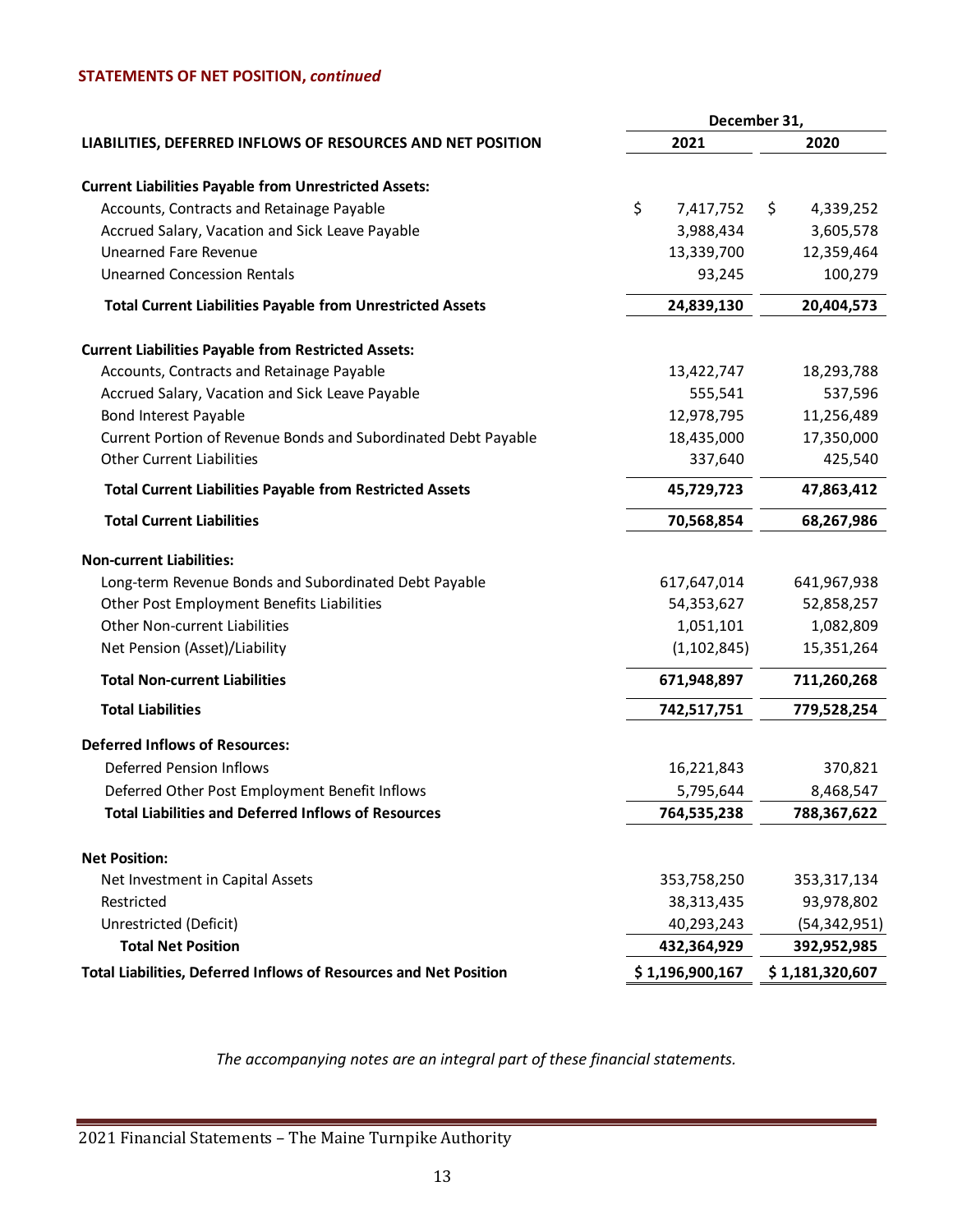# **STATEMENTS OF REVENUES, EXPENSES AND CHANGES IN NET POSITION**

|                                                    | For the Years Ended December 31, |                   |                |  |
|----------------------------------------------------|----------------------------------|-------------------|----------------|--|
|                                                    | 2021                             |                   | 2020           |  |
| <b>REVENUES</b>                                    |                                  |                   |                |  |
| <b>Operating Revenue:</b>                          |                                  |                   |                |  |
| Net Fare Revenue                                   | \$                               | \$<br>138,771,705 | 115,460,212    |  |
| <b>Concession Rentals</b>                          |                                  | 4,405,257         | 2,911,613      |  |
| Miscellaneous                                      |                                  | 2,458,300         | 2,077,613      |  |
| <b>Total Operating Revenues</b>                    |                                  | 145,635,262       | 120,449,438    |  |
| <b>Interest Income</b>                             |                                  |                   |                |  |
| Revenue Fund                                       |                                  | (36, 279)         | 78,879         |  |
| Reserve Maintenance Fund                           |                                  | 25,828            | 422,008        |  |
| Improvement Account                                |                                  | 24,227            | 292,344        |  |
| Interchange Account                                |                                  | 8,887             | 77,166         |  |
| Maine Department of Transportation Account         |                                  | 552               | 9,472          |  |
| <b>Total Interest Income</b>                       |                                  | 23,214            | 879,869        |  |
| <b>Total Revenues</b>                              |                                  | 145,658,476       | 121,329,307    |  |
| <b>EXPENSES</b>                                    |                                  |                   |                |  |
| <b>Operating Expenses:</b>                         |                                  |                   |                |  |
| Operations                                         |                                  | 23,526,371        | 25,698,927     |  |
| Maintenance                                        |                                  | 31,357,369        | 33,965,105     |  |
| Administration                                     |                                  | 2,124,300         | 2,085,360      |  |
| Depreciation                                       |                                  | 13,734,369        | 12,011,324     |  |
| Reserve Maintenance - Preservation                 |                                  | 8,619,174         | 10,728,790     |  |
| Other Expenses - Capital General Expenses          |                                  | 10,158            |                |  |
| <b>Total Operating Expenses</b>                    |                                  | 79,371,740        | 84,489,506     |  |
| <b>Net Operating Income</b>                        |                                  | 66,286,735        | 36,839,800     |  |
| <b>Non-Operating Revenue/(Expenses):</b>           |                                  |                   |                |  |
| Investment Income                                  |                                  | 65,899            | 299,464        |  |
| Gain/(Loss) on Sale and Disposal of Capital Assets |                                  | (1,044,806)       | (4,619,760)    |  |
| <b>Interest Expense</b>                            |                                  | (26, 372, 064)    | (22, 219, 971) |  |
| <b>Bond Issuance Cost</b>                          |                                  | (491, 429)        | (1, 167, 274)  |  |
| <b>Bond Insurance Amortization</b>                 |                                  | (22,073)          | (23, 597)      |  |
| <b>Bond Premium/Discount Amortization</b>          |                                  | 5,885,924         | 4,918,333      |  |
| Deferred Loss on Refunding Amortization            |                                  | (902, 266)        | (933, 684)     |  |
| General Reserve Expense                            |                                  | (45, 819)         | (107,088)      |  |
| <b>Total Non-Operating Revenue/(Expenses)</b>      |                                  | (22, 926, 633)    | (23,853,579)   |  |
| <b>Change in Net Position</b>                      |                                  | 43,360,102        | 12,986,222     |  |
| Net Position at beginning of year                  |                                  | 392,952,985       | 383,830,165    |  |
| <b>Equity Transfers - MaineDOT</b>                 |                                  | (3,948,158)       | (3,863,402)    |  |
| Net Position at end of year                        | \$                               | 432,364,929<br>\$ | 392,952,985    |  |

*The accompanying notes are an integral part of these financial statements.*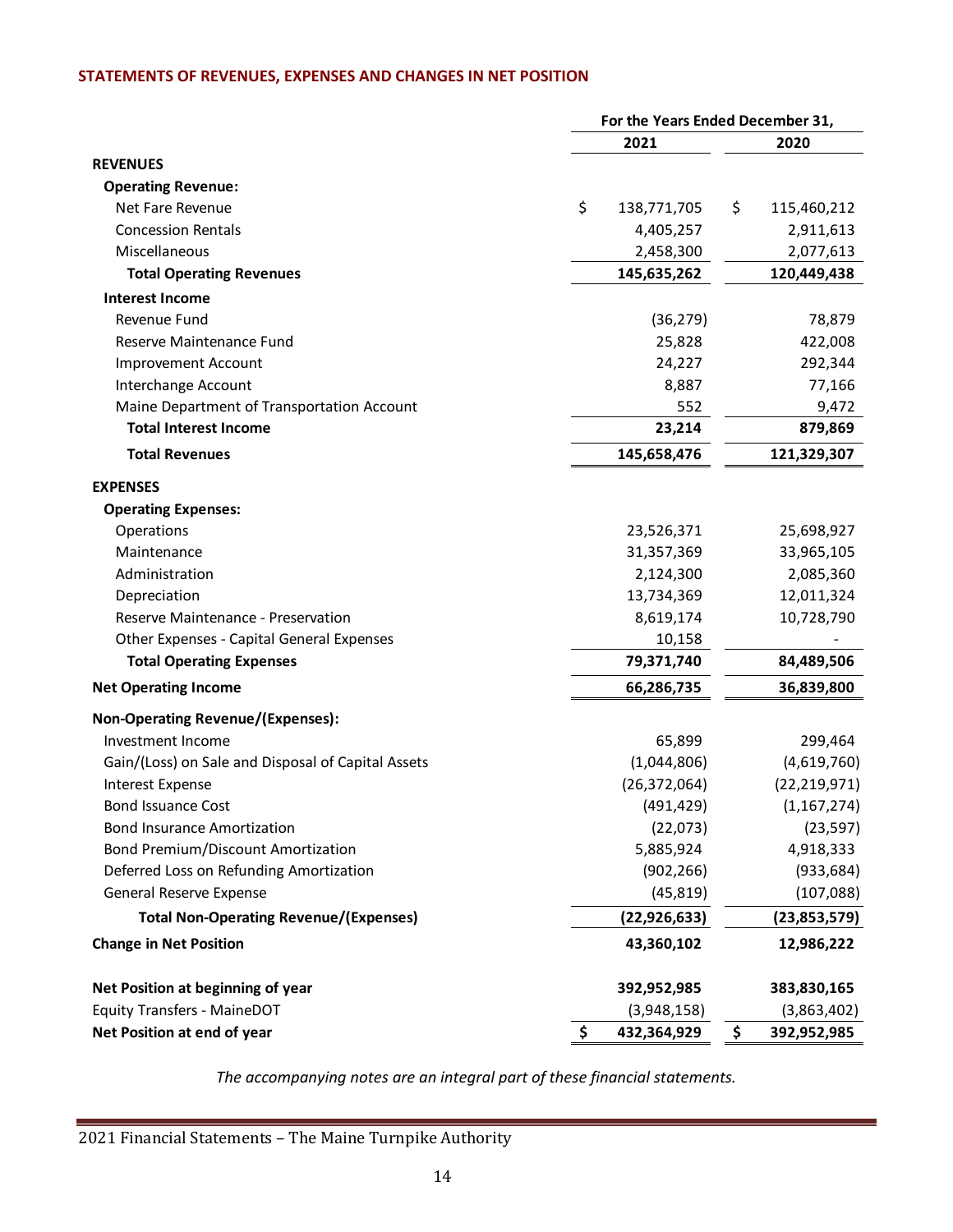# **STATEMENTS OF CASH FLOWS**

|                                                                 | For the Years Ended December 31, |                 |    |                 |
|-----------------------------------------------------------------|----------------------------------|-----------------|----|-----------------|
|                                                                 |                                  | 2021            |    | 2020            |
| <b>Operating Activities:</b>                                    |                                  |                 |    |                 |
| Cash Received from Tolls/Customers                              | \$                               | 178,561,268     | \$ | 146,334,220     |
| Cash Payments to Suppliers                                      |                                  | (79, 311, 296)  |    | (68, 788, 124)  |
| Cash Payments to Employees                                      |                                  | (24, 454, 181)  |    | (26, 261, 333)  |
| <b>Net Cash Provided by Operating Activities</b>                |                                  | 74,795,791      |    | 51,284,763      |
| <b>Capital and Related Financing Activities:</b>                |                                  |                 |    |                 |
| Acquisition and Construction of Capital Assets                  |                                  | (69, 818, 318)  |    | (107, 184, 613) |
| Proceeds from Issuance of Revenue Bonds                         |                                  |                 |    | 151,642,560     |
| Bond Proceeds Used to Fund Debt Service Reserve                 |                                  |                 |    | 4,326,650       |
| Payments for Bond Issuance Expenses                             |                                  | (416, 292)      |    | (1, 134, 642)   |
| <b>Interest Paid on Revenue Bonds</b>                           |                                  | (23, 535, 759)  |    | (20, 749, 715)  |
| Payment of Principal on Revenue Bonds                           |                                  | (16,020,000)    |    | (14, 750, 000)  |
| <b>Interest Paid on Subordinated Debt Bonds</b>                 |                                  | (1, 114, 000)   |    | (1, 177, 250)   |
| Payment of Principal on Special Obligation Bonds                |                                  | (1,330,000)     |    | (1, 265, 000)   |
| Net Cash Provided by (Used in) Capital and Financing Activities |                                  | (112, 234, 369) |    | 9,707,990       |
| Cash Payments made for the Piscataqua River Bridge Repairs      |                                  | (1,467,778)     |    | (3,843,398)     |
| <b>Investing Activities:</b>                                    |                                  |                 |    |                 |
| Purchase of Investments                                         |                                  | (100, 034, 610) |    | (135, 776, 103) |
| Proceeds from Sales and Maturities of Investments               |                                  | 167,690,069     |    | 55,000,000      |
| <b>Interest Received</b>                                        |                                  | 108,487         |    | 1,455,131       |
| Net Cash Provided by (Used in) Investing Activities             |                                  | 67,763,945      |    | (79, 320, 972)  |
| Net Increase (Decrease) in Cash and Equivalents                 |                                  | 28,857,589      |    | (22, 171, 617)  |
| Cash and Equivalents at Beginning of Year                       |                                  | 150,877,595     |    | 173,049,211     |
| Cash and Equivalents at End of Year                             | \$                               | 179,735,184     | \$ | 150,877,595     |
| Cash and Equivalents - Unrestricted                             | \$                               | 89,857,905      | \$ | 25,452,952      |
| Restricted Cash and Equivalents - Current                       |                                  | 28,746,212      |    | 65,143,424      |
| Restricted Cash and Equivalents - Non-Current                   |                                  | 61,131,067      |    | 60,281,219      |
|                                                                 | \$                               | 179,735,184     | \$ | 150,877,595     |

*The accompanying notes are an integral part of these financial statements.*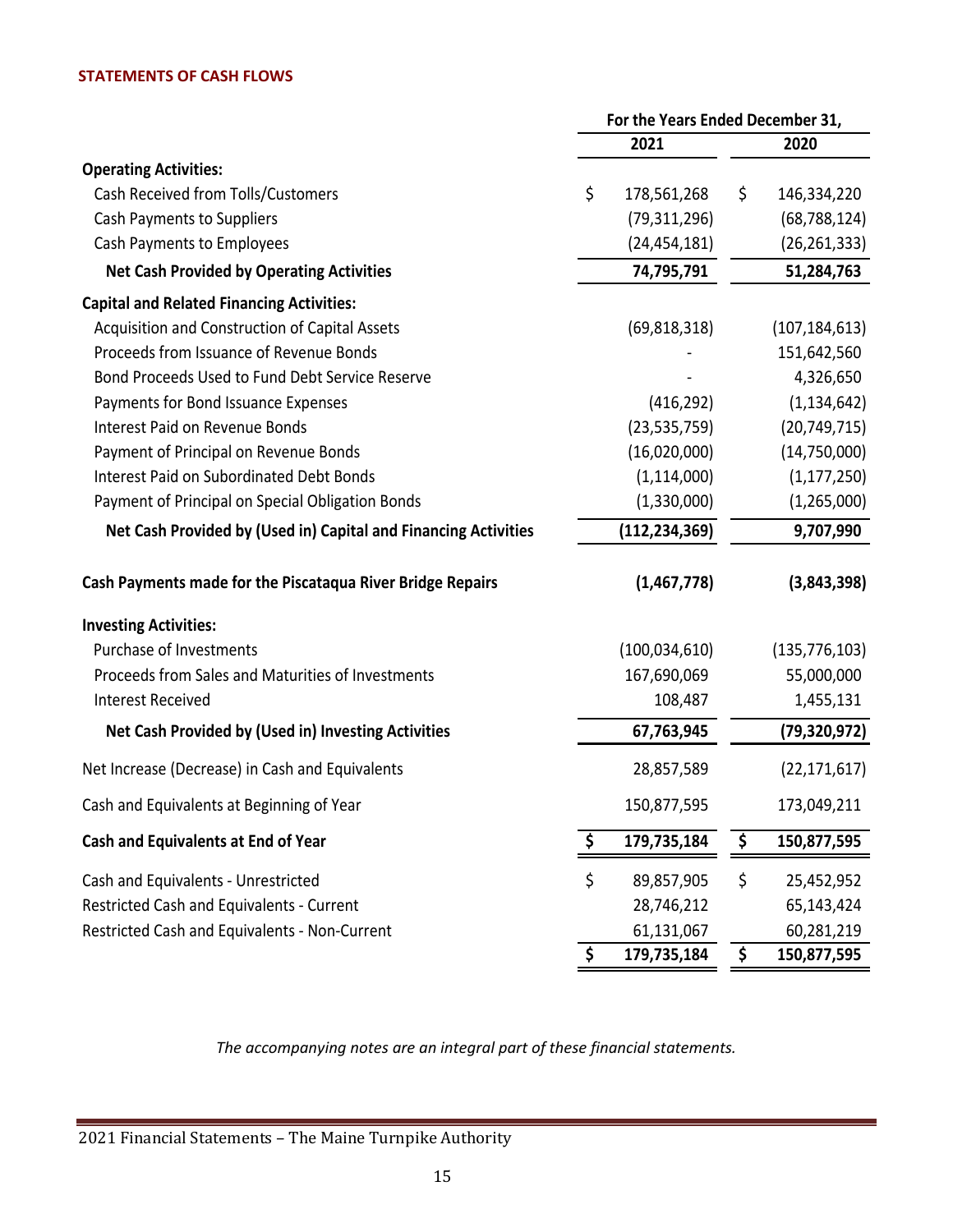# **STATEMENTS OF CASH FLOWS,** *continued*

|                                                                                            | For the Years Ended December 31, |             |     |            |  |
|--------------------------------------------------------------------------------------------|----------------------------------|-------------|-----|------------|--|
|                                                                                            |                                  | 2021        |     | 2020       |  |
| Reconciliation of Net Operating Income to Net Cash Provided by                             |                                  |             |     |            |  |
| <b>Operating Activities:</b>                                                               |                                  |             |     |            |  |
| <b>Income from Operations</b>                                                              | \$                               | 66,286,735  | \$. | 36,839,800 |  |
| Adjustments to Reconcile Operating Income to Net Cash<br>provided by Operating Activities: |                                  |             |     |            |  |
| Depreciation                                                                               |                                  | 13,734,368  |     | 12,011,324 |  |
| Interest (Income)/Expense Included in Operating Revenue                                    |                                  | (23, 214)   |     | (879, 869) |  |
| <b>Changes in Assets and Liabilities:</b>                                                  |                                  |             |     |            |  |
| Accounts Receivable                                                                        |                                  | (1,430,979) |     | (283, 265) |  |
| <b>Prepaid Accounts</b>                                                                    |                                  | (116, 747)  |     | (9,380)    |  |
| Inventory                                                                                  |                                  | 514,594     |     | (336, 130) |  |
| Accounts, Contracts and Retainage Payable                                                  |                                  | (3,345,919) |     | 975,180    |  |
| OPEB Liability and Deferred Inflows/Outflows                                               |                                  | 793,055     |     | 1,109,204  |  |
| Net Pension Liability and Deferred Inflows/Outflows                                        |                                  | (2,990,105) |     | 735,223    |  |
| Unearned Toll and Concession Revenue                                                       |                                  | 973,201     |     | 498,673    |  |
| Accrued Salary, Vacation and Sick Leave Payable                                            |                                  | 400,800     |     | 624,004    |  |
| <b>Net Cash Provided by Operating Activities</b>                                           | \$                               | 74,795,791  | \$  | 51,284,763 |  |

*The accompanying notes are an integral part of these financial statements.*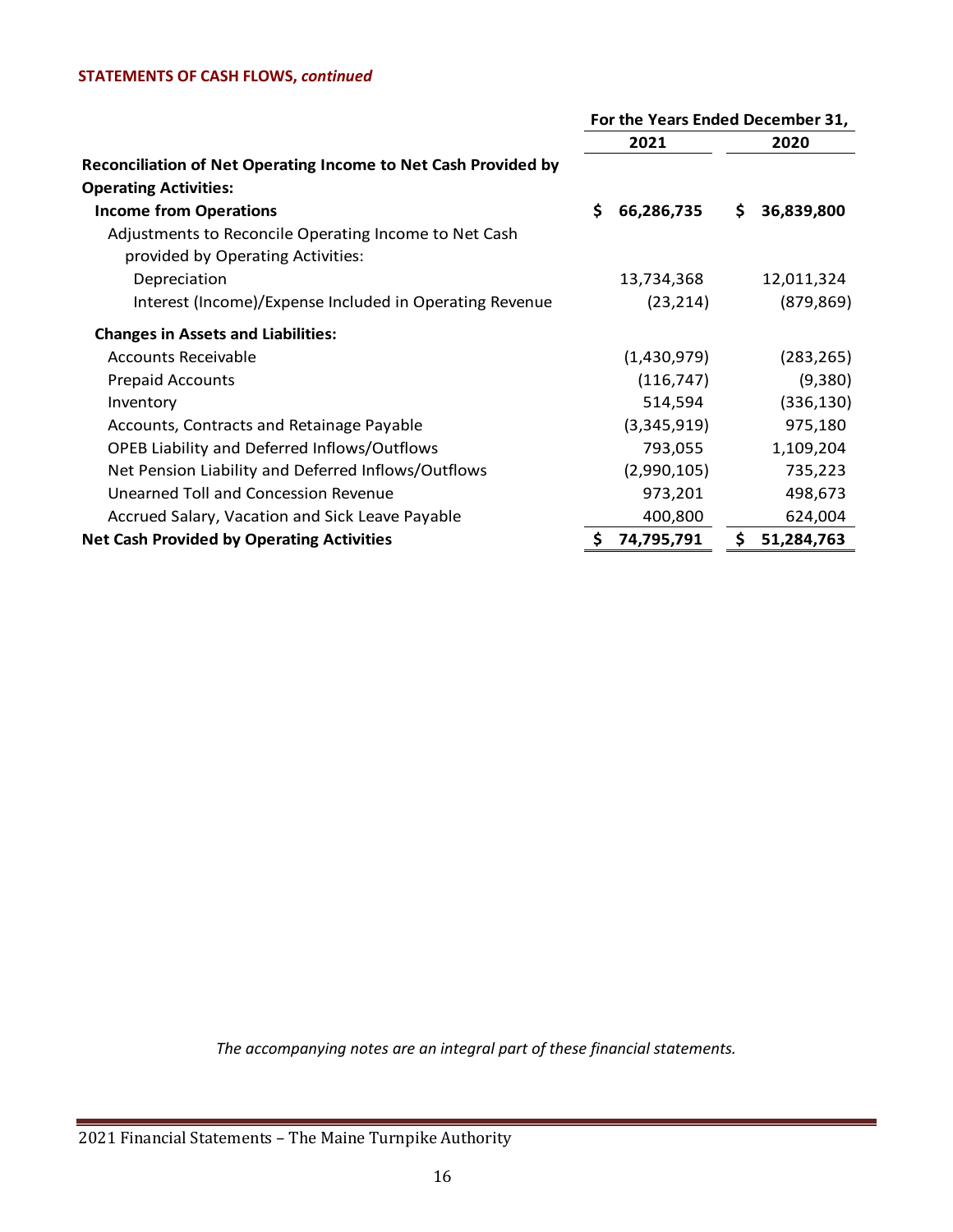**Notes to Financial Statements For the Years Ended December 31, 2021 and 2020**

# **Note 1 – Summary of Organization and Significant Accounting Policies and Procedures**

**Reporting Entity –** The Maine Turnpike Authority (the Authority) is a body corporate and politic created by an act of the Legislature of the State of Maine, Chapter 69 of the Private and Special Laws of 1941 as amended, authorized and empowered to construct, maintain and operate a turnpike at such a location as shall be approved by the State Highway Commission and to issue turnpike revenue bonds of the Authority, payable solely from revenues of the Authority. Under the provisions of the Act, turnpike revenue bonds and interest thereon shall not be deemed debt or liability or a pledge of the faith and credit of the State of Maine.

During 1982, the Legislature of the State of Maine, Chapter 595 of the Public Laws of the State of Maine 1982, authorized an act to amend the Maine Turnpike Authority Statutes. This act states that the Maine Turnpike Authority shall continue in existence until such a time as the Legislature shall provide for termination and all outstanding indebtedness of the Authority shall be repaid or an amount sufficient to repay that indebtedness shall be set aside in trust.

In evaluating the Authority as a reporting entity, management has addressed all potential component units for which the Authority may be financially accountable and, as such, should be included within the Authority's financial statements. In accordance with Governmental Accounting Standards Board (GASB) Statement No. 14 as amended by GASB Statement No. 61, the Authority is financially accountable if it appoints a voting majority of the organization's governing board and (1) it is able to impose its will on the organization or (2) there is a potential for the organization to provide specific financial benefits to or impose specific financial burdens on the Authority. Additionally, the Authority is required to consider other organizations for which the nature and significance of their relationship with the Authority are such that exclusion would cause the reporting entity's financial statements to be misleading. Based on the application of these criteria, there are no other entities that should be included as part of these financial statements.

Under these standards, the Authority is considered to be a component unit of the State of Maine.

**Basis of Accounting** – The Governmental Accounting Standards Board (GASB) is the standard-setting body for governmental accounting and financial reporting. The GASB periodically updates its codification of the existing Governmental Accounting and Financial Reporting Standards which, along with subsequent GASB pronouncements (standards and interpretations), constitute GAAP for governmental units. GAAP also includes guidance from the American Institute of Certified Public Accountants in the publication entitled, State and Local Governments. The Authority prepares its financial statements on the accrual basis of accounting in accordance with accounting principles generally accepted in the United States for governmental proprietary funds, which are similar to those for private business enterprises. Accordingly, revenues are recorded when earned and expenses are recorded when incurred. Proprietary funds distinguish operating revenues and expenses from non-operating activity. Operating revenues arise from providing goods or services to outside parties for a fee. The intent of the governing body is that the operating costs, including administration and depreciation, of providing goods or services to the general public on a continuing basis be financed or recovered primarily through user charges. Revenues and expenses that are not derived directly from operations are reported as non-operating revenues and expenses.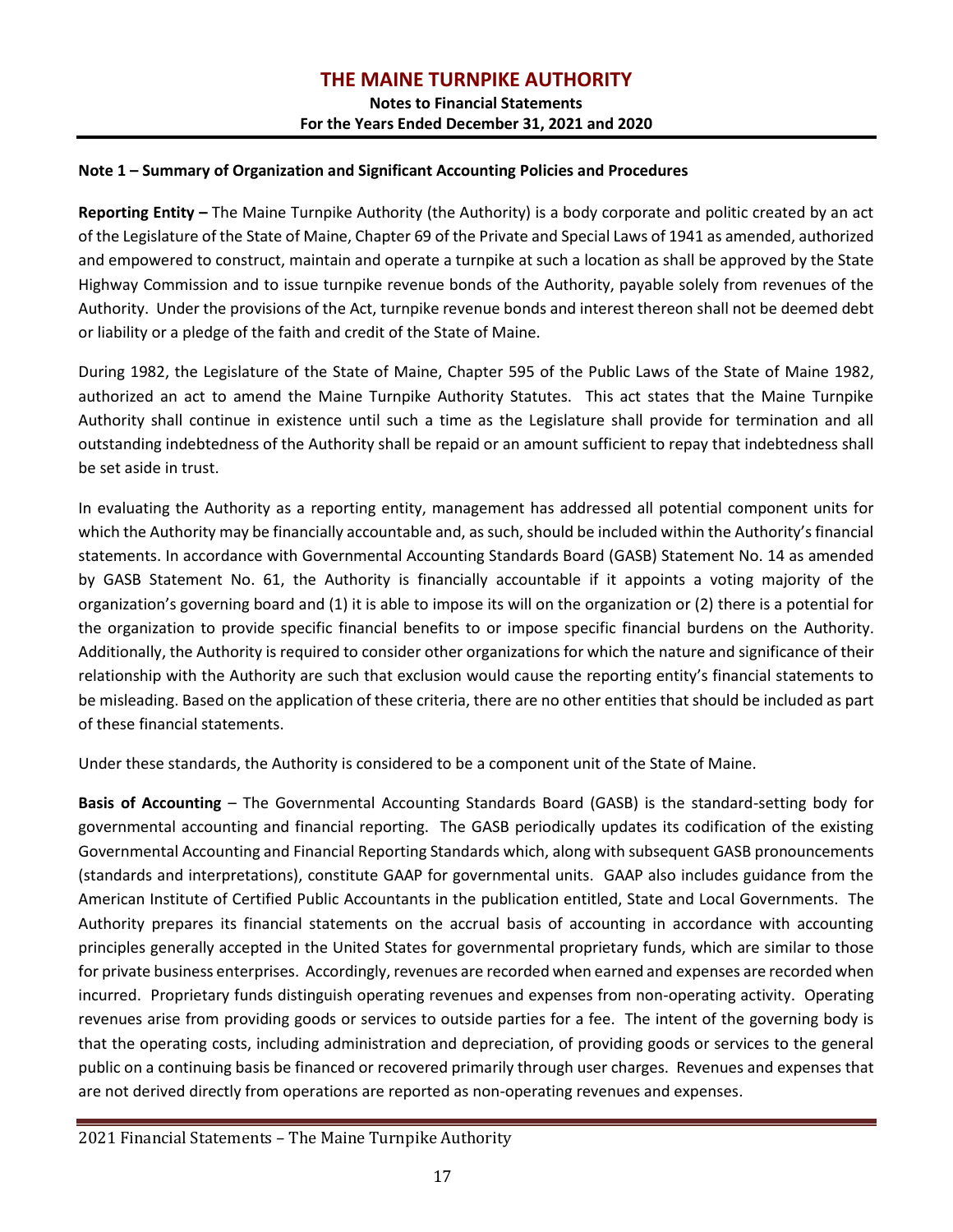# **Note 1 – Summary of Organization and Significant Accounting Policies and Procedures,** *continued*

**Operating Revenues and Expenses –** The Authority's operating revenues and expenses consist of revenues earned and expenses incurred relating to the operation and maintenance of its System. Operating revenues for fares are recognized as the vehicles pass through the toll system. Prepayments on account are recorded as unearned fare revenue. Concession rental income is recognized based on the terms of the rental agreements. Net fare revenue is net of credit card fees of \$2,689,526 and \$2,197,806 for 2021 and 2020, respectively.

**Non-operating revenues** – Non-operating revenues consists of the amortization of bond premiums and discounts realized on previously issued debt, investment income earned and non-operating accounts and gains or loss from the sale of capital assets.

**Interest Income on Operating Accounts** – Interest income generated from on-going operations is included in operating revenue.

**Cash and Equivalents** – For purposes of the statements of cash flow, demand deposit accounts with commercial banks, and cash invested in short-term investments with original maturities of three months or less from the date of acquisition are considered cash equivalents.

**Investments** – Investments are carried at fair value. Accrued interest paid upon the purchase of investments is recognized as interest income in the period it is earned.

**Fair Value Measurements** - Fair value is the price that would be received to sell an asset or paid to transfer a liability in an orderly transaction between market participants at the measurement date. In determining fair value, the Authority uses various methods, including market, income and cost approaches. Based on these approaches, the Authority often utilizes certain assumptions that market participants would use in pricing the asset or liability, including assumptions about risk and/or the risks inherent in the inputs to the valuation technique. These inputs can be readily observable, market corroborated, or generally unobservable inputs. The Authority utilizes valuation techniques that maximize the use of observable inputs and minimize the use of unobservable inputs. Based on the observability of the inputs used in the valuation techniques, the Authority is required to provide the following information according to the fair value hierarchy. The fair value hierarchy ranks the quality and reliability of the information used to determine fair values. Financial assets and liabilities carried at fair value will be classified and disclosed in one of the following three categories:

- Level 1 Quoted prices for identical assets and liabilities traded in active exchange markets, such as the New York Stock Exchange.
- Level 2 Observable inputs other than Level 1 including quoted prices for similar assets or liabilities, quoted prices in less active markets, or other observable inputs that can be corroborated by observable market data.
- Level 3 Unobservable inputs supported by little or no market activity for financial instruments whose value is determined using pricing models, discounted cash flow methodologies, or similar techniques, as well as instruments for which the determination of fair value requires significant management judgment or estimation.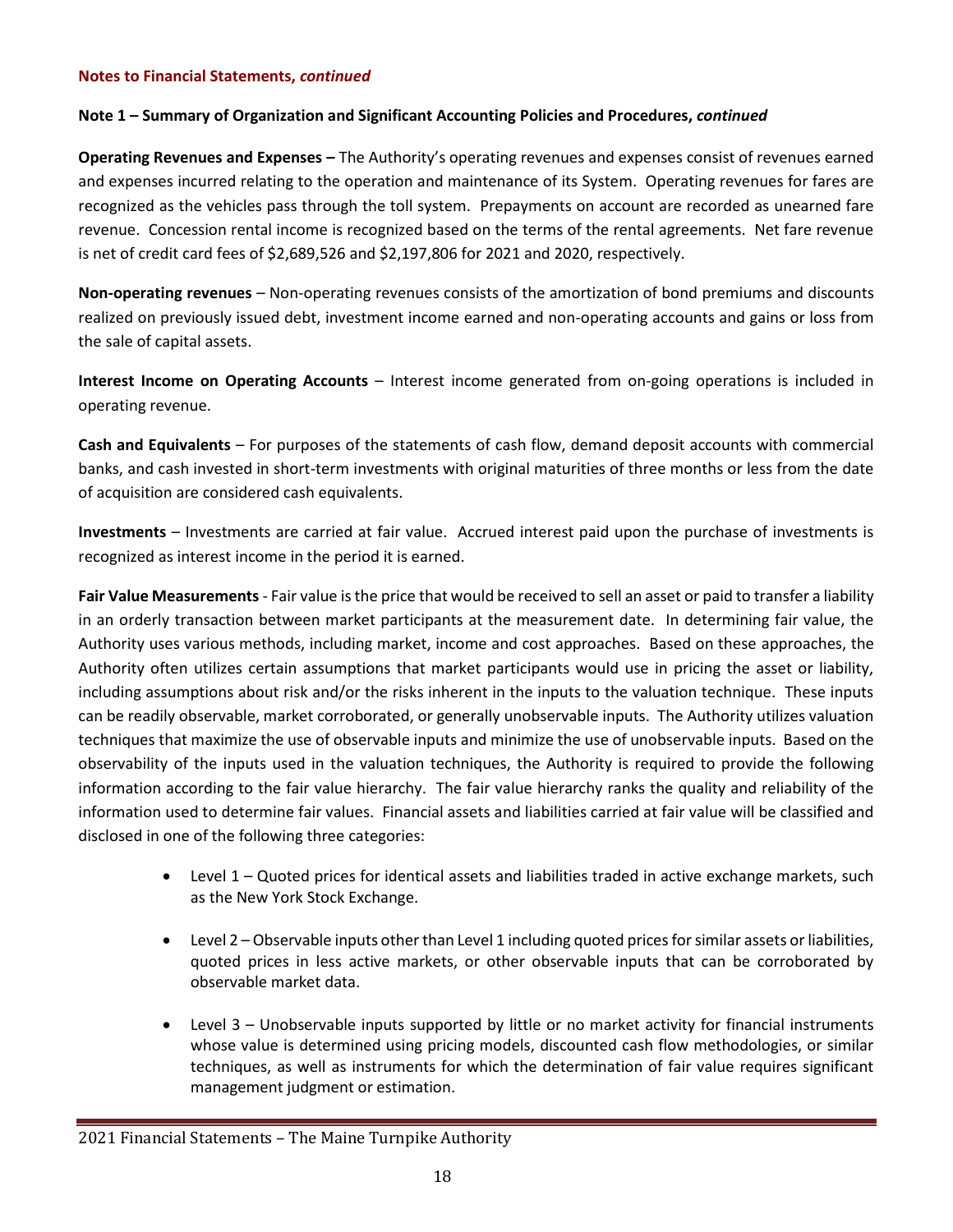# **Note 1 – Summary of Organization and Significant Accounting Policies and Procedures,** *continued*

In determining the appropriate levels, the Authority performs a detailed analysis of the assets and liabilities. At each reporting period, all assets and liabilities for which the fair value measurement is based on significant unobservable inputs are classified as Level 3.

**Accounts Receivable** – Accounts receivable consists primarily of toll revenues due from commercial accounts and other tolling agencies. The Authority obtains surety bonds to cover commercial accounts receivable. Management believes that all accounts receivable as of December 31, 2021 and 2020 are fully collectable. Therefore, no allowance for doubtful accounts was recorded.

**Inventory –** Inventory consists of EZ Pass transponders, salt and fuel for MTA vehicles. The EZ Pass transponders will be sold to customers and are valued using the First-In First-Out (FIFO) method. Salt and vehicle fuel, to be used in operations, are valued using a weighted average method. Inventory items are carried at the lower of cost or net realizable value.

**Other Assets –** Expenses that benefit more than one reporting period are charged to Prepaid Expenses and expensed over its service period. Examples include insurance premiums, software site licenses and service contracts.

**Restricted Assets –** Restricted assets of the Authority represent bond proceeds designated for construction, and other monies required to be restricted for debt service, operations, maintenance, renewal and replacement.

**Capital Assets –** All capital assets are recorded on the balance sheet at historical cost. Capital assets are included in one of the following categories: Infrastructure; Land and Land Improvements; Buildings; Vehicles; Toll System; Computer and Other Equipment; Intangible Assets; and Construction in Progress.

Costs to acquire additional capital assets, and to replace existing assets or otherwise prolong their useful lives, are capitalized for toll equipment, buildings, toll facilities, other related costs and furniture and equipment. The Authority has elected to use the modified approach to infrastructure reporting. This means that, in lieu of reporting depreciation on infrastructure, the Authority reports as preservation expense the costs associated with maintaining the existing road in good condition. Infrastructure assets include roads, bridges, interchanges, tunnels, right of way, drainage, guardrails, and lighting systems associated with the road.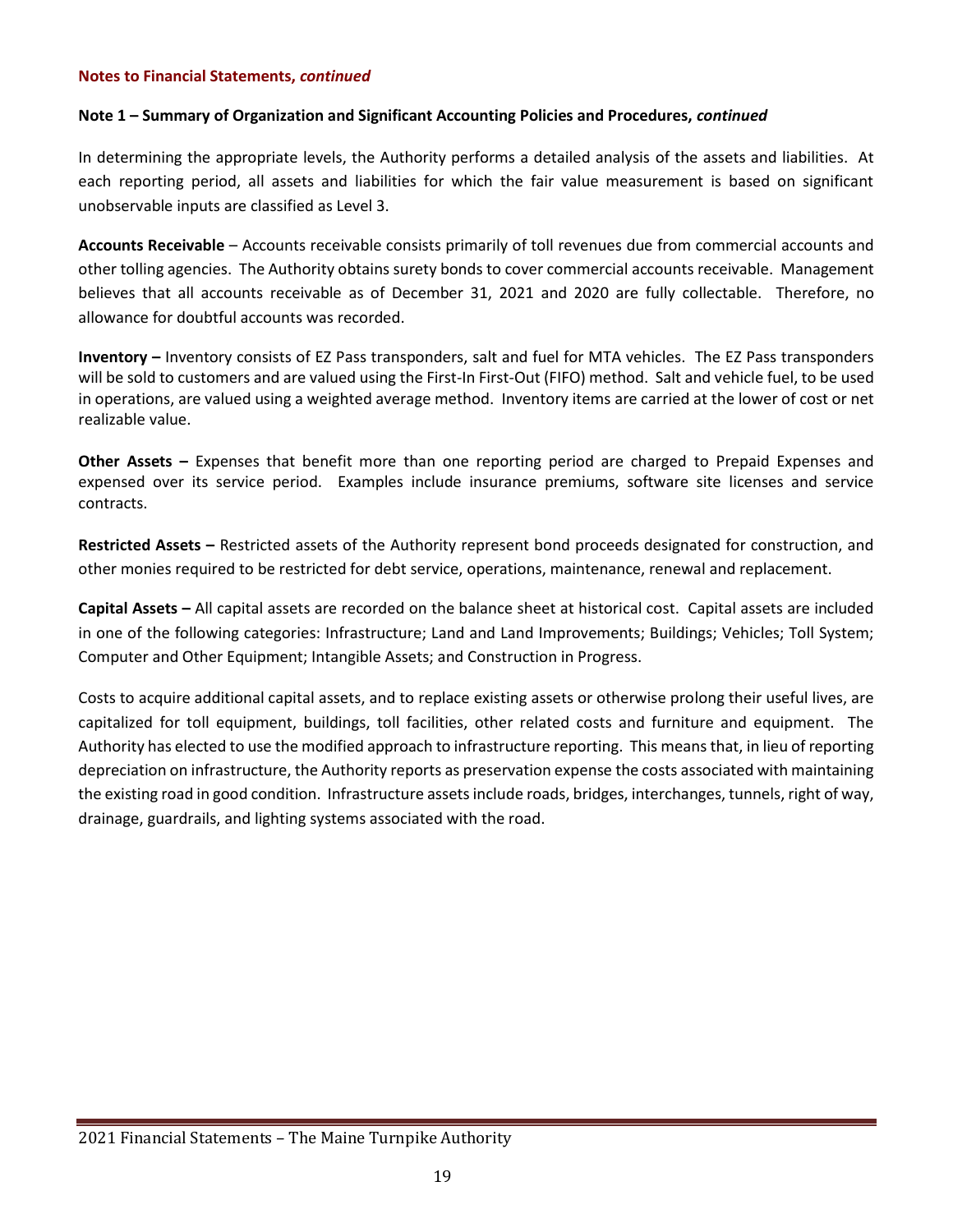# **Note 1 – Summary of Organization and Significant Accounting Policies and Procedures,** *continued*

Depreciation of toll equipment, buildings, toll facilities, other related costs, signs, software and furniture and equipment is computed using the straight-line method, using the full-month convention, over the estimated useful lives of the assets as follows:

| <b>Buildings</b>                     | $30 - 50$ years |
|--------------------------------------|-----------------|
| <b>Building Improvements</b>         | $15 - 20$ years |
| Land Improvements (exhaustible)      | 15 years        |
| <b>Toll Equipment</b>                | $5 - 10$ years  |
| <b>Furniture and Fixtures</b>        | $5 - 15$ years  |
| Software                             | $3 - 10$ years  |
| Computers, Printers and IT Equipment | $3 - 5$ years   |
| Other Equipment (incl. Vehicles)     | $5 - 20$ years  |

The following minimum capitalization thresholds for capitalizing fixed assets are as follows:

| Land and Improvements (non-exhaustible) | S |           |
|-----------------------------------------|---|-----------|
| Land Improvements (exhaustible)         | Ś | 5,000     |
| <b>Buildings and Improvements</b>       | Ś | 25,000    |
| Machinery/Equipment/Vehicles            | ς | 5,000     |
| Computers, Printers & IT Equipment      | ς | 5,000     |
| Software                                | ς | 10,000    |
| Infrastructure                          |   | \$100,000 |

Under the modified approach, infrastructure assets are considered to be "indefinite lived" assets; that is, the assets themselves will last indefinitely and are, therefore, not depreciated. Costs related to maintenance, renewal and replacement for these assets are not capitalized, but instead are considered to be period costs and are included in preservation expense.

Construction in Progress represents costs incurred by the Authority for in-process activities designed to expand, replace, or extend the lives of existing property and equipment.

**Retainage Payable –** Retainage payable represents amounts billed to the Authority by contractors for which payment is not due pursuant to retained percentage provisions in construction contracts until substantial completion of performance by contractor and acceptance by the Authority.

**Accrued Vacation and Sick Leave Payable –** Accrued vacation and sick leave payable includes accumulated vacation pay and vested sick pay.

**Accrued Salaries Payable –** Accrued salaries payable includes salary and wage expense incurred at the end of the period but not paid until the following period, which amounted to \$476,597 and \$396,608 for the years ended December 31, 2021 and 2020, respectively, and are included on the statement of net position under Accrued Salary, Vacation and Sick Leave Payable.

<sup>2021</sup> Financial Statements – The Maine Turnpike Authority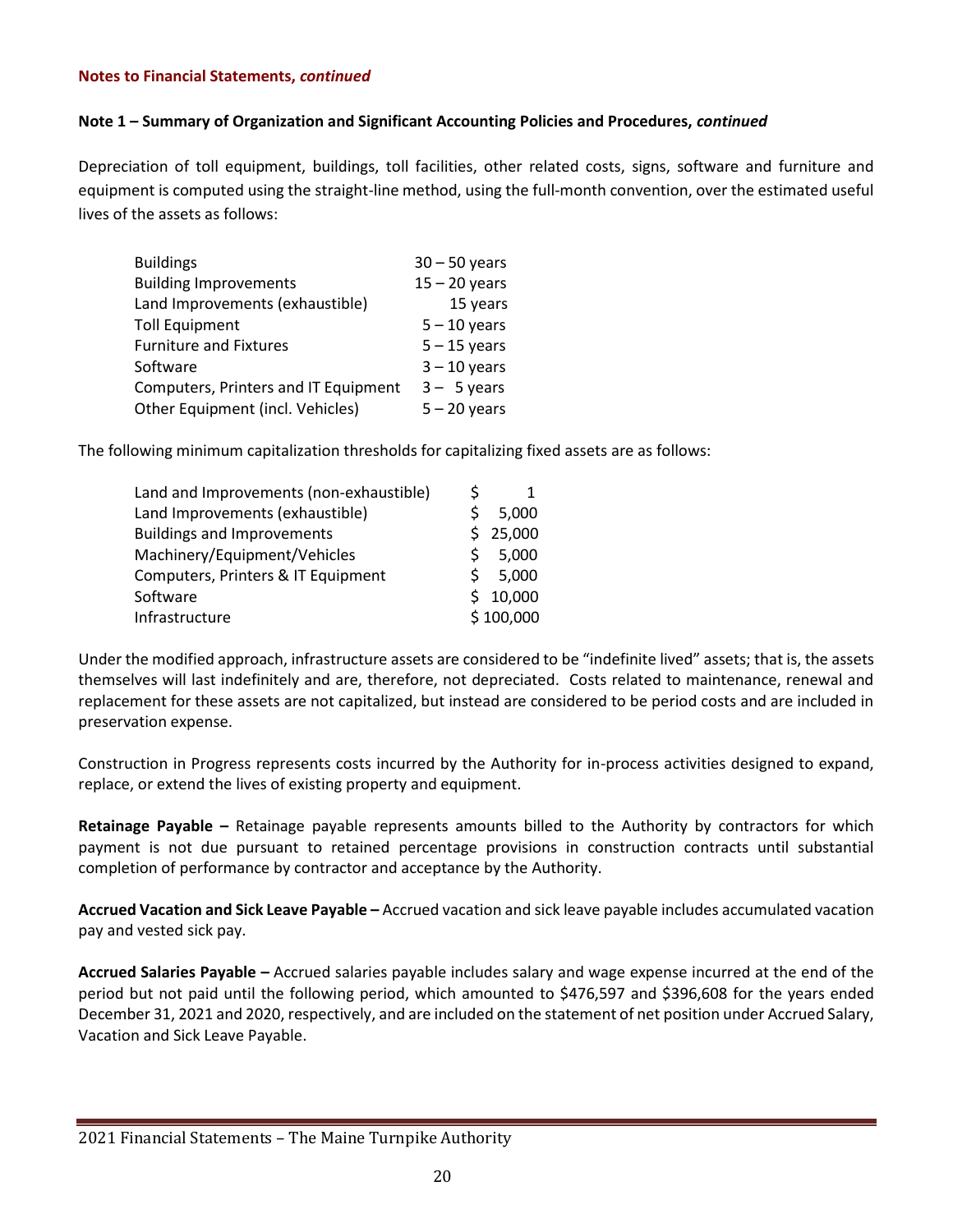# **Note 1 – Summary of Organization and Significant Accounting Policies and Procedures,** *continued*

**Unearned Toll Revenue –** The Authority offers a prepaid balance program which allows patrons to carry a balance on their account for future toll expenses. This balance is reduced by each trip through the tolls and can be increased by the patron at any time but also includes a minimum balance set by the Authority. The Authority offers a Volume Discount Plan for passenger vehicles for which revenue is earned based on the vehicle passing through the toll system. Any amount remaining in the patrons account is accounted for as unearned revenue.

**Bond Premium, Discount and Issuance Costs –** Bond premiums and discounts associated with the issuance of bonds are amortized using the effective interest rate method over the life of the bonds. Bond issuance costs such as bond insurance are amortized using the straight-line method over the life of the bonds. Other bond issuance costs, such as consulting, legal and underwriter fees are expensed in the period they are incurred.

**Refunded Bonds –** The Authority defeased certain bonds in 2012, 2014 and 2015 by placing cash received from the advanced refunding into an irrevocable escrow account to provide for all future debt service payments on the defeased bonds. Accordingly, the trust account assets and the liability for the defeased bonds are not included in the Authority's balance sheets. In December 2021, the Authority entered into a forward delivery agreement to refund the Series 2012 bonds. Please see Note 16 for more detail.

**Deferred Outflows of Resources -** In addition to assets, the statement of net position will sometimes report a separate section for *deferred outflows of resources*. This separate financial statement element, *deferred outflows of resources*, represents a consumption of net position that apples to a future period(s) and so will not be recognized as an outflow of resources (expense) until then. The Authority has three items that qualifies for reporting in this category. The first is a deferred charge on refunding results from the difference in the carrying value of refunded debt and its reacquisition price. This amount is deferred and amortized over the shorter of the life of the refunded or refunding debt. The other two items are the deferred outflows related to the pension liability and the deferred outflows related to the other post-employment benefits liability, each of which are more fully disclosed in the footnotes.

**Deferred Inflows of Resources -** In addition to liabilities, the statement of net position will sometimes report a separate section for *deferred inflows of resources.* This separate financial statement element, *deferred inflows of resources*, represents an acquisition of net position that applies to a future period(s) and so will not be recognized as an inflow of resources (revenue) until that time. The deferred inflows of resources recognized on the statement of net position and balance sheet relate to the net pension liability, and the other post-employment liability, each of which are more fully disclosed in the footnotes.

**Use of Estimates –** The preparation of basic financial statements in conformity with generally accepted accounting principles requires management to make estimates and assumptions that affect the reported amounts of assets and liabilities and disclosure for contingent assets and liabilities at the date of the basic financial statements, and reported amounts of the revenues and expenditures/expenses during the fiscal year. Actual results could vary from estimates that were used.

**Use of Restricted/Unrestricted Net Position –** When an expense is incurred for purposes for which both restricted and unrestricted assets are available, the Authority's policy is to apply restricted net position first.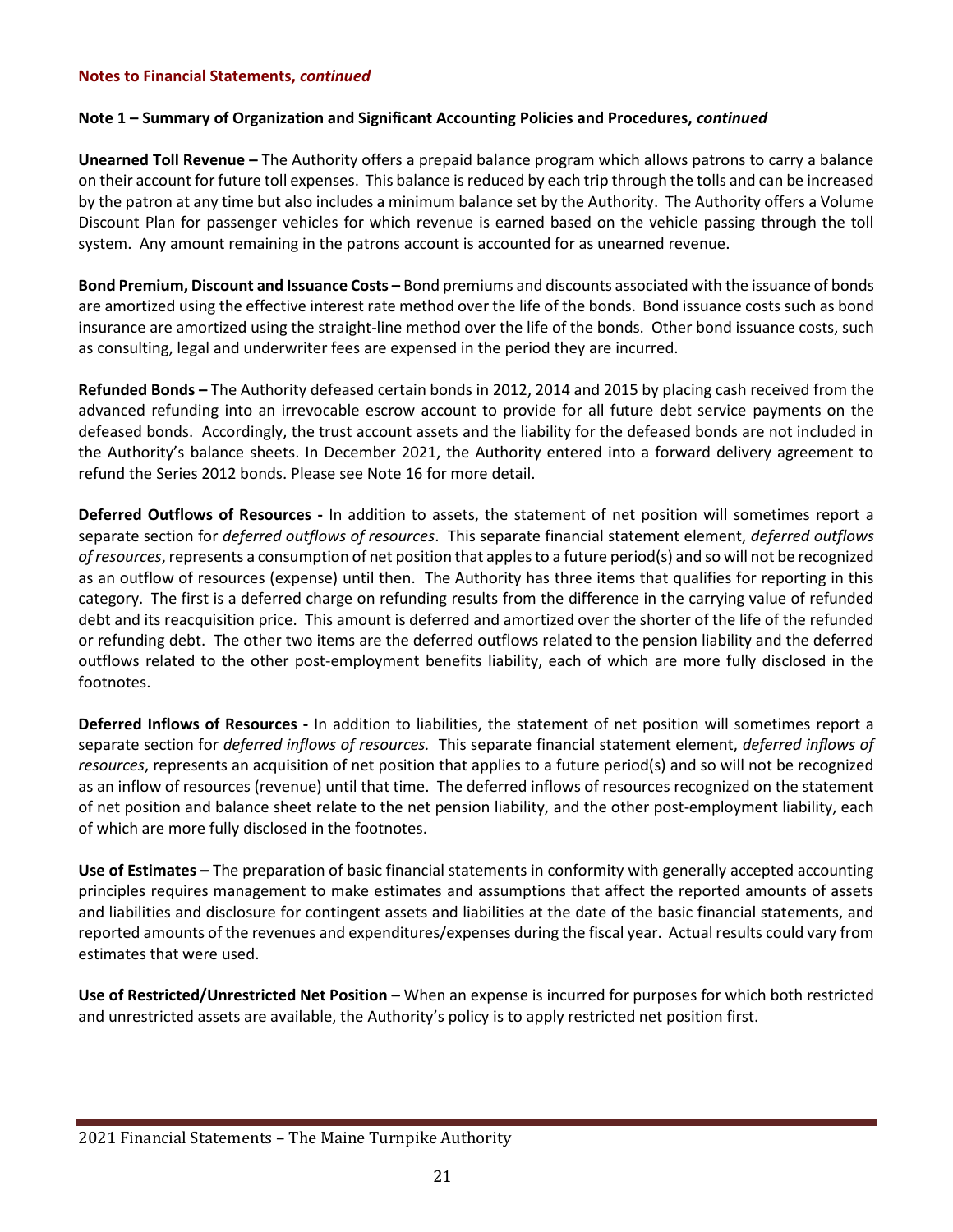# **Note 1 – Summary of Organization and Significant Accounting Policies and Procedures,** *continued*

**Recent Accounting Pronouncements –** In June 2017, the GASB issued GASB 87, *Leases.* This new standard will provide users of the financial statements a more accurate picture of the assets and the long-term financial obligations of governments that lease. Lessees will recognize a lease liability and an intangible asset representing the lessee's right to use the leased asset and lessors will recognize a lease receivable and a deferred inflow of resources. The new leasing standard will apply for fiscal years beginning after June 15, 2021.

#### **Note 2 – Deposits and Investments**

#### *Deposits*

*Custodial Credit Risk-Authority Deposits:* For deposits, custodial credit risk is the risk that in the event of a bank failure, the Authority's deposits may not be returned to it. As of December 31, 2021, the Authority reported deposits of \$401,216 with bank balances of \$665,656. The entire balance of \$665,656 was covered by the F.D.I.C. As of December 31, 2020, the Authority reported deposits of \$342,672 with bank balances of \$302,233. The entire balance of \$302,233 was covered by the F.D.I.C.

#### *Investments*

At December 31, 2021, the Authority had the following investments and maturities:

|                                    | <b>Fair Value</b> |   | Less Than 1 Year | 1-5 Years                | <b>More Than 5 Years</b> |
|------------------------------------|-------------------|---|------------------|--------------------------|--------------------------|
| Money Market                       | 259,087,247       | S | 259,087,247      | $\overline{\phantom{a}}$ | $\overline{\phantom{a}}$ |
| U.S. Government Securities         | 10,536,933        |   | 10,536,933       | $\overline{\phantom{0}}$ | $\blacksquare$           |
| Federated Treasury Obligation Fund | 3.366.867         |   | 3,366,867        | $\overline{\phantom{0}}$ | $\overline{\phantom{0}}$ |
| <b>Total Investments</b>           | 272,991,047       |   | 272,991,047      | -                        | $\overline{\phantom{0}}$ |

At December 31, 2020, the Authority had the following investments and maturities:

|                                    | <b>Fair Value</b> | Less Than 1 Year | 1-5 Years |                              | <b>More Than 5 Years</b> |
|------------------------------------|-------------------|------------------|-----------|------------------------------|--------------------------|
| <b>Money Market</b>                | 218,746 \$        | 218,746 \$       |           |                              | $-5$                     |
| U.S. Government Securities         | 12,153,329        | 12,153,329       |           | $\overline{\phantom{0}}$     |                          |
| Federated Treasury Obligation Fund | 299,475,386       | 299,475,386      |           | $\qquad \qquad \blacksquare$ |                          |
| <b>Total Investments</b>           | \$311,847,461     | 311,847,461 \$   |           | $\blacksquare$               |                          |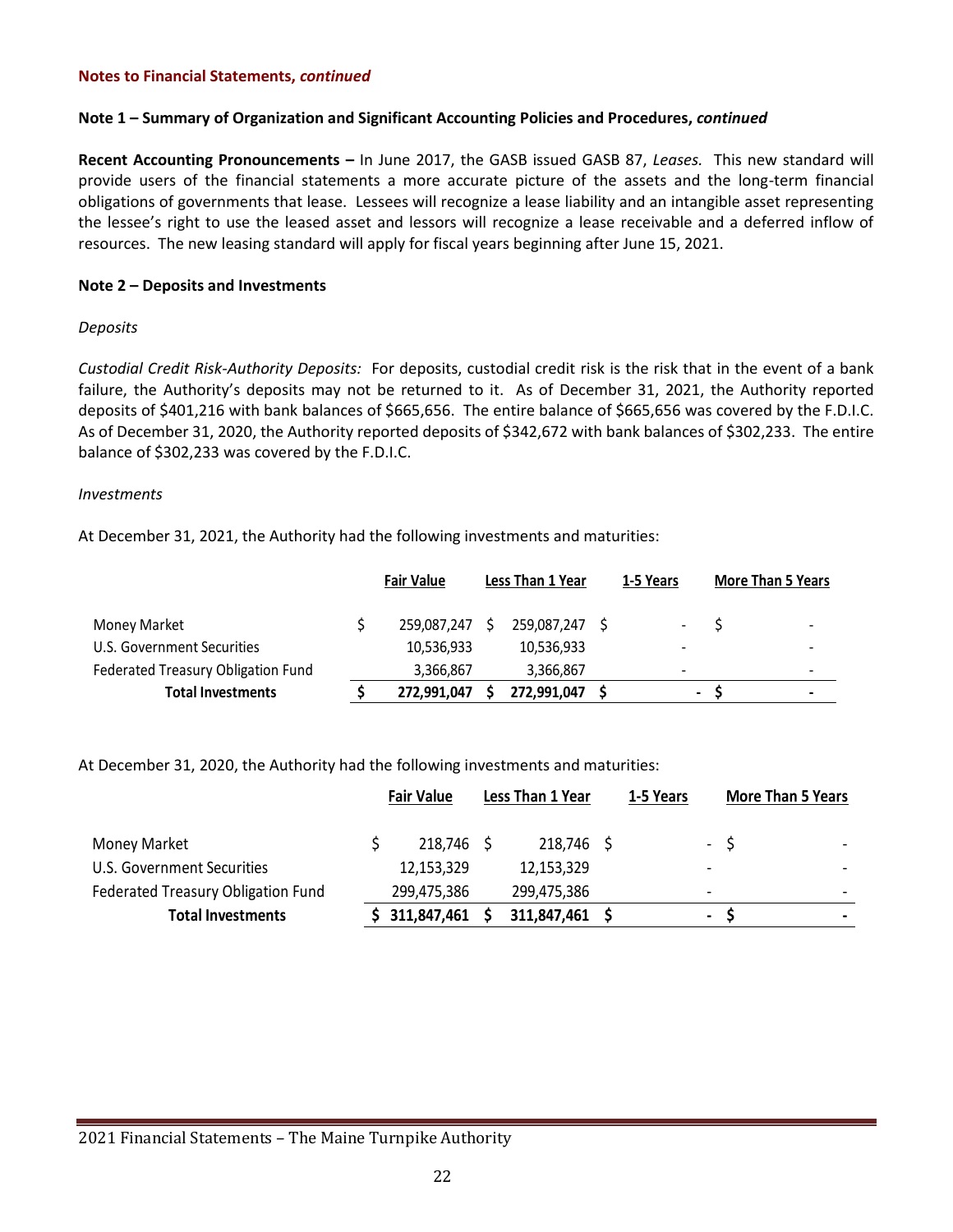# **Note 2 – Deposits and Investments,** *continued*

Deposits and investments are as follows:

|                                       | 2021        | 2020        |
|---------------------------------------|-------------|-------------|
| <b>Deposits</b>                       | 401.216     | 342.672     |
| Investment                            | 272,991,047 | 311,847,461 |
| <b>Total Deposits and Investments</b> | 273,392,263 | 312,190,133 |

Deposits and investments have been reported as follows in the financial statements:

|                                                    | 2021        | 2020        |
|----------------------------------------------------|-------------|-------------|
| Cash and Equivalents                               | 89,857,905  | 25,452,952  |
| <b>Current Restricted Cash and Equivalents</b>     | 28,746,212  | 65,143,424  |
| Noncurrent Restricted Cash and Equivalents         | 61,131,067  | 60,281,219  |
| <b>Investments - Short Term</b>                    | 31,508,469  |             |
| <b>Current Restricted Investments - Short Term</b> | 62,148,610  | 161,312,538 |
| <b>Total Deposits and Investments</b>              | 273,392,263 | 312,190,133 |

# *Fair Value*

Fair Values of Assets measured on a recurring basis at December 31 are as follows:

|                                     | Total         | Level 1     | Level 2   | Level 3 |
|-------------------------------------|---------------|-------------|-----------|---------|
| December 31, 2021                   |               |             |           |         |
| Cash Equivalents                    | 401,216       | 401.216     | -         |         |
| <b>Money Market</b>                 | 259,087,247   | 259,087,247 |           |         |
| U.S. Government Securities          | 10,536,933    | 10,536,933  |           |         |
| Federated Treasury Obligations Fund | 3,366,867     |             | 3,366,867 |         |
|                                     | \$273,392,263 | 270,025,396 | 3,366,867 |         |

|                                     | <b>Total</b> | Level 1    | Level 2                  | Level 3                  |
|-------------------------------------|--------------|------------|--------------------------|--------------------------|
| December 31, 2020                   |              |            |                          |                          |
| Cash Equivalents                    | 342,672      | 342,672    | $\overline{\phantom{0}}$ |                          |
| <b>Money Market</b>                 | 218,746      | 218,746    |                          |                          |
| <b>U.S. Government Securities</b>   | 12,153,329   | 12,153,329 |                          |                          |
| Federated Treasury Obligations Fund | 299,475,386  |            | 299,475,386              | $\overline{\phantom{0}}$ |
|                                     | 312,190,133  | 12,714,747 | \$299,475,386            |                          |

There were no assets classified Level 3 as of December 31, 2021 or December 31, 2020.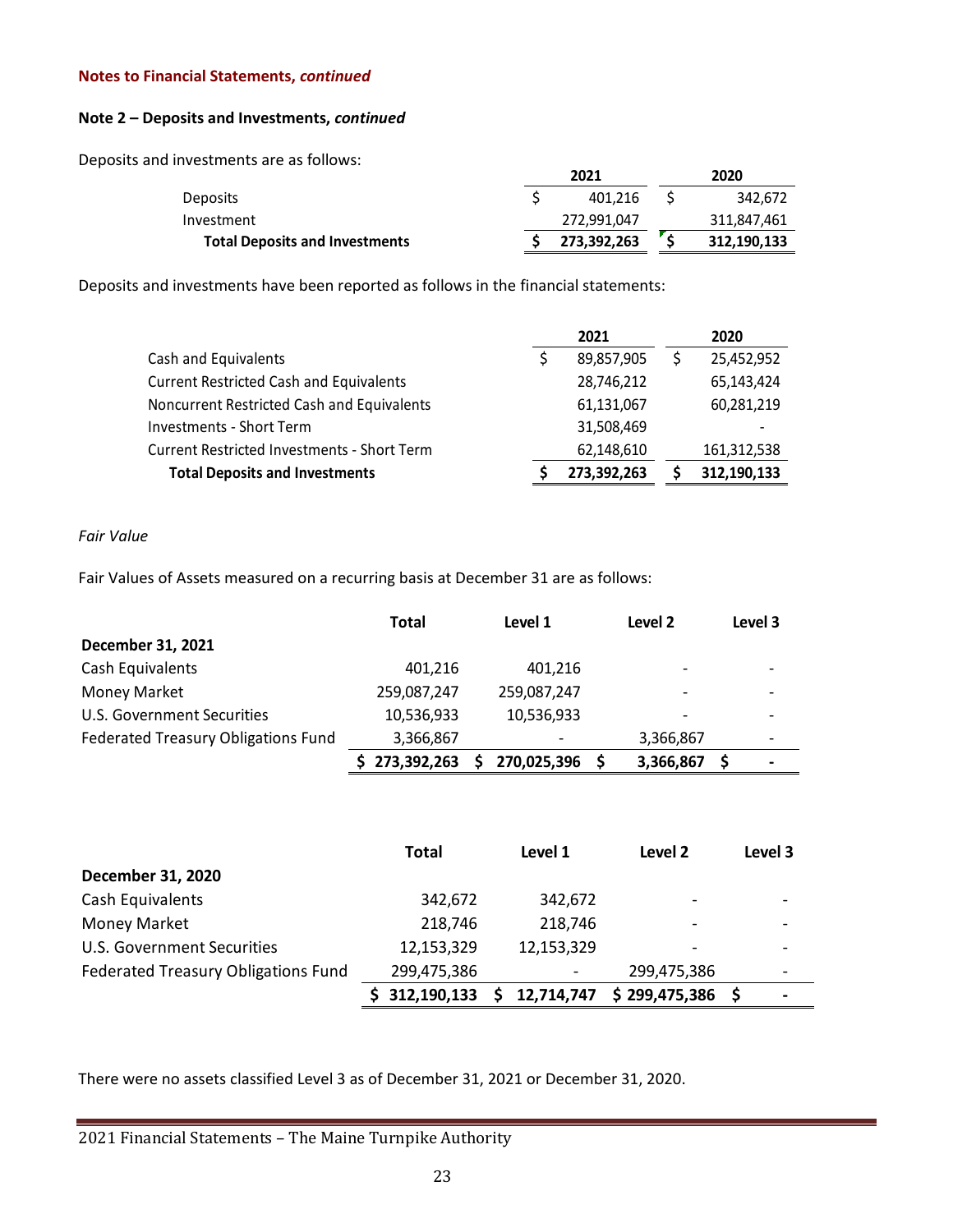# **Note 2 – Deposits and Investments,** *continued*

*Interest Rate Risk:* The Authority's policy for investment rate risk is as follows: Portfolio maturities will provide for stability of income and reasonable liquidity; liquidity will be assured through practices ensuring that the next disbursement date is covered through maturities to be staggered to avoid undue concentration in a specific maturity sector.

Maturities selected will provide investments or marketable securities which can be sold to raise cash in a day's notice without loss of principal; and, risks of market price volatility will be controlled through maturity diversification such that aggregate price losses on instruments with maturities exceeding one year shall not be greater than coupon interest on investment income received from the balance of the portfolio.

*Credit Risk:* Maine statutes authorize the Authority to invest in obligations of the U.S. Treasury and U.S. agencies and repurchase agreements. The Authority does not have a formal policy related to credit rate risk. The Federal Treasury Obligations Fund is a money market fund and is rated AAAm by Standard & Poor's.

*Custodial credit risk: investments –* For investments, this is the risk that in the event of failure of the counterparty, the Authority will not be able to recover the value of its investments or collateral securities that are in possession of an outside party. The Authority is authorized to invest in: obligations of the U.S. government and its agencies provided they are full faith and credit obligations fully insured or collateralized certificates of deposit at commercial banks and savings and loan associations, repurchase agreements collateralized by U.S. Treasury or Agency securities; and money market mutual funds whose portfolios consist of government securities.

The Authority's investment policy is to attain a market rate of return considered reasonable under generally accepted market principles throughout budgetary and economic cycles while preserving and protecting capital in the overall portfolio thus ensuring prudent use of public funds and preservation of the public's trust. The standard of prudence to be used by investment officials shall be the "prudent investor" standard and shall be applied in the context of managing the overall portfolio. All security transactions, including collateral for repurchase agreements, entered into by the MTA shall be conducted on a "delivery vs. payment" basis. Securities will be held by a thirdparty custodian, or Trust Department designated by the Executive Director, CFO, or Director of Finance and evidenced by safekeeping receipts.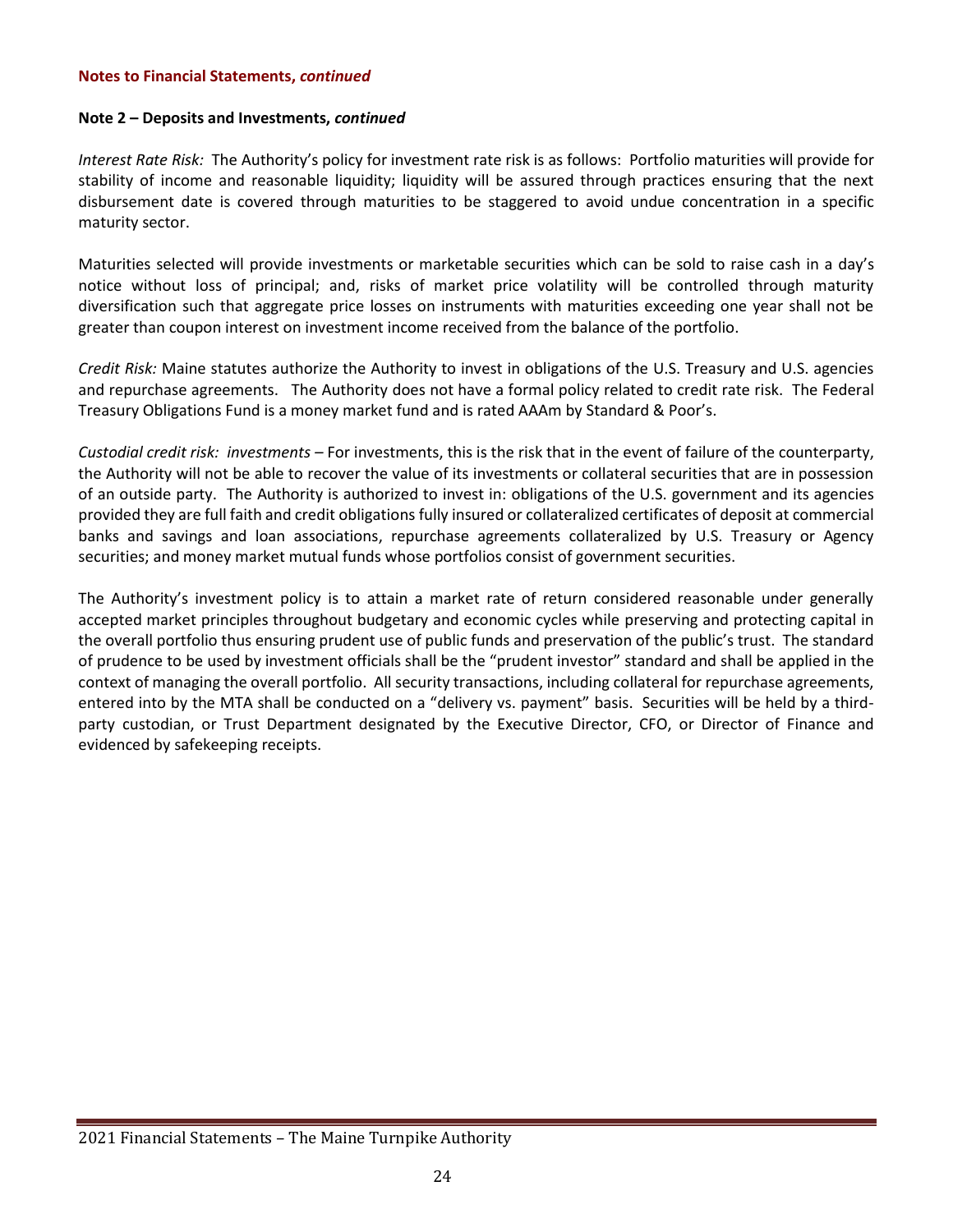# **Note 3 – Capital Assets**

A Summary of changes to capital assets for the year ended December 31, 2021 is as follows:

|                                                        |    | <b>Balance</b>  |                  |                          |                  | <b>Balance</b>    |
|--------------------------------------------------------|----|-----------------|------------------|--------------------------|------------------|-------------------|
|                                                        |    | 12/31/2020      | <b>Additions</b> | <b>Transfers</b>         | <b>Disposals</b> | 12/31/2021        |
| <b>Capitalized Assets Not Being Depreciated (cost)</b> |    |                 |                  |                          |                  |                   |
| Land                                                   | \$ | 56,319,344      | 2,988,795        | 19,338,056               |                  | 78,646,196<br>\$. |
| Infrastructure                                         |    | 537,999,160     |                  | 57,731,975               | (2,360,550)      | 593,370,585       |
| Construction in Progress                               |    | 154,439,250     | 64,163,621       | (129,080,117)            |                  | 89,522,754        |
| <b>Total Capital Assets Not Being Depreciated</b>      |    | 748,757,755     | 67,152,416       | (52,010,086)             | (2,360,550)      | 761,539,535       |
| <b>Capitalized Assets Being Depreciated (cost)</b>     |    |                 |                  |                          |                  |                   |
| Land Improvements (exhaustible)                        |    | 24,677,455      | -                | 10,394,964               | (17, 976)        | 35,054,443        |
| <b>Buildings</b>                                       |    | 75,670,677      | -                | 12,000,340               | (1, 332, 743)    | 86,338,274        |
| Machinery and Equipment                                |    | 106,416,835     | 1,561,857        | 29,614,781               | (2,345,776)      | 135,247,697       |
| <b>Total Capital Assets Being Depreciated</b>          |    | 206,764,967     | 1,561,857        | 52,010,086               | (3,696,496)      | 256,640,414       |
| Less Accumulated Depreciation for:                     |    |                 |                  |                          |                  |                   |
| Land Improvements (exhaustible)                        |    | (11, 420, 537)  | (1,586,224)      |                          | 17,976           | (12, 988, 785)    |
| <b>Buildings</b>                                       |    | (35, 983, 385)  | (2,592,139)      | $\overline{\phantom{a}}$ | 637,032          | (37, 938, 492)    |
| Machinery and Equipment                                |    | (66, 325, 741)  | (9,556,005)      | $\overline{\phantom{a}}$ | 1,901,832        | (73, 979, 915)    |
| <b>Total Accumulated Depreciation</b>                  |    | (113, 729, 663) | (13, 734, 369)   | $\blacksquare$           | 2,556,841        | (124,907,191)     |
| <b>Total Capital Assets Being Depreciated, net</b>     |    | 93,035,305      | (12, 172, 512)   | 52,010,086               | (1, 139, 655)    | 131,733,223       |
| <b>Total Capital Assets</b>                            | Ş  | 841,793,060     | 54,979,904       |                          | $(3,500,205)$ \$ | 893,272,758       |

A Summary of changes to capital assets for the year ended December 31, 2020 is as follows:

|                                                        |    | <b>Balance</b>  |                  |                  |                  | <b>Balance</b>  |
|--------------------------------------------------------|----|-----------------|------------------|------------------|------------------|-----------------|
|                                                        |    | 12/31/2019      | <b>Additions</b> | <b>Transfers</b> | <b>Disposals</b> | 12/31/2020      |
| <b>Capitalized Assets Not Being Depreciated (cost)</b> |    |                 |                  |                  |                  |                 |
| Land                                                   | \$ | 55,165,346      | 1,228,911        | 113,380          | $(188, 293)$ \$  | 56,319,344      |
| Infrastructure                                         |    | 494,768,092     |                  | 47,687,050       | (4,455,983)      | 537,999,160     |
| Construction in Progress                               |    | 100,622,258     | 106,267,172      | (52, 450, 179)   |                  | 154,439,250     |
| <b>Total Capital Assets Not Being Depreciated</b>      |    | 650,555,696     | 107,496,083      | (4,649,748)      | (4,644,276)      | 748,757,755     |
| <b>Capitalized Assets Being Depreciated (cost)</b>     |    |                 |                  |                  |                  |                 |
| Land Improvements (exhaustible)                        |    | 21,873,134      |                  | 2,804,321        |                  | 24,677,455      |
| <b>Buildings</b>                                       |    | 75,435,309      |                  | 235,367          |                  | 75,670,677      |
| Machinery and Equipment                                |    | 105,717,562     | 911,554          | 1,610,060        | (1,822,341)      | 106,416,835     |
| <b>Total Capital Assets Being Depreciated</b>          |    | 203,026,006     | 911,554          | 4,649,748        | (1,822,341)      | 206,764,967     |
| Less Accumulated Depreciation for:                     |    |                 |                  |                  |                  |                 |
| Land Improvements (exhaustible)                        |    | (10, 270, 599)  | (1, 149, 938)    |                  |                  | (11, 420, 537)  |
| <b>Buildings</b>                                       |    | (33,578,698)    | (2,404,687)      |                  |                  | (35, 983, 385)  |
| Machinery and Equipment                                |    | (59,629,228)    | (8,456,700)      |                  | 1,760,187        | (66, 325, 741)  |
| <b>Total Accumulated Depreciation</b>                  |    | (103, 478, 525) | (12,011,324)     |                  | 1,760,187        | (113, 729, 663) |
| <b>Total Capital Assets Being Depreciated, net</b>     |    | 99,547,480      | (11,099,770)     | 4,649,748        | (62,154)         | 93,035,306      |
| <b>Total Capital Assets</b>                            | Ş  | 750,103,176     | 96,396,313       |                  | $(4,706,430)$ \$ | 841,793,060     |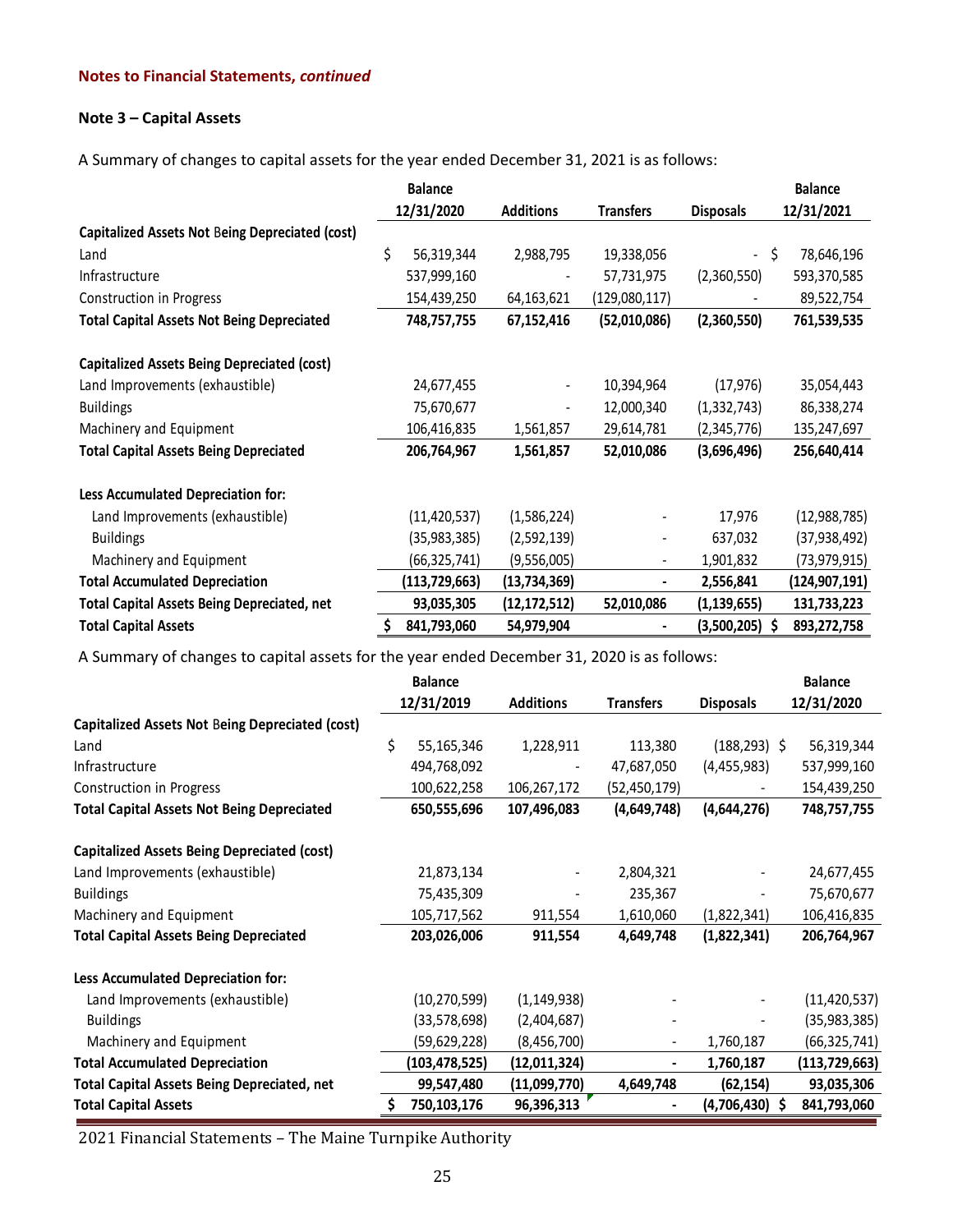# **Note 4 – Letter of Credit**

The Authority has a \$35 million letter of credit with Bangor Savings Bank which expires on December 31, 2022. It is secured under the General Resolution solely by the Authority's Revenues (as defined therein) on a subordinated basis to the Authority's outstanding bonds and additional bonds to be issued on a senior basis, all in accordance with the Resolution. There was no outstanding balance on the letter of credit as of December 31, 2021 and 2020.

# **Note 5 – Net Position**

Net position represents the difference between assets, deferred outflows of resources, liabilities and deferred inflows of resources. Net investment in capital assets, consists of capital assets, net of accumulated depreciation, reduced by the outstanding balances of bonds and adding back any unspent proceeds. Net position is reported as restricted when there are limitations imposed on their use either through the enabling legislations or through external restrictions imposed by creditors, grantors or laws or regulations of other governments. The Authority's net investment in capital assets was calculated as follows:

|                                               |                 | Years Ended December 31, |  |  |  |
|-----------------------------------------------|-----------------|--------------------------|--|--|--|
|                                               | 2021            | 2020                     |  |  |  |
| Capital Assets                                | \$1,018,179,949 | 955,522,722              |  |  |  |
| <b>Unspent Bond Proceeds</b>                  | 13,405,492      | 80,464,075               |  |  |  |
| <b>Accumulated Depreciation</b>               | (124, 907, 191) | (113, 729, 663)          |  |  |  |
| Bonds Payable                                 | (552, 920, 000) | (568, 940, 000)          |  |  |  |
| <b>Total Net Investment In Capital Assets</b> | 353,758,250     | 353,317,134              |  |  |  |

# **Note 6 – Long-term Debt**

# **Revenue Bonds Payable**

The Authority issues revenue bonds from time to time for the purpose of financing capital improvements and new projects. As of December 31, 2021, the Authority had the following outstanding bonds:

- \$68,990,000 of Series 2012A Revenue Bonds, issued in March 2012, to pay a portion of the costs of various turnpike projects.
- \$84,240,000 of Series 2012B Revenue Refunding Bonds. The proceeds from the bonds were used to advance refund all of the Series 2003 Bonds maturing in the years 2014 through 2033, and a portion of the Series 2004 Bonds maturing in the years 2022 through 2030, in the outstanding principal amount of \$87,055,000.
- \$39,715,000 of Series 2014 Revenue Refunding Bonds, issued in July 2014. The proceeds from the bonds were used to advance refund a portion of principal amounts of the Series 2004 maturing in the years 2015 through 2020 and Series 2007 maturing in the years 2018 through 2024, in the outstanding principal amount of \$43,765,000.
- \$144,875,000 of Series 2015 Revenue Refunding Bonds, issued in April 2015. The proceeds from the bonds were used to refund the principal amounts of the Series 2005 Bonds maturing in the years 2016 through 2030; Series 2007 Bonds maturing in the years 2025 through 2035; and Series 2009 Bonds maturing 2020 through 2038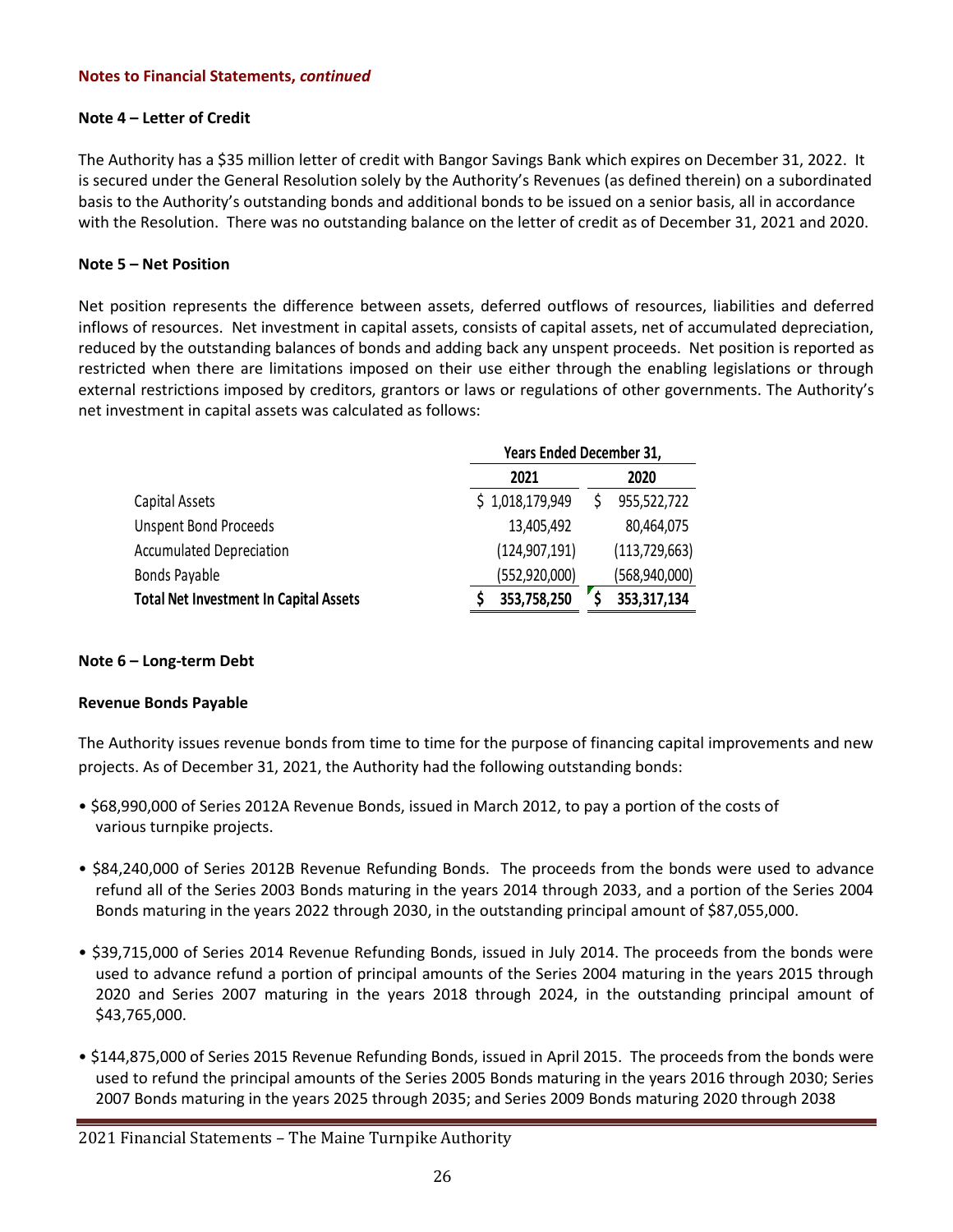# **Note 6 – Long-term Debt,** *continued*

## **Revenue Bonds Payable,** *continued*

- \$150,000,000 of Series 2018 Revenue Bonds, issued in February 2018, to pay a portion of the costs of various turnpike projects.
- \$130,000,000 of Series 2020 Revenue Bonds, issued in November 2020, to pay a portion of the costs of the Gorham Bypass project as well as various turnpike projects.

Interest on all bonds is payable semi-annually on January 1st and July 1st of each year. The bonds will mature on July 1st in the years and principal amounts noted below:

| <b>Issue</b>                       | <b>Amount Issued</b> | <b>Maturity Date</b> | <b>Interest Rate</b> | Balance 12/31/2021 |
|------------------------------------|----------------------|----------------------|----------------------|--------------------|
| Series 2012 (A & B)                | 153,230,000          | 7/1/2014 - 2042      | 2.00-5.00 %          | 132,520,000        |
| Series 2014                        | 39,715,000           | 7/1/2015 - 2024      | 2.00-5.00 %          | 4,640,000          |
| Series 2015                        | 144,875,000          | 7/1/2015 - 2038      | 2.00-5.00 %          | 135,760,000        |
| Series 2018                        | 150,000,000          | 7/1/2018 - 2047      | 4.00-5.00 %          | 150,000,000        |
| Series 2020                        | 130,000,000          | 7/1/2021 - 2050      | 3.00-5.00 %          | 130,000,000        |
| <b>Total Revenue Bonds Payable</b> | \$552,920,000        |                      |                      |                    |

Requirements for the repayment of the outstanding revenue bonds are as follows:

| <b>Year Ending</b> | Principal     | <b>Interest</b> | <b>Total debt</b><br>service |
|--------------------|---------------|-----------------|------------------------------|
|                    |               |                 |                              |
| 2022               | 17,050,000    | 24,896,790      | 41,946,790                   |
| 2023               | 17,910,000    | 24,044,290      | 41,954,290                   |
| 2024               | 22,265,000    | 23,148,790      | 45,413,790                   |
| 2025               | 23,430,000    | 22, 132, 815    | 45,562,815                   |
| 2026               | 27,400,000    | 21,068,615      | 48,468,615                   |
| 2027 - 2031        | 140,830,000   | 86,180,205      | 227,010,205                  |
| 2032 - 2036        | 95,695,000    | 59,605,250      | 155,300,250                  |
| 2033 - 2041        | 88,255,000    | 37,816,950      | 126,071,950                  |
| 2042 - 2046        | 79,475,000    | 20,200,950      | 99,675,950                   |
| 2047 - 2050        | 40,610,000    | 3,966,900       | 44,576,900                   |
|                    |               |                 |                              |
| <b>Totals</b>      | \$552,920,000 | \$323,061,555   | 875,981,555                  |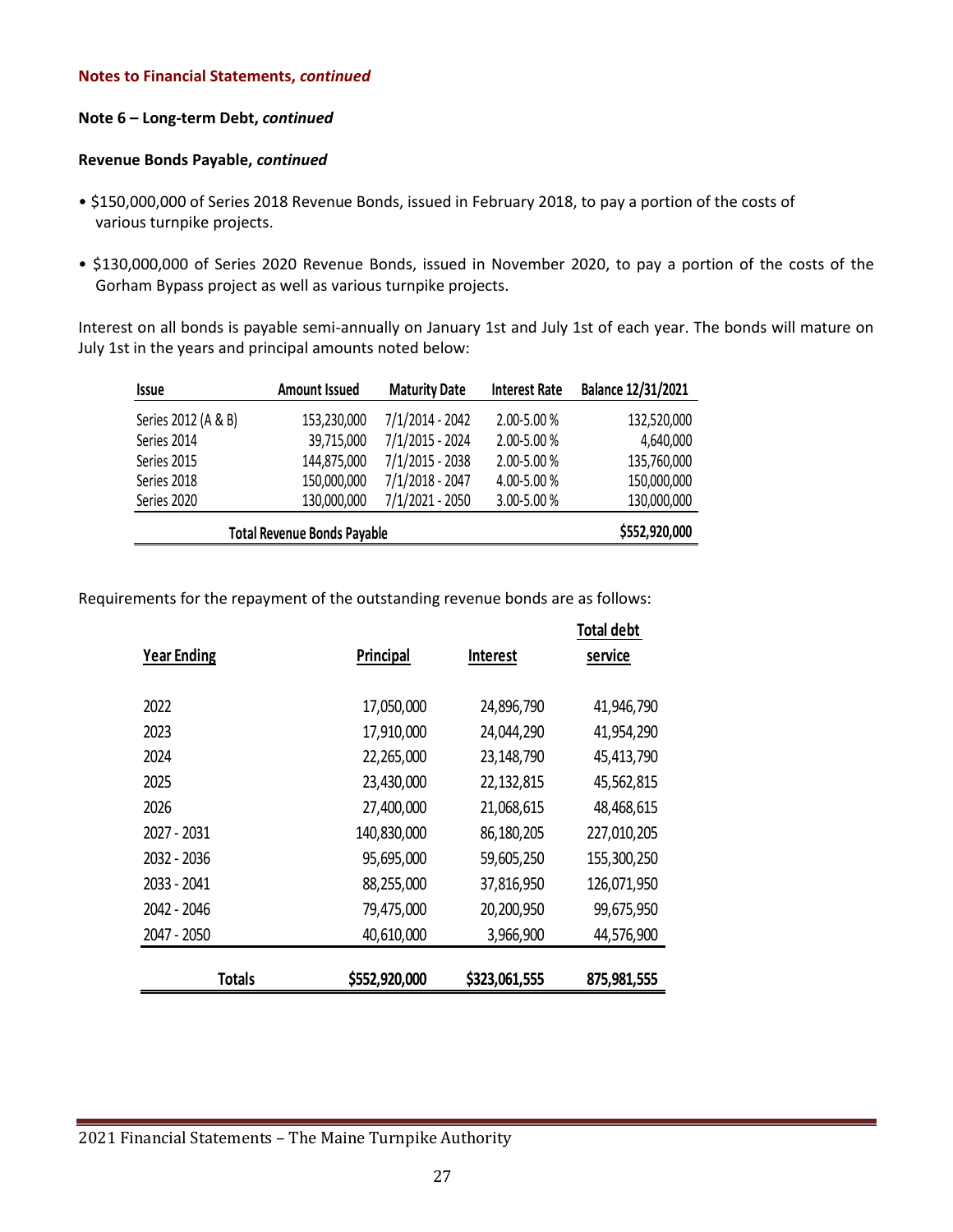# **Note 6 – Long-term Debt,** *continued*

# **Revenue Bonds Payable,** *continued*

A summary of changes in revenue bonds is as follows:

| <i><b>Issue</b></i> | 12/31/2020    |     | <b>Additions</b><br><b>Reductions</b> |               |  | 12/31/2021 |  |
|---------------------|---------------|-----|---------------------------------------|---------------|--|------------|--|
| Series 2004         | \$3,380,000   |     | ( \$3,380,000)                        | \$            |  |            |  |
| Series 2012         | 136,365,000   |     | (3,845,000)                           | 132,520,000   |  |            |  |
| Series 2014         | 6,040,000     |     | (1,400,000)                           | 4,640,000     |  |            |  |
| Series 2015         | 143,155,000   |     | (7,395,000)                           | 135,760,000   |  |            |  |
| Series 2018         | 150,000,000   |     | ٠                                     | 150,000,000   |  |            |  |
| Series 2020         | 130,000,000   |     | $\blacksquare$                        | 130,000,000   |  |            |  |
| <b>Totals</b>       | \$568,940,000 | \$0 | (\$16,020,000)                        | \$552,920,000 |  |            |  |

# **Special Obligation Bonds Payable**

• \$27,555,000 of Series 2014 Special Obligation Bonds, issued in July 2014, to purchase a section of Interstate 95 in Kittery extending approximately 1.9 miles from the current southern end of the Turnpike to the abutment of the bridge over the Piscataqua River at the New Hampshire Border. This Kittery segment of the Interstate was maintained by the Authority under contract with Maine DOT and the Authority was reimbursed for the costs associated with upkeep of this section of the Interstate.

| <b>Issue</b> | <b>Amount Issued</b> | <b>Maturity Date</b>         | <b>Interest Rate</b> | Balance 12/31/2021 |
|--------------|----------------------|------------------------------|----------------------|--------------------|
|              |                      |                              |                      |                    |
| Series 2014  |                      | \$25,085,000 7/1/2019 - 2034 | $3.00 - 5.00 %$      | \$23,755,000       |
|              |                      |                              |                      |                    |
|              | \$23,755,000         |                              |                      |                    |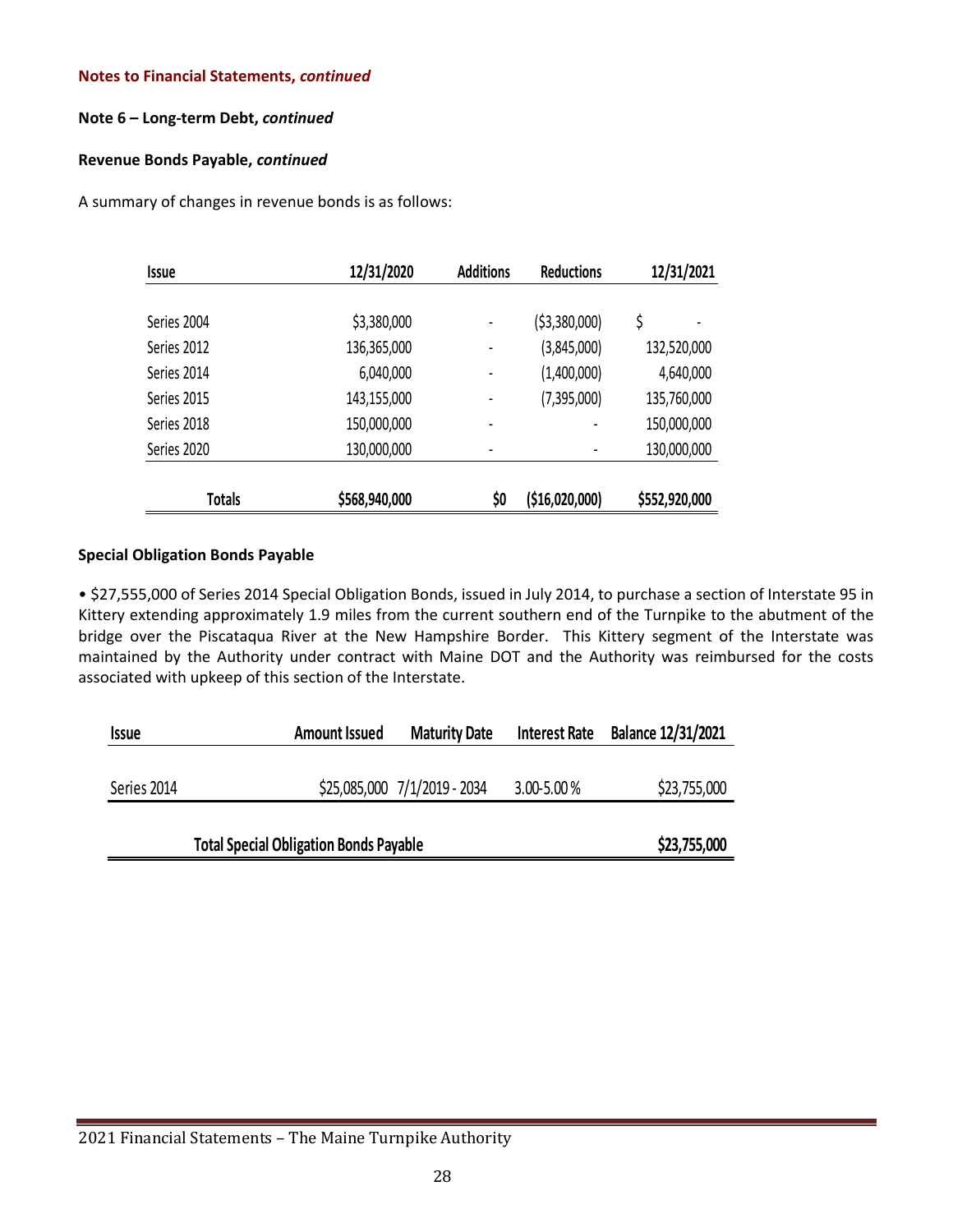# **Note 6 – Long-term Debt,** *continued*

# **Special Obligation Bonds Payable,** *continued*

Requirements for the repayment of the outstanding special obligation bonds are as follows:

| <b>Year Ending</b> | Principal    | <b>Interest</b> |              |
|--------------------|--------------|-----------------|--------------|
| 2022               | 1,385,000    | 1,060,800       | 2,445,800    |
| 2023               | 1,450,000    | 991,550         | 2,441,550    |
| 2024               | 1,525,000    | 919,050         | 2,444,050    |
| 2025               | 1,600,000    | 842,800         | 2,442,800    |
| 2026               | 1,680,000    | 762,800         | 2,442,800    |
| 2027 - 2031        | 9,445,000    | 2,772,250       | 12,217,250   |
| 2032 - 2034        | 6,670,000    | 655,450         | 7,325,450    |
|                    |              |                 |              |
| <b>Totals</b>      | \$23,755,000 | \$8,004,700     | \$31,759,700 |

A summary of changes in special obligation bonds is as follows:

| <i><b>Issue</b></i> | 12/31/2020   | <b>Additions</b> | <b>Reductions</b> | 12/31/2021   |
|---------------------|--------------|------------------|-------------------|--------------|
|                     |              |                  |                   |              |
| Series 2014         | \$25,085,000 | \$0              | (51, 330, 000)    | \$23,755,000 |
|                     |              |                  |                   |              |
| Totals              | \$25,085,000 | Ş0               | ( \$1,330,000)    | \$23,755,000 |

Changes in Revenue and Special Obligation long-term liability for the year ended December 31, 2021, were as follows:

|                                   |               |                  |                   |               | Due within   |
|-----------------------------------|---------------|------------------|-------------------|---------------|--------------|
| <b>Bond Type</b>                  | 12/31/2020    | <b>Additions</b> | <b>Reductions</b> | 12/31/2021    | one year     |
|                                   |               |                  |                   |               |              |
| Revenue Bonds                     | \$568,940,000 | $\blacksquare$   | ( \$16,020,000]   | \$552,920,000 | \$17,050,000 |
| <b>Special Obligation Bonds</b>   | 25,085,000    | $\blacksquare$   | (1,330,000)       | 23,755,000    | 1,385,000    |
| Subtotal                          | 594,025,000   | ٠                | (17, 350, 000)    | 576,675,000   | 18,435,000   |
| Adjustment for Premium / Discount | 65,292,936    |                  | (5,885,924)       | 59,407,011    |              |
| Total                             | \$659,317,936 | \$0              | (\$23,235,924)    | \$636,082,011 | \$18,435,000 |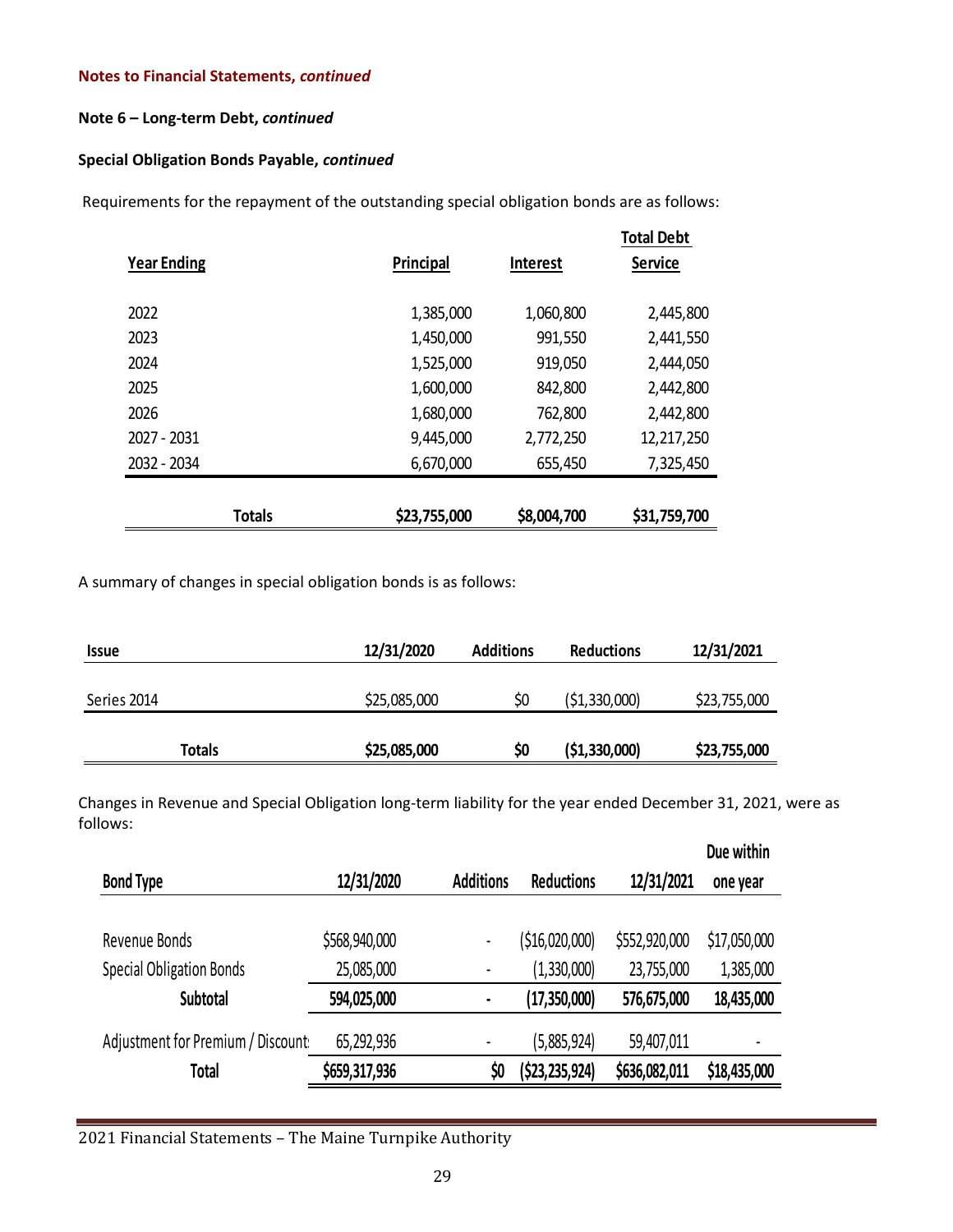# **Note 6 – Long-term Debt,** *continued*

Changes in Revenue and Special Obligation long-term liability for the year ended December 31, 2020, were as follows:

|                                    |               |                  |                   |               | Due within   |
|------------------------------------|---------------|------------------|-------------------|---------------|--------------|
| <b>Bond Type</b>                   | 12/31/2019    | <b>Additions</b> | <b>Reductions</b> | 12/31/2020    | one year     |
|                                    |               |                  |                   |               |              |
| Revenue Bonds                      | \$453,690,000 | 130,000,000      | ( \$14,750,000)   | \$568,940,000 | \$16,020,000 |
| Special Obligation Bonds           | 26,350,000    | $\overline{a}$   | (1,265,000)       | 25,085,000    | 1,330,000    |
| <b>Subtotal</b>                    | 480,040,000   | 130,000,000      | (16,015,000)      | 594,025,000   | 17,350,000   |
| Adjustment for Premium / Discounts | 44,242,061    | 25,969,210       | (4,918,334)       | 65,292,936    | ٠            |
| <b>Total</b>                       | \$524,282,061 | \$155,969,210    | (520, 933, 334)   | \$659,317,936 | \$17,350,000 |

# **Note 7 – Debt Service Reserve Fund**

The general bond resolution requires the Authority to fund the Debt Service Reserve Requirement with cash and investments or with a surety policy or letter of credit. In order to satisfy this requirement in the past, the Authority acquired surety policies issued by Financial Security Assurance, Inc (FSA) and AMBAC Assurance Corporation. Currently, the Authority has one surety in place:

| <b>Debt Service Reserve</b> |                            |                    |                |
|-----------------------------|----------------------------|--------------------|----------------|
| <b>Fund Surety Policy</b>   |                            | <b>Termination</b> | <b>Maximum</b> |
| Provider                    | <b>Series Availability</b> | Date               | <b>Amount</b>  |
|                             |                            |                    |                |
| Ambac                       | All Turnpike Revenue Bonds | July 1, 2030       | 4,871,359      |

In 2008, as a result of the sub-prime mortgage crisis, AMBAC was downgraded significantly and did not maintain ratings by Moody's and S&P at least equal to the ratings on the Authority's outstanding revenue bonds.

As a result, while still in effect, this surety no longer qualifies under the general bond resolution to meet the Debt Service Reserve Fund requirement.

Currently, the Debt Service Reserve requirement is \$24,234,308, which is one half of maximum annual debt service (MADS), the same as it was in 2020. The debt service reserve fund is currently 100% funded with cash.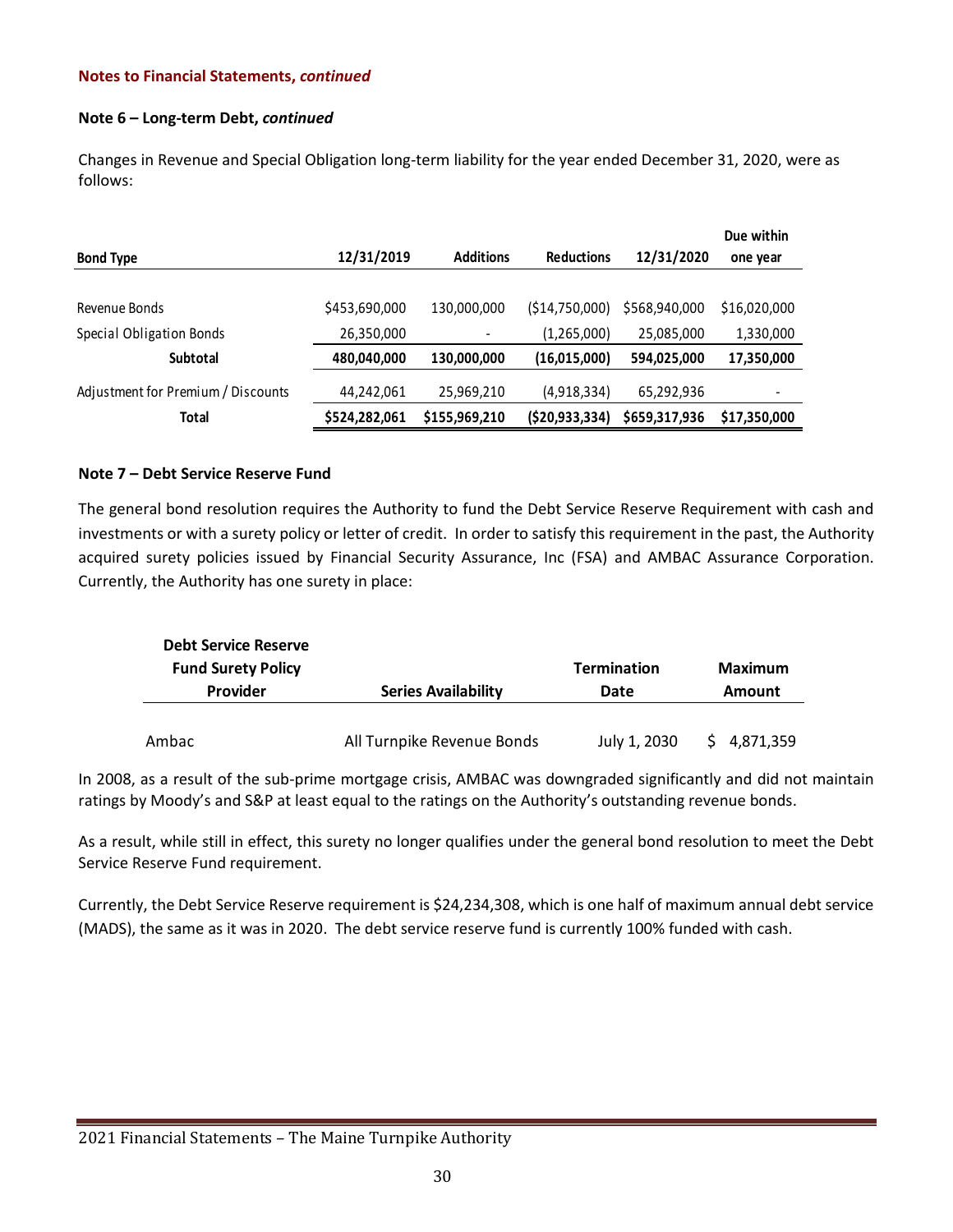# **Note 8 – Maine Public Employees Retirement System (MainePERS) – Consolidated Retirement Pension Plan**

# **Plan Descriptions**

The Authority contributes to the Maine Public Employees Retirement System, as part of the PLD Consolidated Plan (the Plan) which is a cost sharing multiple employer defined benefit pension plan. The Plan was established as the administrator of a public employee retirement system under the Laws of the State of Maine. The PLD Plan covers 305 participating employers. The Authority's full-time and permanent part-time employees are eligible to participate in the Plan.

Benefit terms are established by Maine statute, in the case of the PLD Consolidated Plan, an advisory group, also established by statute, reviews the terms of the Plan and periodically makes recommendations to the legislature to amend them. The Plan's retirement programs provide defined retirement benefits based on members' average final compensation and service credit earned as of retirement. Vesting (i.e., eligibility for benefits upon reaching qualification) occurs upon the earning of five years of service credit (effective October 1, 1999, the prior ten-year requirement was reduced by legislative action to five years). In some cases, vesting occurs on the earning of one year of service credit immediately preceding retirement at or after normal retirement age. For PLD Plan members, normal retirement age is 60 for members hired before July 1, 2014. Normal retirement age is 65 for members hired on or after July 1, 2014. The monthly benefit of members who retire before normal retirement age by virtue of having at least 25 years of service credit is reduced by a statutorily prescribed factor for each year of age that a member is below her/his normal retirement age at retirement. The Plan also provides disability and death benefits which are established by statute for State employee members and by contract with other participating employers under applicable statutory provisions.

Upon termination of membership, members' accumulated employee contributions are refundable with interest, credited in accordance with statute. Withdrawal of accumulated contributions results in forfeiture of all benefits and membership rights. The annual rate of interest credited to members' accounts is set by the Plan's Board of Trustees and is currently 0.93%.

For the years ended December 31, 2021 and 2020, the Authority's total payroll for all employees was \$24,489,867 and \$26,907,889, respectively and total covered payroll was \$23,840,322 and \$25,350,467, respectively for the PLD Plan. Covered payroll refers to all compensation paid by the Authority to active employees covered by the Plan.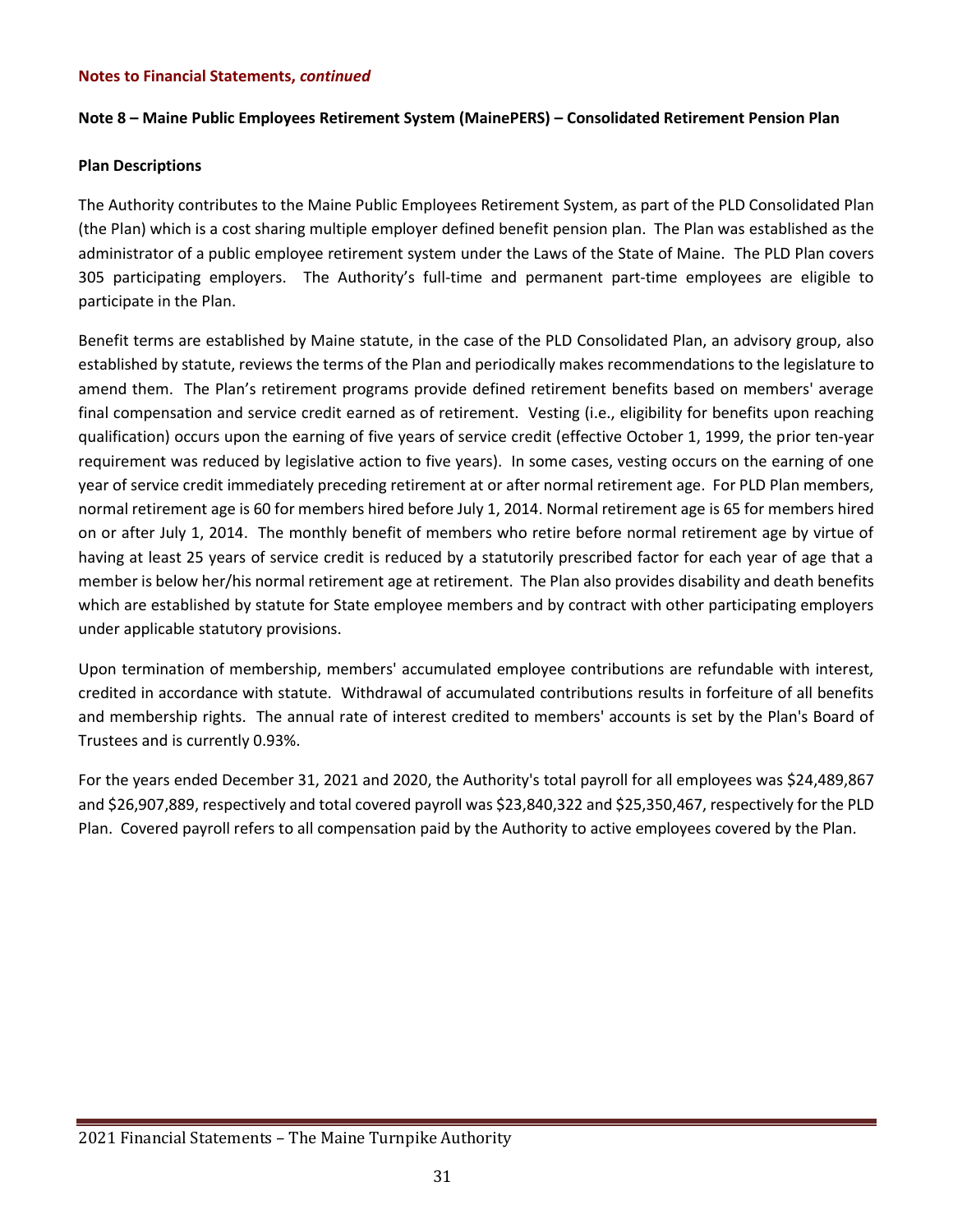# **Note 8 – Maine Public Employees Retirement System (MainePERS) – Consolidated Retirement Pension Plan,**  *continued*

#### **Contributions**

The contribution requirements of the PLD Plan members are defined by law or the Plan's Board. Employees of the Authority are required to contribute 7.35% or 8.10% of covered compensation to the PLD Plan, depending on the date they were hired. The contributions are deducted from the employee's wages or salary and remitted by the Authority to the Plan on a monthly basis. Employer contribution rates are determined through actuarial valuations. The Authority's required contribution rate for the years ended December 31, 2021 and 2020, was 10.3% and 10.1%, respectively, of annual payroll, actuarially determined as an amount that, when combined with employee contributions, is expected to finance the costs of benefits earned by employees during the year, with an additional amount to finance any unfunded accrued liability. The Authority's contributions to the Plan for the years ended December 31, 2021 and 2020 were \$2,582,038 and \$2,738,995, respectively.

# **Pension Liabilities, Pension Expense, Deferred Outflows of Resources, and Deferred Inflows of Resources Related to Pensions**

At December 31, 2021 and 2020, the Authority reported an asset of \$1,102,845 and liability of \$15,351,264, respectively for its proportionate share of the net pension liability. The net pension asset/liability was measured as of June 30, 2021 and June 30, 2020, and the total pension asset/liability used to calculate the net pension asset/liability was determined by actuarial valuations as of these dates. The Authority's proportion of the net pension asset/liability was based on a projection of the Authority's long-term share of contributions to the pension plan relative to the projected contributions of all participating entities, actuarially determined. At June 30, 2021, the Authority's proportion was 3.43%, which was a decrease of 0.430% from its proportion measured as of June 30, 2020. At June 30, 2020, the Authority's proportion was 3.86%, which was an increase of 0.120% from its proportion measured as of June 30, 2019.

For the years ended December 31, 2021 and 2020, the Authority recognized pension (benefit)/expense of (\$617,451) and \$3,274,961, respectively. At December 31, 2021 and 2020, the Authority reported deferred outflows of resources and deferred inflows of resources related to pensions from the following sources: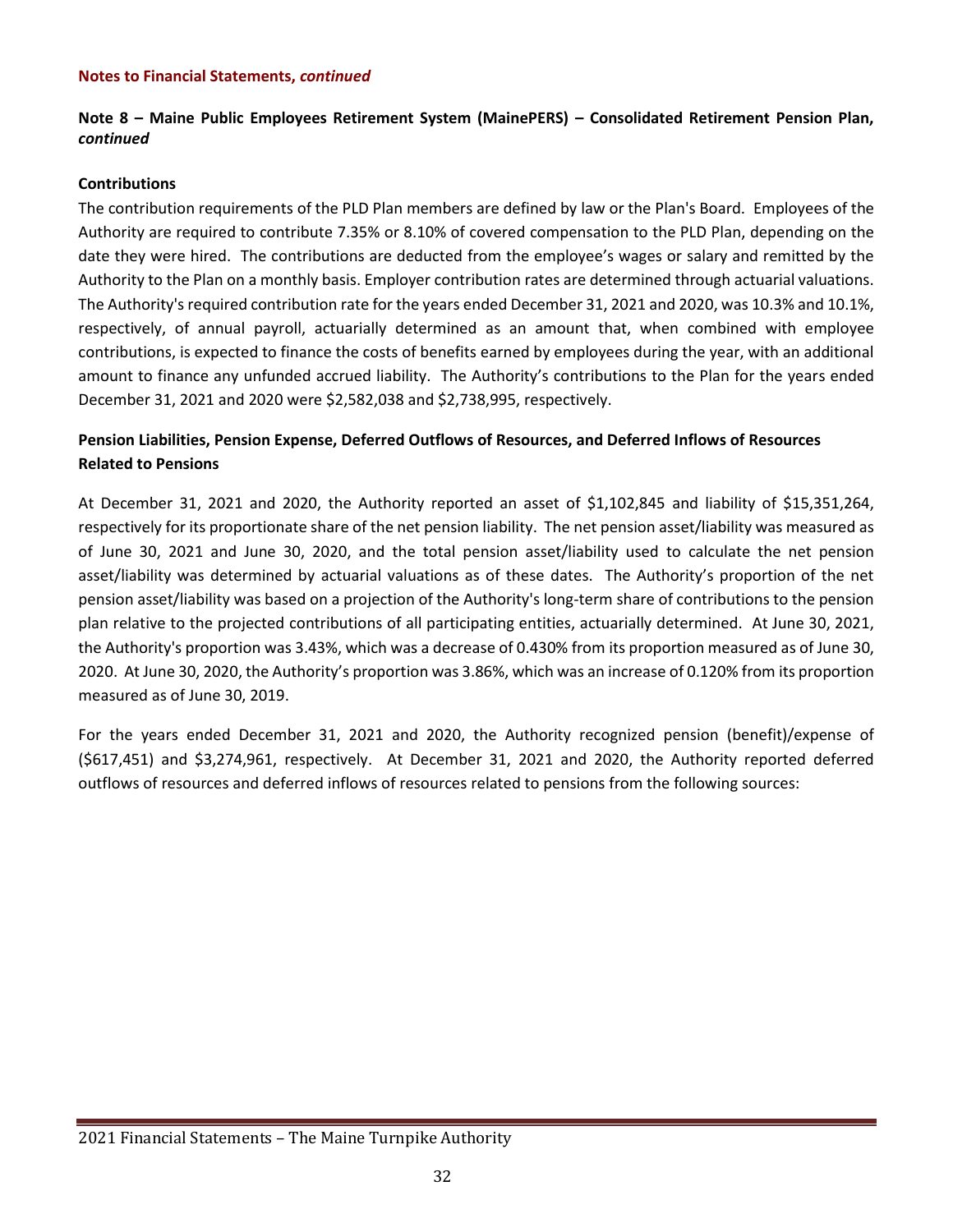**Note 8 – Maine Public Employees Retirement System (MainePERS) – Consolidated Retirement Pension Plan,**  *continued*

#### **December 31, 2021**

|                                                  |              |                          |                  | <b>Deferred</b> |
|--------------------------------------------------|--------------|--------------------------|------------------|-----------------|
|                                                  |              | <b>Deferred Outflows</b> |                  | Inflows of      |
|                                                  | of Resources |                          | <b>Resources</b> |                 |
| Differences between expected and actual results  | \$           | 713,407                  | S                | 74,958          |
| Changes of assumptions                           |              | 3,703,261                |                  |                 |
| Net difference between projected and actual      |              |                          |                  |                 |
| earnings on Plan investments                     |              |                          |                  | 15,032,178      |
| Changes in proportion and differences between    |              |                          |                  |                 |
| contributions and proportionate share of         |              |                          |                  |                 |
| contributions                                    |              | 134,271                  |                  | 1,114,707       |
| Contributions subsequent to the measurement date |              | 1,237,957                |                  |                 |
| <b>Total</b>                                     |              | 5,788,896                |                  | 16,221,843      |

#### **December 31, 2020**

|                                                  | <b>Deferred</b><br>Outflows of<br><b>Resources</b> |           |    | <b>Deferred</b><br>Inflows of<br><b>Resources</b> |  |
|--------------------------------------------------|----------------------------------------------------|-----------|----|---------------------------------------------------|--|
| Differences between expected and actual results  | \$                                                 | 921,204   | \$ | 168,786                                           |  |
| Changes of assumptions                           |                                                    |           |    |                                                   |  |
| Net difference between projected and actual      |                                                    |           |    |                                                   |  |
| earnings on Plan investments                     | 998,927                                            |           |    |                                                   |  |
| Changes in proportion and differences between    |                                                    |           |    |                                                   |  |
| contributions and proportionate share of         |                                                    |           |    |                                                   |  |
| contributions                                    |                                                    | 268,542   |    | 202,035                                           |  |
| Contributions subsequent to the measurement date |                                                    | 1,213,205 |    |                                                   |  |
| <b>Total</b>                                     |                                                    | 3.401.878 | S  | 370,821                                           |  |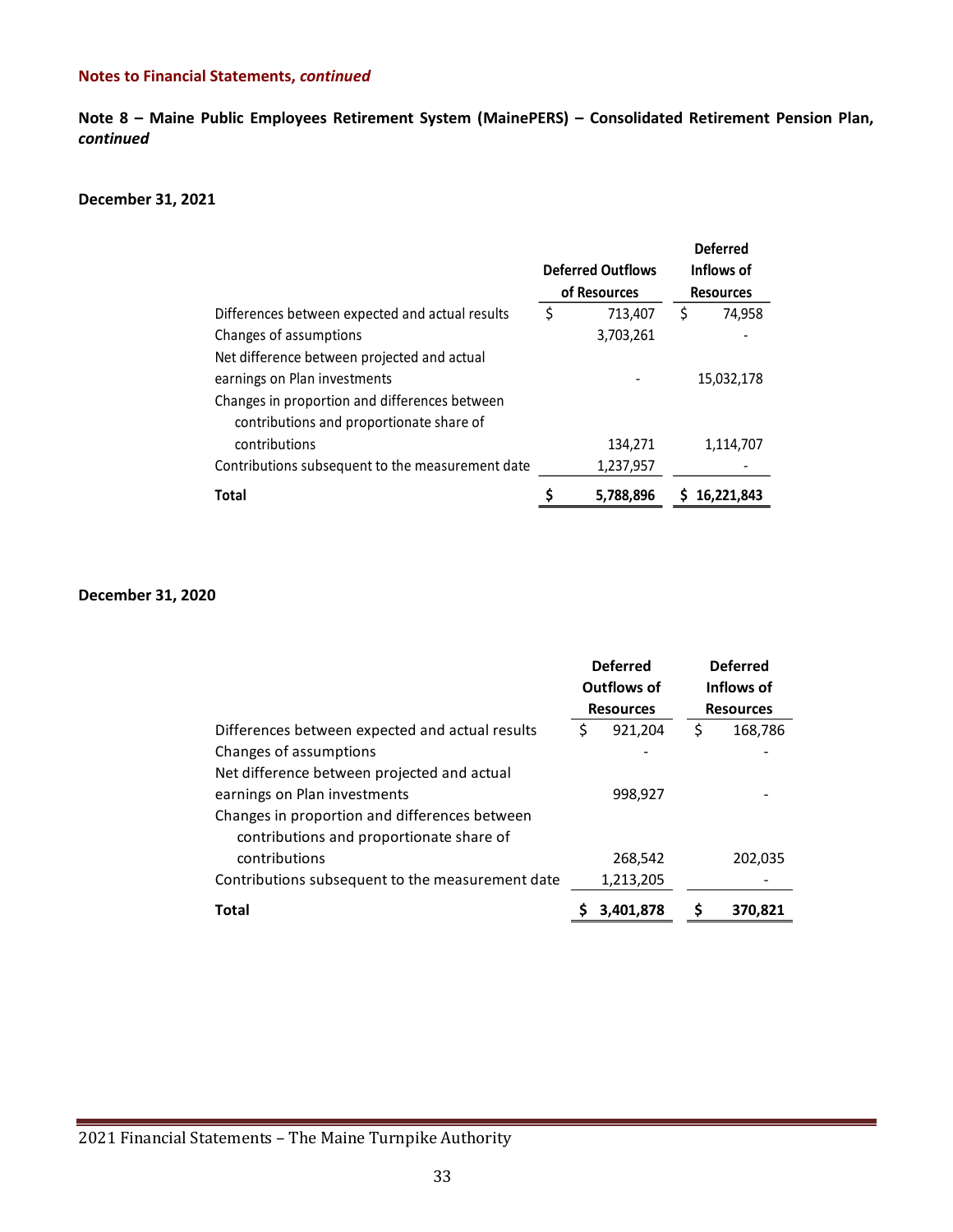# **Note 8 – Maine Public Employees Retirement System (MainePERS) – Consolidated Retirement Pension Plan,**  *continued*

The \$1,237,957 of deferred outflows of resources as of December 31, 2021, resulting from the Authority's contributions subsequent to the measurement date will be recognized as a reduction of the net pension liability in the year ending December 31, 2022. The \$1,213,205 of deferred outflows of resources as of December 31, 2020, resulting from the Authority's contribution subsequent to the measurement date were recognized as a reduction of the net position liability in the year ended December 31, 2021. Other amounts reported as deferred outflows of resources and deferred inflows of resources will be netted and recognized in pension expense, (addition or (reduction) to expense) as follows:

# **Years ending December 31,**

| Total | \$ (11,670,904) |
|-------|-----------------|
| 2025  | (4, 177, 143)   |
| 2024  | (3,421,860)     |
| 2023  | (1,926,588)     |
| 2022  | (2, 145, 313)   |

#### **Actuarial Assumptions**

The total pension liability in the June 30, 2021 actuarial valuation was determined using the following actuarial assumptions, applied to all periods included in the measurement:

| Inflation                 | PLD Plan 2.75%, per annum                      |
|---------------------------|------------------------------------------------|
| Salary increases          | PLD Plan 2.75% - 11.48%, per year              |
| Investment rate of return | PLD Plan 6.50%, per annum, compounded annually |

Mortality rates were based on the 2010 Public Plan General Benefits-weighted Healthy Retiree Mortality table, for males and females, projected generationally using the RPEC\_2020 model.

The actuarial assumptions used in the June 30, 2021 valuation was based on the results of an actuarial experience study for the periods of June 30, 2016 to June 30, 2020.

The long-term expected rate of return on pension plan investments was determined using a building-block method in which best-estimate ranges of expected future real rates of return (expected returns, net of pension plan investment expense and inflation) are developed for each major asset class. These ranges are combined to produce the long-term expected rate of return by weighting the expected future real rates of return by the target asset allocation percentage and by adding expected inflation. Best estimates of geometric real rates of return for each major asset class are summarized in the following table: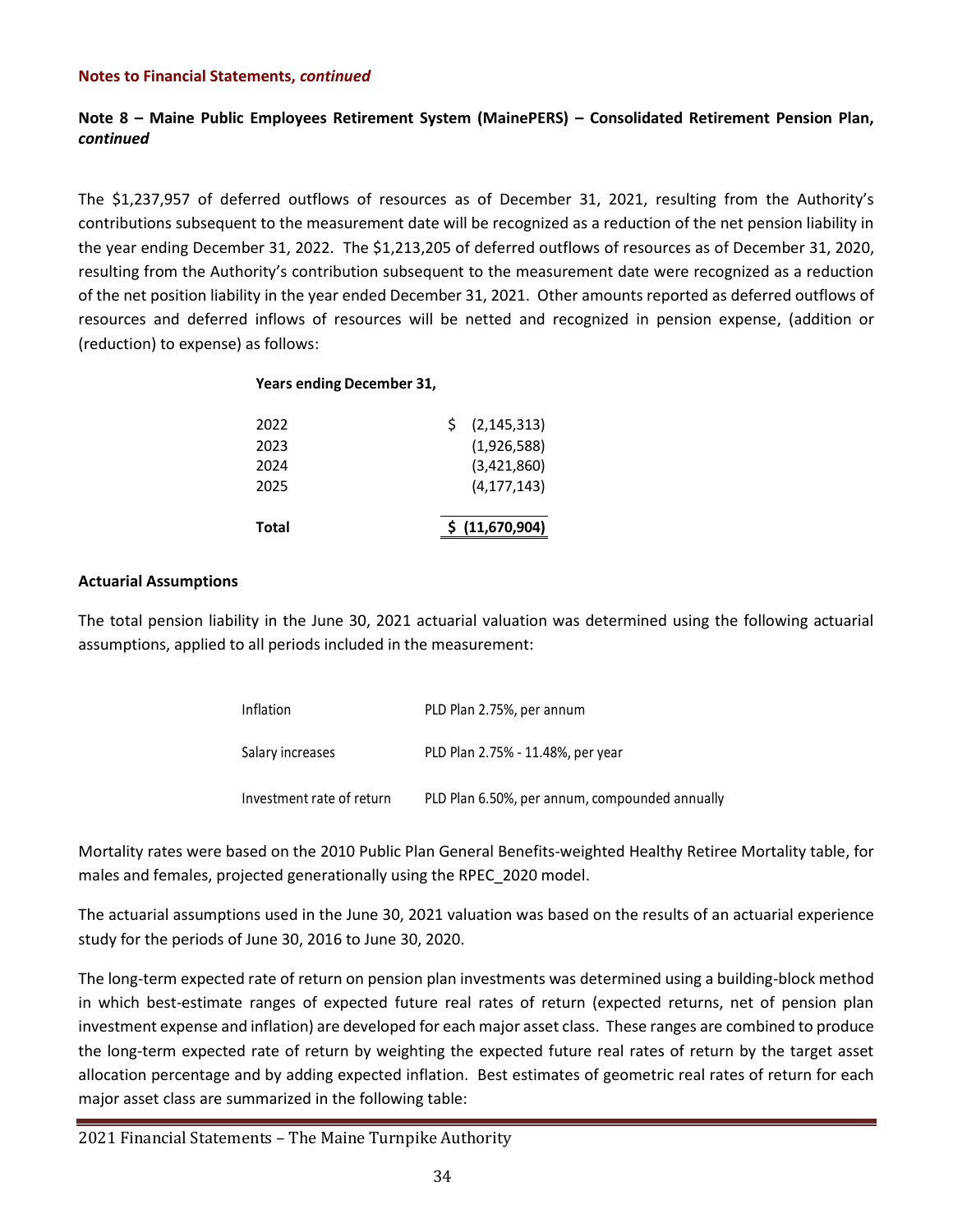**Note 8 – Maine Public Employees Retirement System (MainePERS) – Consolidated Retirement Pension Plan,**  *continued*

# **Actuarial Assumptions - Continued**

|                        | Long-term             |
|------------------------|-----------------------|
|                        | <b>Expected Real</b>  |
| <b>Asset Class</b>     | <b>Rate of Return</b> |
|                        |                       |
| <b>Public Equities</b> | $6.0\%$               |
| U.S. Government        | 2.3%                  |
| Private Equity         | 7.6%                  |
| Real Assets:           |                       |
| Real Estate            | 5.2%                  |
| Infrastructure         | 5.3%                  |
| Natural Resources      | 5.0%                  |
| Traditional Credit     | 3.0%                  |
| Alternative Credit     | 7.2%                  |
| <b>Diversifiers</b>    | 5.9%                  |
|                        |                       |

#### **Total**

#### **Discount Rate**

The discount rate used to measure the total pension liability was 6.50% for the PLD Plan. The projection of cash flows used to determine the discount rate assumed that employee contributions will be made at the current contribution rate and that contributions from employers will be made at contractually required rates, actuarially determined. Based on those assumptions, the Plan's fiduciary net position was projected to be available to make all projected future benefit payments of current plan members. Therefore, the long-term expected rate of return on Plan investments was applied to all periods of projected benefit payments to determine the total pension liability.

# **Sensitivity of the Proportionate Share of the Net Pension (Asset)/Liability to Changes in the Discount Rate**

The following presents the Authority's proportionate share of the net pension liability calculated using the discount rate of 6.50%, as well as what the Authority's proportionate share of the net pension liability would be if it were calculated using a discount rate that is 1-percentage-point lower (5.50%) or 1-percentage-point higher (7.50%) than the current rate:

|                       | <b>Discount</b><br>Rate |   | Authority's proportionate<br>share of net pension<br>(asset)liability |
|-----------------------|-------------------------|---|-----------------------------------------------------------------------|
| 1% decrease           | 5.500%                  | Ŝ | 15,694,145                                                            |
| Current discount rate | 6.500%                  |   | (1, 102, 845)                                                         |
| 1% increase           | 7.500%                  |   | (14,996,145)                                                          |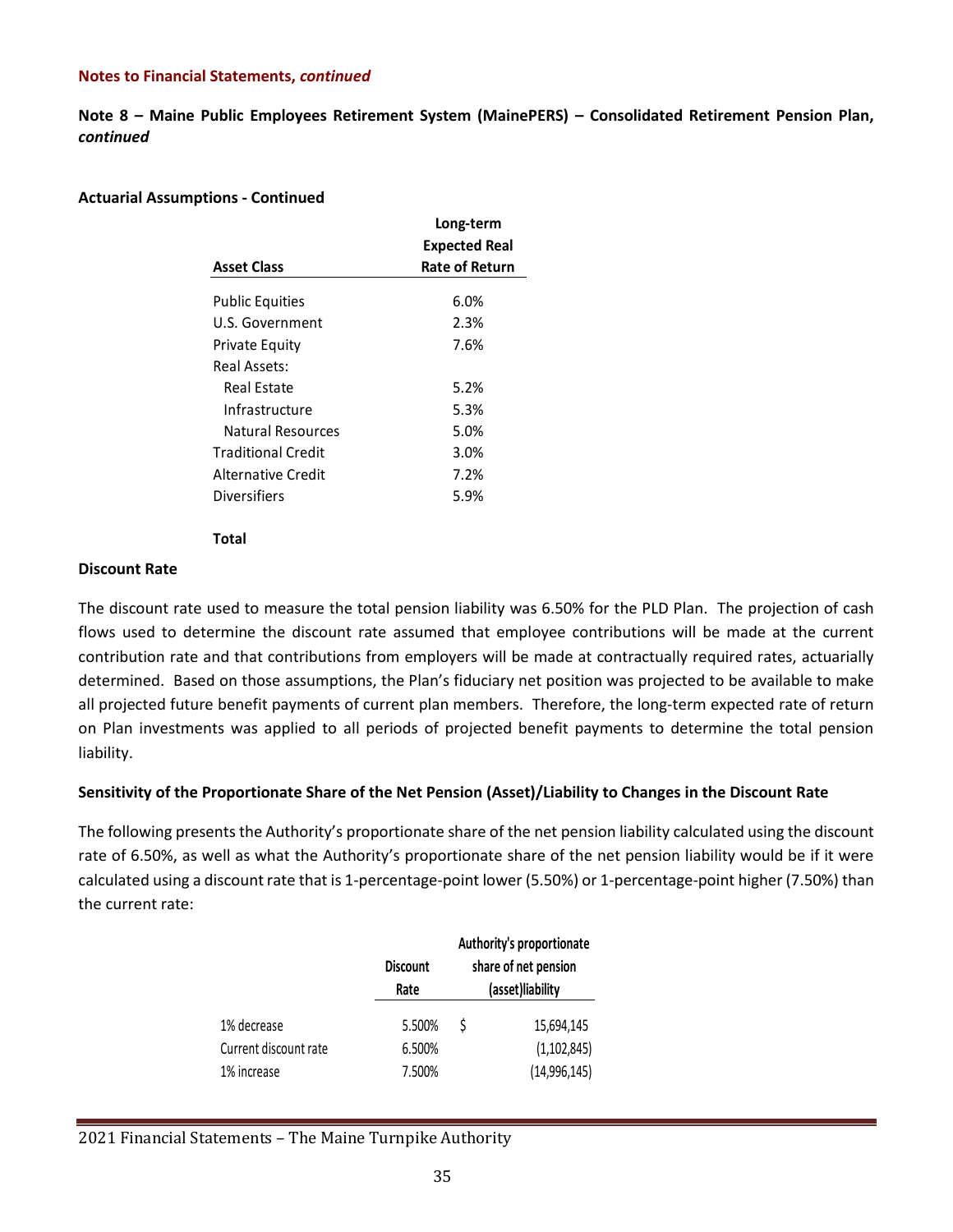# **Note 8 – Maine Public Employees Retirement System (MainePERS) – Consolidated Retirement Pension Plan,**  *continued*

# **Plan Fiduciary Net Position**

Detailed information about the Plan's fiduciary net position is available in the separately issued Maine Public Employees Retirement System financial report.

# **Note 9 – Operating Lease**

In 2006, the Authority entered into lease agreements with HMS Host and CN Brown to operate its five service plazas on the Turnpike. The Authority entered into the arrangements as a means to provide services to users of the Turnpike in a more efficient, cost-effective manner. As a result of the COVID-19 pandemic, HMS Host's business has had a significant short-term decline on the Turnpike, hindering their ability to make the required minimum rent payments commencing April 2020. HMS Host and the Authority amended the lease to provide a temporary waiver of the fixed rent for 2020 and accept the percentage of sales. The 2020 percentage rent, less what had already been remitted in early 2020, was paid in full in early 2021. In July 2021, HMS Host sold its toll concession business to Applegreen. Applegreen, based in the United Kingdom, assumed all rights, obligations and liabilities of HMS Host under the operating agreement and will continue to operate under the HMS Host name. HMS Host percentage rent was \$3,007,551 and \$1,952,907 in 2021 and 2020, respectively. The lease agreement with CN Brown provides for contingent rent based on sales. The Authority received \$1,388,106 and \$947,300 in contingent rentals from CN Brown in 2021 and 2020, respectively.

In April 2018 the Authority entered into a lease agreement with Maine Crafts Association for an area located in the Authority's West Gardiner Service Plaza. The lease agreement is contingent based on gross sales however also provide a guaranteed minimum rent of \$800 per month from April 1, 2018 through March 31, 2023. The Authority received minimum rent of \$9,600 and contingent rent of \$2,077 from Maine Crafts Association in 2021.

Contingent rent for HMS host is 20% of sales for years 1-10, 21% of sales for years 11-20 and 22% of sales for years 21-30. Contingent rent for CN Brown is based on the gallons of gasoline and diesel fuel sold at a fuel rent factor of 8 cents per gallon, adjusted upward each year for the Consumer Price Index Change that exceeds 2%, plus 10% of the sales of other products, plus 5% of the sales of tobacco products and plus 2% of the amount received from the Lottery Commission. The Authority has retained the right to approve the activities of the lessees and also has established limits to the prices that can be charged to customers. Contingent rent for the Maine Crafts Association is 2% on all gross sales exceeding \$500,000, and 4% on all gross sales exceeding \$600,000.

The lease agreement with HMS Host requires \$8 million of capital improvements to be paid for by HMS Host, consisting of leasehold improvements, equipment and furnishings as approved by the Authority. \$4 million of these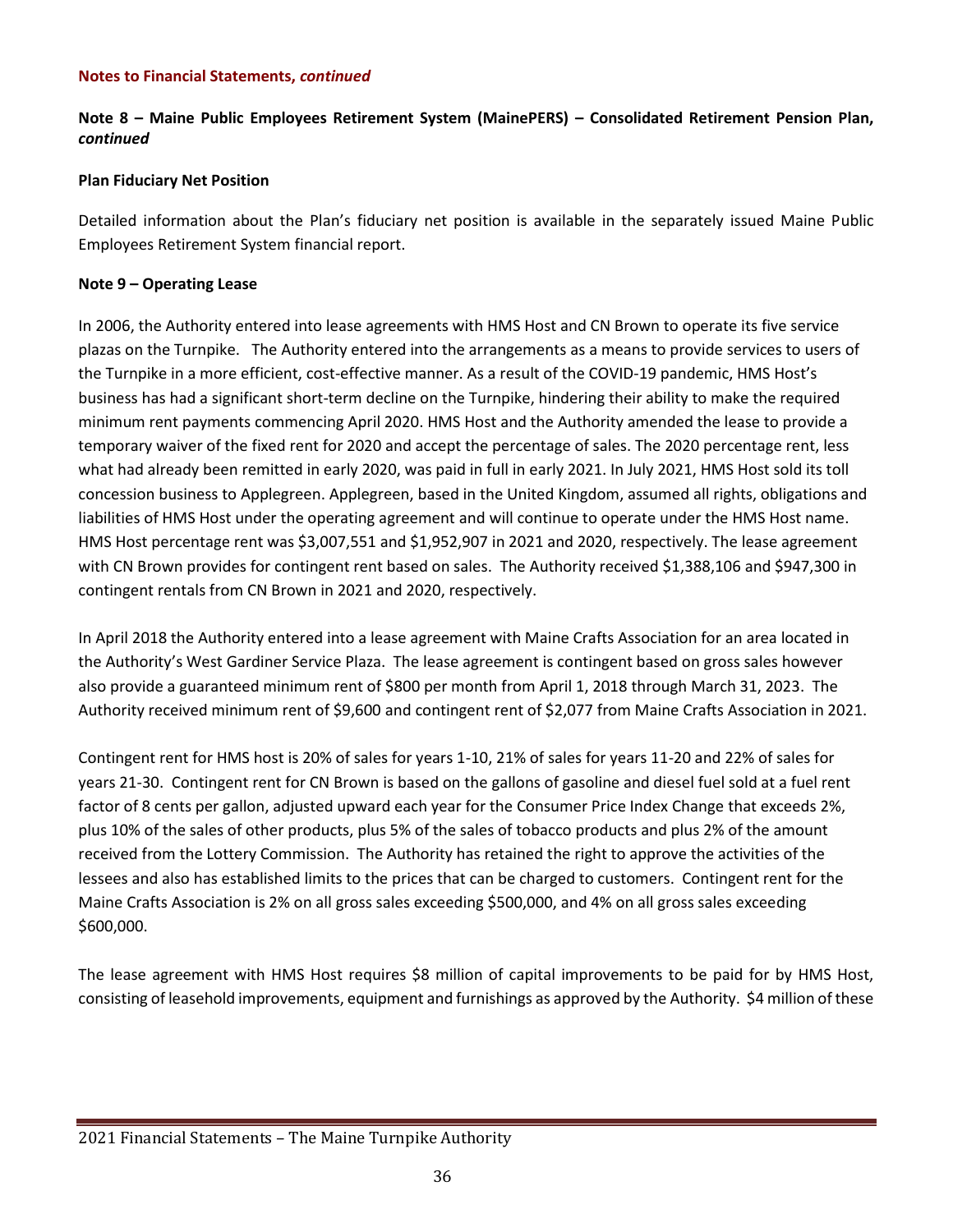# **Note 9 – Operating Lease,** *continued*

improvements must be incurred prior to December 31, 2017 and the remaining \$4 million must be incurred prior to December 31, 2027. If the required amount of \$8 million has not been reinvested by HMS Host by the end of the term, then the remainder of the sum shall be rebated to the Authority in cash. Prior to the December 31, 2017 requirement date, HMS Host did invest in excess of \$4 million dollars in the facilities.

The leased facilities are reported as capital assets of the Authority with a net book value of \$27,758,652 and \$29,308,699 as of December 31, 2021 and 2020, respectively.

Future minimum rentals to be received under the HMS Host lease as of December 31, 2021 are as follows:

| Total       | 53,375,000 |
|-------------|------------|
|             | 7,625,000  |
| 2037        |            |
| 2032 - 2036 | 15,250,000 |
| 2027 - 2031 | 15,250,000 |
| 2026        | 3,050,000  |
| 2025        | 3,050,000  |
| 2024        | 3,050,000  |
| 2023        | 3,050,000  |
| 2022        | 3,050,000  |

Future minimum rentals to be received under the Maine Crafts Association lease as of December 31, 2021 are as follows:

| <b>Total</b> | Ś | 12,000 |
|--------------|---|--------|
| 2023         |   | 2,400  |
| 2022         |   | 9,600  |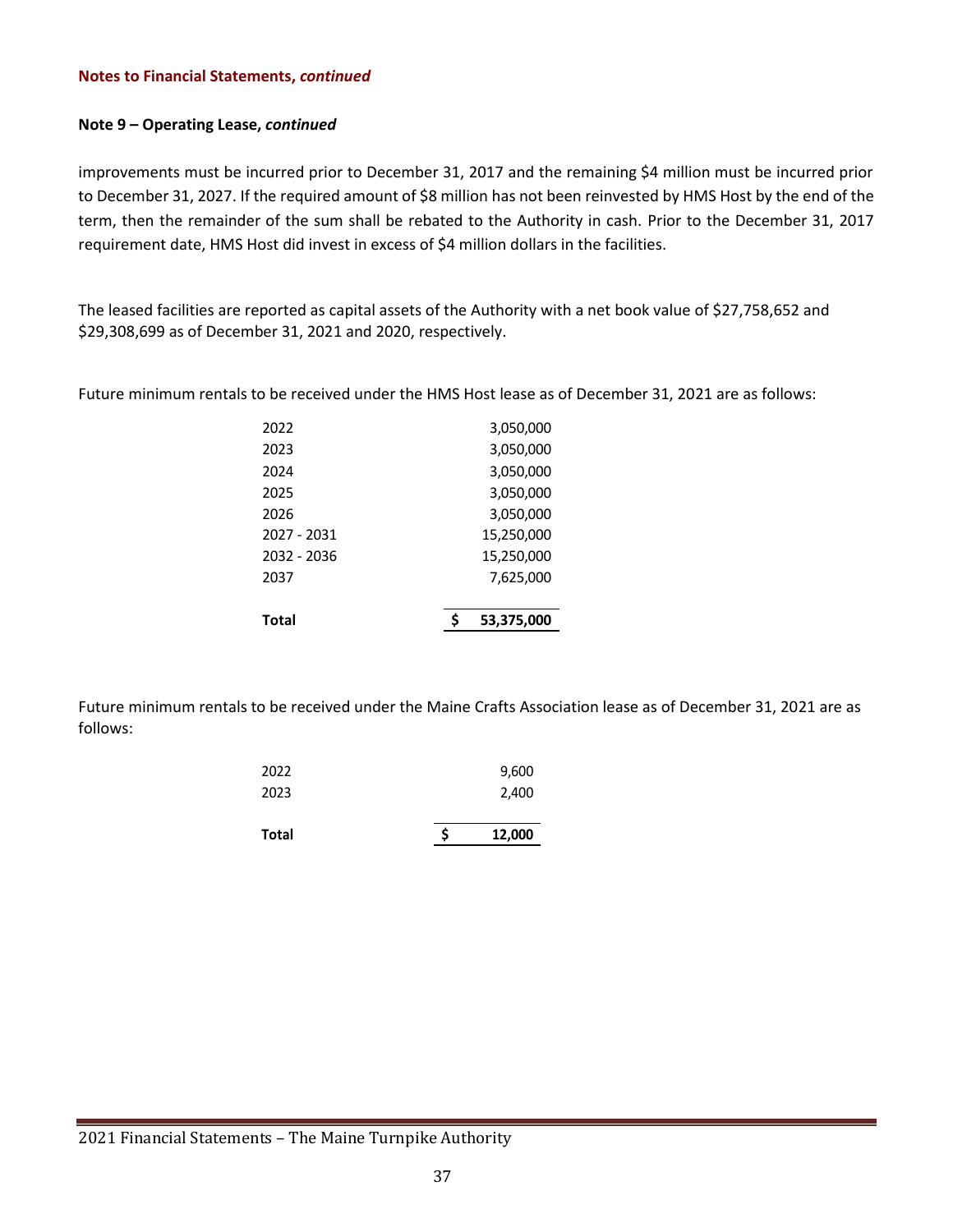# **Note 10 – POST EMPLOYMENT BENEFITS OTHER THAN PENSIONS (OPEB)**

# **Participating Local District Consolidated Plan – Retiree Group Life Insurance**

# *General Information*

*Plan description*. Employees are provided with OPEB through the Participating Local District Consolidated Plan – Retiree Group Life Insurance (PLD Plan), a cost-sharing multiple-employer defined benefit OPEB plan administered by the Maine Public Employees Retirement System (MainePERS). State of Maine Statutes grants the authority to establish and amend the benefit terms to the MainePERS Board of Trustees. MainePERS issues a publicly available financial report that can be obtained at [www.mainepers.org.](http://www.mainepers.org/)

*Benefits provided.* The Group Life Insurance Plan (the Plan) provides basic group life insurance benefits, during retirement, to retirees who participated in the Plan prior to retirement for a minimum of 10 years (the 10-year participation requirement does not apply to recipients of disability retirement benefits). The level of coverage in retirement is initially set to an amount equal to the retirees' average final compensation. The initial amount of basic life is then subsequently reduced at the rate of 15% per year to the greater of 40% of the initial amount or \$2,500.

*Contributions*. Premium rates are those determined by the System's Board of Trustees to be actuarially sufficient to pay anticipated claims. PLD employers are required to remit a premium of \$0.46 per \$1,000 of coverage for covered active employees, a portion of which is to provide a level of coverage in retirement. PLD employers with retired PLD employees continue to remit a premium of \$0.46 per \$1,000 of coverage per month during the postemployment retired period. Contributions to the OPEB plan from the Authority were \$98,087 and \$91,050 for the years ended June 30, 2021 and June 30, 2020 actuarial valuations. Employees are not required to contribute to the OPEB plan.

# **OPEB Liabilities, OPEB Expense, and Deferred Outflows of Resources and Deferred Inflows of Resources Related to OPEB**

At December 31, 2021 and 2020, the Authority reported a liability of \$853,433 and \$1,065,776, respectively for its proportionate share of the collective net OPEB liability. The collective net OPEB liability was measured as of June 30, 2021 and June 30, 2020, and the total OPEB liability used to calculate the collective net OPEB liability was determined by an actuarial valuation as of these dates. The Authority's proportion of the collective net OPEB liability was based on a projection of the Authority's long-term share of contributions to the OPEB plan relative to the projected contributions of all participating employers, actuarially determined. At June 30, 2021, the Authority's proportion was 8.267%, which was an increase of 0.18% from its proportion measured as of June 30, 2020.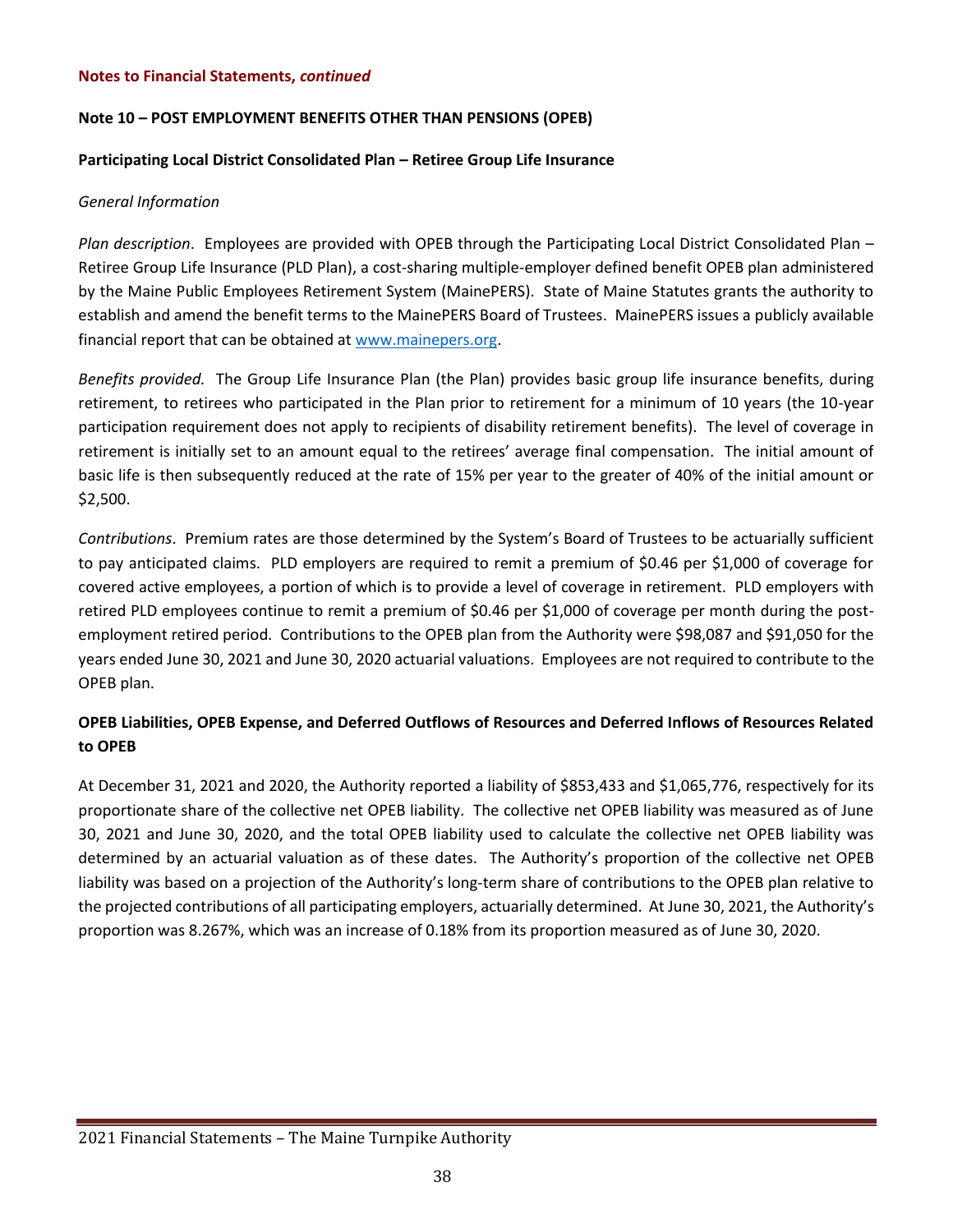# **Note 10 – POST EMPLOYMENT BENEFITS OTHER THAN PENSIONS (OPEB),** *continued*

# **Participating Local District Consolidated Plan – Retiree Group Life Insurance,** *continued*

For the years ended December 31, 2021 and 2020, the Authority recognized OPEB expense (benefit) of (\$95,857) and \$(\$80,259), respectively. The Authority's reported deferred outflows of resources and deferred inflows of resources related to OPEB from the following sources as of December 31:

|                                                                                           | 2021 |                                                    |    |                                                   |    | 2020                                               |   |                                                   |  |
|-------------------------------------------------------------------------------------------|------|----------------------------------------------------|----|---------------------------------------------------|----|----------------------------------------------------|---|---------------------------------------------------|--|
|                                                                                           |      | <b>Deferred</b><br>Outflows of<br><b>Resources</b> |    | <b>Deferred</b><br>Inflows of<br><b>Resources</b> |    | <b>Deferred</b><br>Outflows of<br><b>Resources</b> |   | <b>Deferred</b><br>Inflows of<br><b>Resources</b> |  |
| Differences Between Expected and Actual Results                                           | \$   | 96,437                                             | \$ | 261,941                                           | \$ | 131,581                                            | S | 26,613                                            |  |
| <b>Changes of Assumptions</b>                                                             |      | 143,980                                            |    | 575,509                                           |    | 110,917                                            |   | 759,518                                           |  |
| Net Difference Between Projected and Actual                                               |      |                                                    |    |                                                   |    |                                                    |   |                                                   |  |
| Earnings on Plan Investments                                                              |      |                                                    |    |                                                   |    |                                                    |   |                                                   |  |
| Changes in Proportion and Differences Between<br>Contributions and Proportionate Share of |      |                                                    |    |                                                   |    |                                                    |   |                                                   |  |
| Contributions                                                                             |      | 54,370                                             |    | 39,896                                            |    | 29,825                                             |   | 50,353                                            |  |
| Contributions Subsequent to the Measurement Date                                          |      | 49,044                                             |    |                                                   |    | 45,525                                             |   |                                                   |  |
| <b>Total</b>                                                                              |      | 343,831                                            | S  | 877,346                                           |    | 317,848                                            |   | 836,484                                           |  |

Of the total amount reported as deferred outflows of resources related to OPEB as of December 31, 2021, \$49,044 resulting from Authority contributions subsequent to the measurement date will be included as a reduction of the collective net OPEB liability in the year ending December 31, 2022. Of the total amount reported as deferred outflows of resources related to OPEB as of December 31, 2020, \$45,525 resulting from Authority contributions subsequent to the measurement date was included as a reduction of the collective net OPEB liability in the year ending December 31, 2021. Other amounts reported as deferred outflows of resources and deferred inflows of resources related to OPEB will be recognized in the Authority's OPEB expense, as follows:

| 2022         | \$<br>(190,098) |
|--------------|-----------------|
| 2023         | (102, 921)      |
| 2024         | (148, 313)      |
| 2025         | (173, 315)      |
| 2026         | 16,043          |
| Thereafter   | 16,045          |
| <b>Total</b> | (582, 559)      |

# 2021 Financial Statements – The Maine Turnpike Authority

**Year Ended December 31,**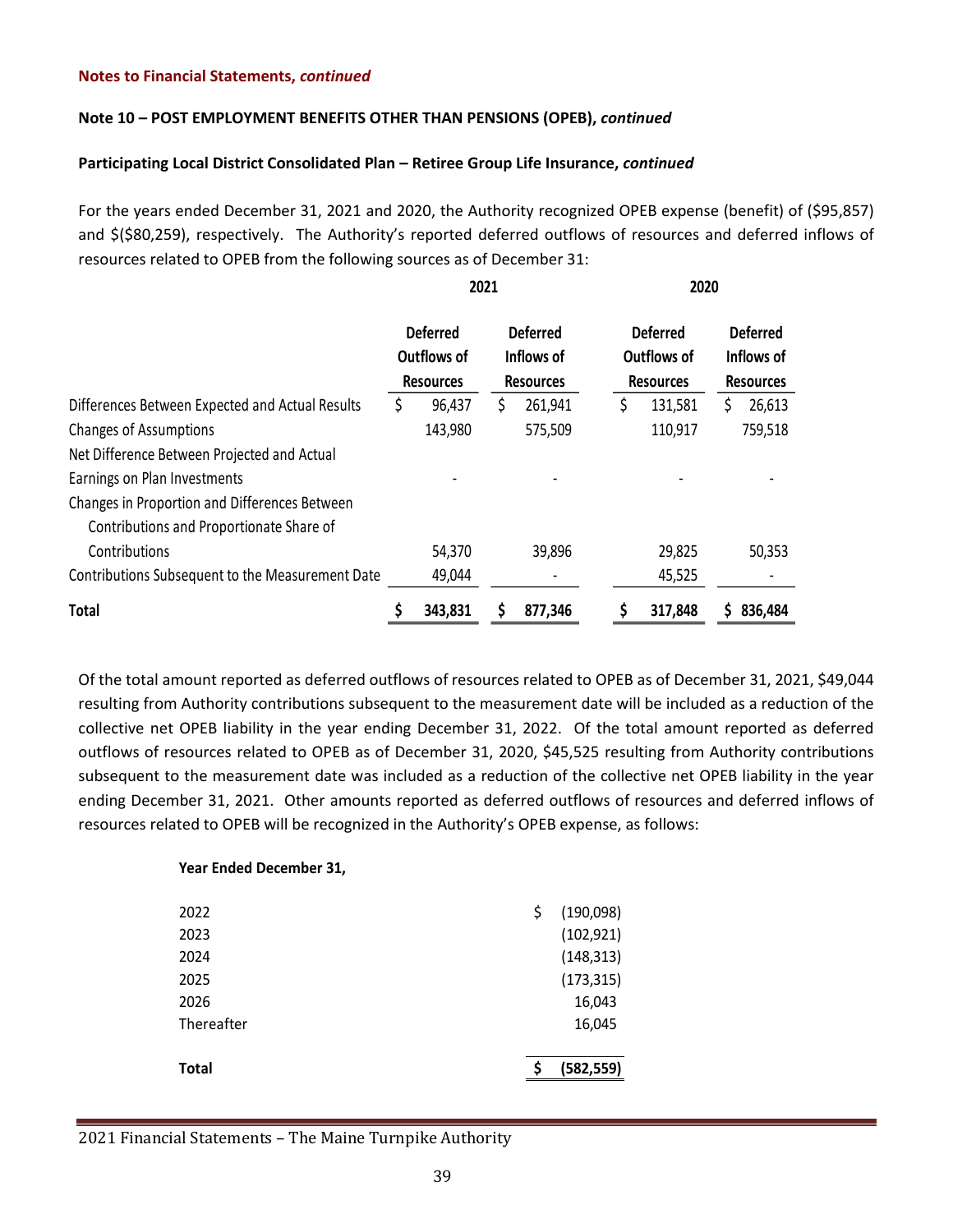# **Note 10 – POST EMPLOYMENT BENEFITS OTHER THAN PENSIONS (OPEB),** *continued*

# **Participating Local District Consolidated Plan – Retiree Group Life Insurance,** *continued*

Actuarial assumptions. The total OPEB liability was determined by an actuarial valuation as of June 30, 2021 using the following actuarial assumptions, applied to all periods included in the measurement, unless otherwise specified:

| <b>Inflation</b>            | 2.75 percent                                    |
|-----------------------------|-------------------------------------------------|
| Salary increases            | 2.75% - 11.48% including inflation              |
| Investment rate of return   | 6.50% per annum, compounded annually            |
| Healthcare cost trend rates | Not applicable to the group life insurance plan |

Based on the 2010 Public Plan General Benefits-Weighted Healthy Retiree Mortality table, for males and females, projected generationally using the RPEC\_2020 model.

The actuarial assumptions used in the June 30, 2021 valuation was based on the results of an actuarial experience study for the period from June 30, 2016 through June 30, 2020.

The long-term expected rate of return on OPEB plan investments was determined using a building-block method in which best-estimate ranges of expected future real rates of return (expected returns, net of OPEB plan investment expense and inflation) are developed for each major asset class. Those ranges are combined to produce the longterm expected rate of return by weighting the expected future real rates of return by the target asset allocation percentage and by adding expected inflation. Best estimates of geometric real rates of return for major asset class included in the target asset allocation as of June 30, 2021 are summarized in the following table:

| Asset Class                     | Long-Term<br><b>Expected Real</b><br><b>Rate of Return</b> |  |  |  |  |  |
|---------------------------------|------------------------------------------------------------|--|--|--|--|--|
|                                 |                                                            |  |  |  |  |  |
| <b>Public Equities</b>          | 6.0%                                                       |  |  |  |  |  |
| Real Estate                     | 5.2%                                                       |  |  |  |  |  |
| Traditional Credit              | 3.0%                                                       |  |  |  |  |  |
| <b>US Government Securities</b> | 2.3%                                                       |  |  |  |  |  |
|                                 |                                                            |  |  |  |  |  |

**Total**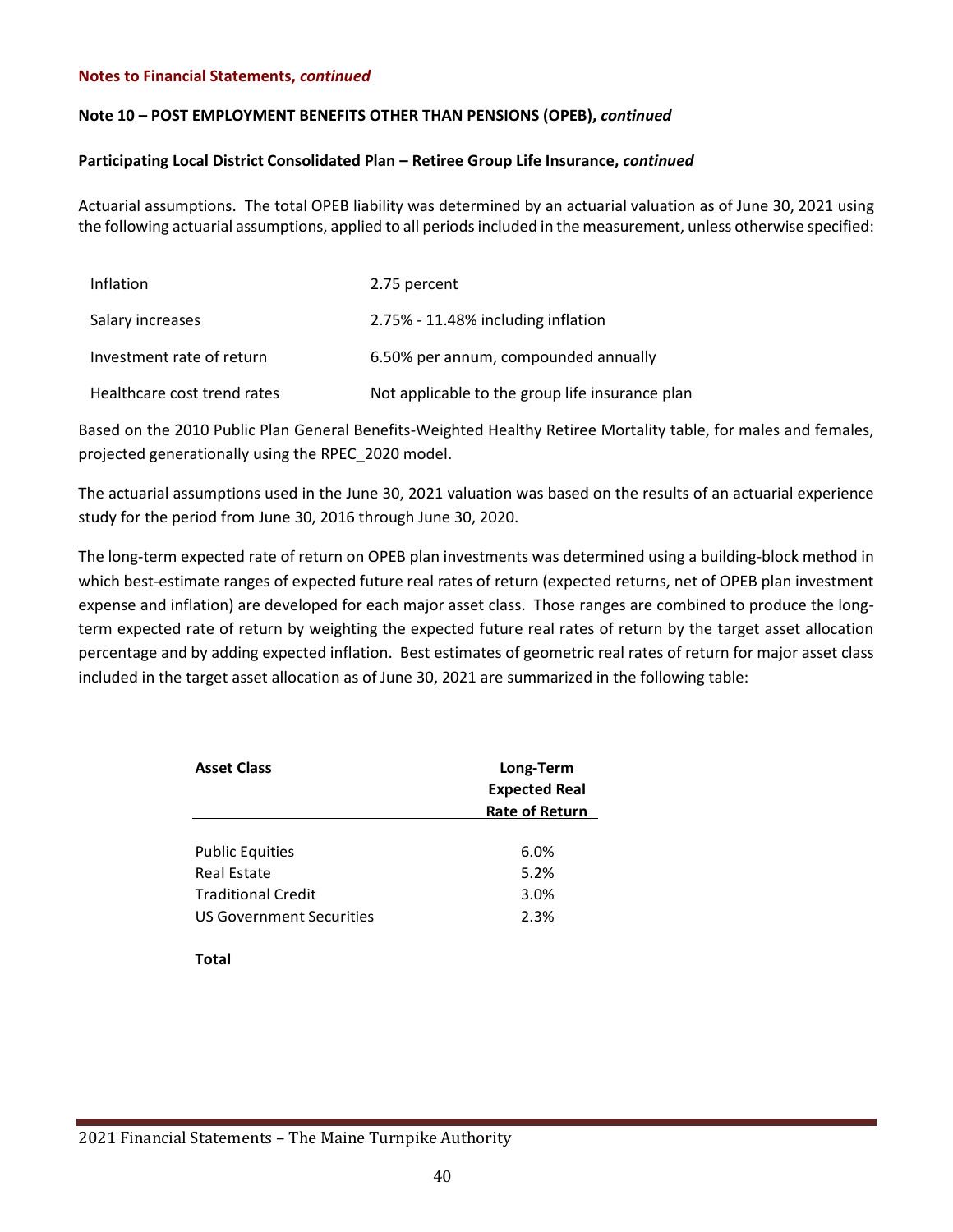# **Note 10 – POST EMPLOYMENT BENEFITS OTHER THAN PENSIONS (OPEB),** *continued*

# **Participating Local District Consolidated Plan – Retiree Group Life Insurance,** *continued*

The discount rate used to measure the total OPEB liability for the PLD Plan was 6.50%. The projection of cash flows used to determine the discount rate assumed that plan member contributions will be made at the current contribution rate and that employer and non-employer entity contributions will be made at contractually required rates, actuarily determined. Based on these assumptions, the fiduciary net position was projected to be available to make all projected future benefit payments to current plan members. Therefore, the long-term expected rate of return on Plan investments was applied to all periods of projected benefit payments to determine the total OPEB liability.

*Sensitivity of the Authority's proportionate share of the collective net OPEB liability to changes in the discount rate.* The following presents the Authority's proportionate share of the collective net OPEB liability, as well as what the Authority's proportionate share of the collective net OPEB liability would be if it were calculated using a discount rate that is 1-percentage-point lower (5.50%) or 1-percentage-point higher (7.50%) than the current discount rate:

|                                                                         | 1% Decrease |             | <b>Discount Rate</b> |            |  | 1% Increase |  |  |
|-------------------------------------------------------------------------|-------------|-------------|----------------------|------------|--|-------------|--|--|
|                                                                         | $(5.50\%)$  |             | (6.50%)              |            |  | (7.50%)     |  |  |
| Authority's Proportionate Share of<br>the Collective Net OPEB Liability |             | 1,266,879 S |                      | 853.433 \$ |  | 521.766     |  |  |

# **Retiree Group Health Insurance Plan**

# General Information

*Plan description.* In addition to providing pension benefits, the Authority provides health care benefits for certain retired employees. Eligibility to receive health care benefits follows the same requirements as MainePERS. Eligible retirees receive 100% paid health benefit coverage, Anthem POS plan until age 65 or Medicare Advantage plan at the age of 65. The Authority paid approximately \$1,319,678 and \$1,390,961 of insurance contributions for approximately 304 retirees for the years ended December 31, 2021 and 2020 respectively. Benefit provisions are established and amended through negotiations between the Authority and the respective unions.

The Authority does not issue a separate financial report for its OPEB as the Authority does not fund an OPEB plan and operates on a pay-as-you-go basis. Employers fund their own benefits. No assets are accumulated in a trust that meets the criteria in paragraph 4 of GASB Statement 75.

*Benefits provided*. The Health Plan provides healthcare and life insurance benefits for retirees and their dependents. Authority employees with 1 year of continuous service and health plan participation at retirement are eligible to participate in the Health Plan. Retirees who are not eligible for Medicare retain coverage in the same group health plan as active employees. Retirees must pay for Medicare Part B coverage to be eligible to participate in the Statesponsored employer funded Companion Plan.

<sup>2021</sup> Financial Statements – The Maine Turnpike Authority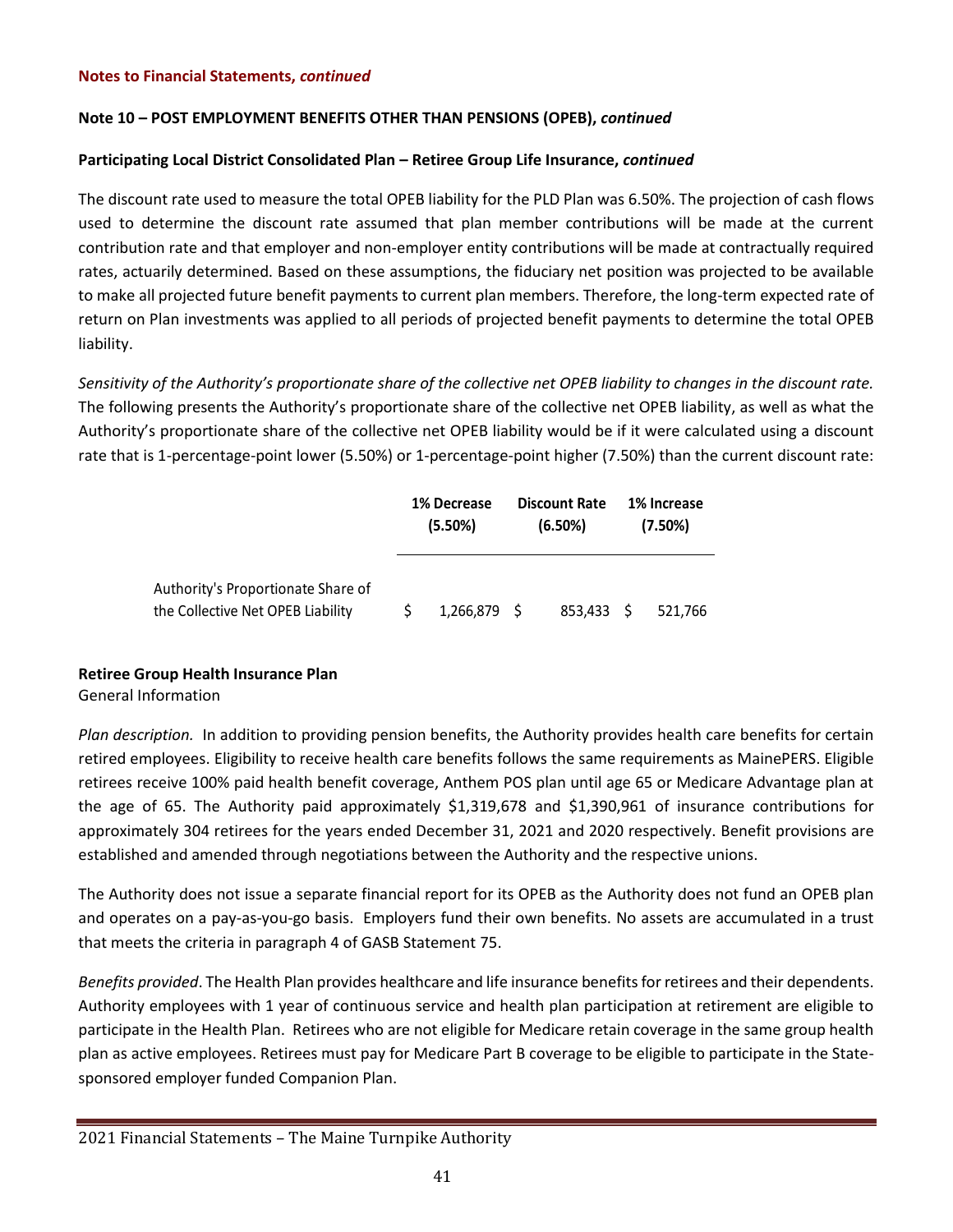# **Note 10 – POST EMPLOYMENT BENEFITS OTHER THAN PENSIONS (OPEB),** *continued*

**Retiree Group Health Insurance Plan,** *continued*

*Plan Membership.* At December 31, 2021, the following were covered by the benefit terms:

| Total                                                                              | 634 |
|------------------------------------------------------------------------------------|-----|
| <b>Active Employees</b>                                                            | 330 |
| Inactive Employees or Beneficiaries<br><b>Currently Receiving Benefit Payments</b> | 304 |

# **Total OPEB Liability**

The Authority's total OPEB liability of \$53,500,194 was measured as of January 1, 2022 and \$51,792,481 was measured as of December 31, 2020, and was determined by an actuarial valuation as of January 1, 2021.

*Actuarial assumptions and other inputs.* The total OPEB liability in the January 1, 2022 actuarial valuation was determined using the following actuarial assumptions and other inputs, applied to all periods included in the measurement, unless otherwise specified:

General inflation of 2.75% was used along with an aggregate payroll increase of 3.00%. Merit payroll increases, mortality, termination, disability and retirement assumptions relied on the MainePERS December 31, 2012 through June 30, 2015's experience study. Mortality rates were based on the RP-2014 Total Dataset Healthy Annuitant Mortality Table for Males or Females. The mortality improvement scale RPEC-2015 was modified to converge to an ultimate rate of 0.85% for ages 20 to 85 grading down to 0.00% for ages 111 to 120 with convergence to the ultimate rate in 2021.

The discount rate was based on high quality AA/Aa or higher bond yields in effect for 20-year, tax exempt general obligation municipal bonds using the Bond Buyer index.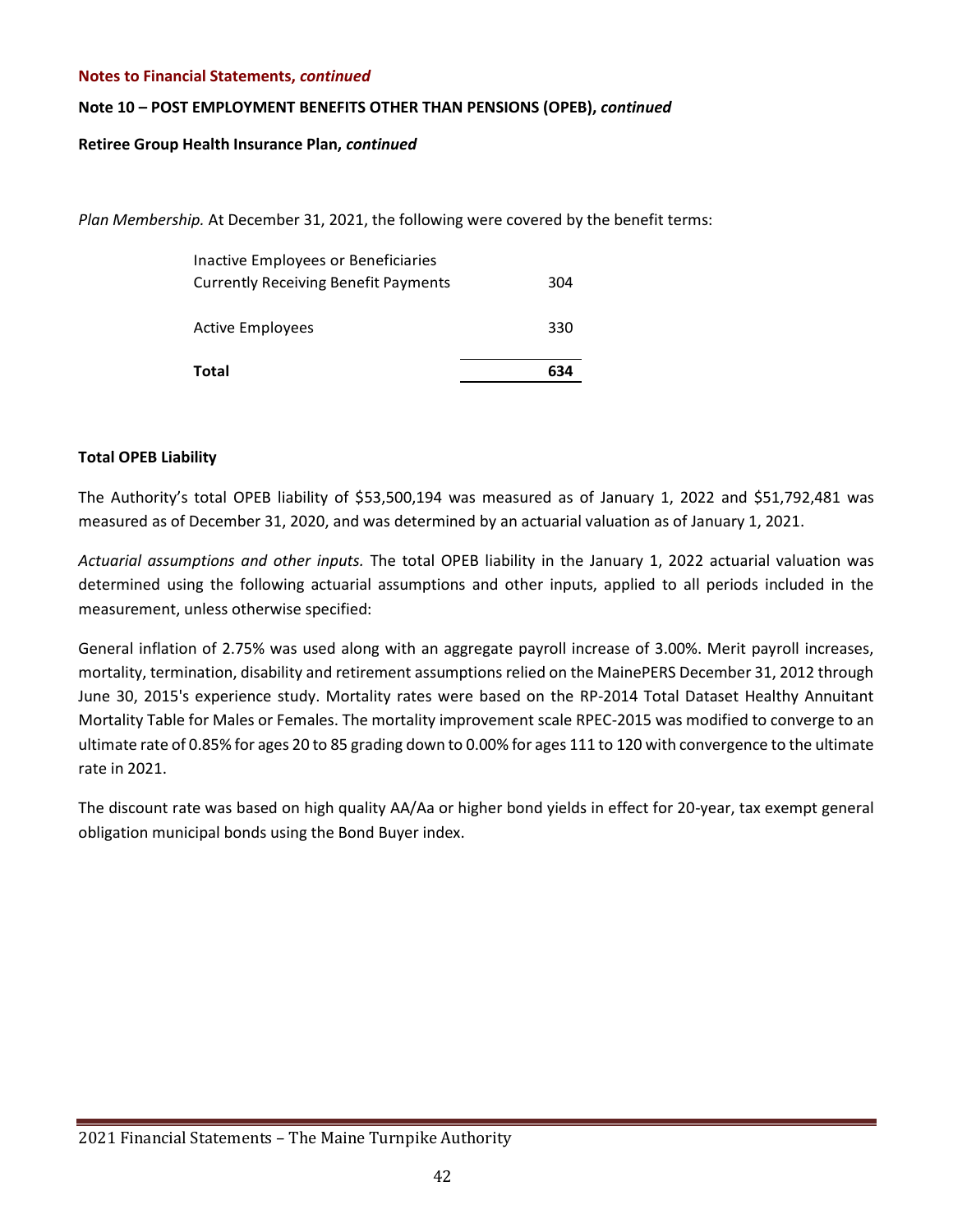# **Note 10 – POST EMPLOYMENT BENEFITS OTHER THAN PENSIONS (OPEB),** *continued*

# **Retiree Group Health Insurance Plan,** *continued*

The actuarial assumptions used in the January 1, 2022 valuation were based on the results of an actuarial experience study, conducted by the MainePERS Consolidated Plan for Participating Local Districts, for the period July 1, 2012 through June 30, 2015.

# **Changes in the Total OPEB Liability**

|                                                    | December 31,<br>2021 |   | December 31,<br>2020 |
|----------------------------------------------------|----------------------|---|----------------------|
| Balance as of beginning of year                    | \$<br>51,792,481     | S | 57,027,569           |
| Changes for the Year:                              |                      |   |                      |
| Service Cost                                       | 1,794,435            |   | 1,874,329            |
| Interest                                           | 1,118,493            |   | 1,589,027            |
| <b>Changes in Benefit Terms</b>                    |                      |   |                      |
| Differences Between Expected and Actual Experience |                      |   | (8,013,182)          |
| Changes in Assumptions of Other Inputs             | 450,450              |   | 1,131,136            |
| <b>Benefit Payments</b>                            | (1,655,665)          |   | (1,816,398)          |
| Net Changes                                        | 1,707,713            |   | (5,235,088)          |
| Balance as of end of year                          | 53,500,194           |   | 51,792,481           |

Changes in assumptions or other inputs reflect a change in the discount rate from 2.12% in 2020 to 2.06% in 2021.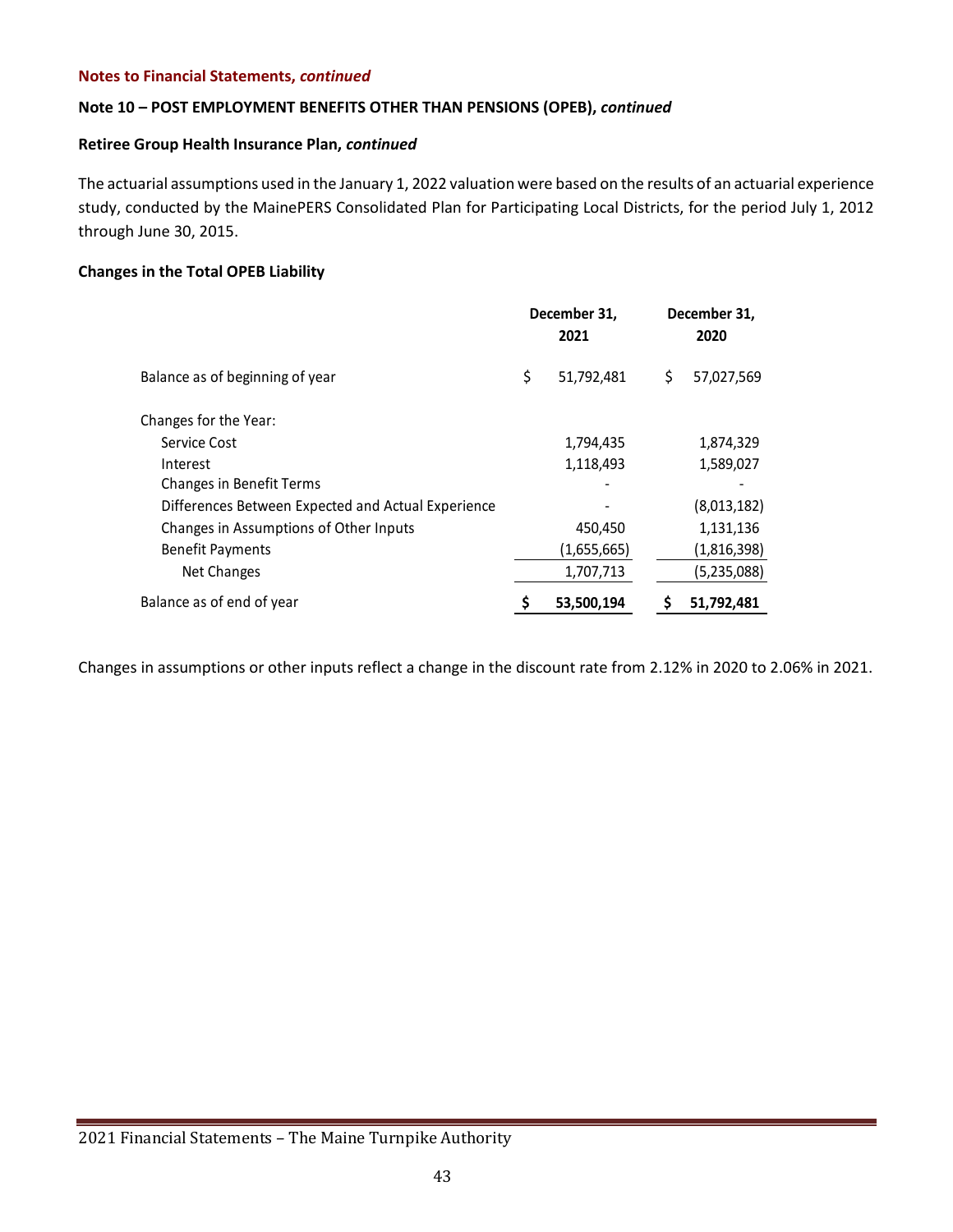# **Note 10 – POST EMPLOYMENT BENEFITS OTHER THAN PENSIONS (OPEB),** *continued*

# **Retiree Group Health Insurance Plan,** *continued*

# *Sensitivity of the total OPEB liability to changes in the discount rate.*

The following table shows how the total OPEB liabilities would change if the discount rate used was one percentage point lower or one percentage point higher than the current rate. The current rate used for the Health Plan is 2.06%.

|                             | 1% Decrease<br>$(1.06\%)$ |  | <b>Discount Rate</b><br>$(2.06\%)$ | 1% Increase<br>$(3.06\%)$                               |  |  |
|-----------------------------|---------------------------|--|------------------------------------|---------------------------------------------------------|--|--|
| <b>Total OPEB Liability</b> |                           |  |                                    | $$61,922,212 \text{ } $53,500,194 \text{ } $46,677,520$ |  |  |

*Sensitivity of the total OPEB liability to changes in the healthcare cost trend rates.* 

The following table shows how the total OPEB liabilities would change if the healthcare rate used was one percentage point lower or one percentage point higher than the current rate of 5.75% to 6.10%.

|                             | 1% Decrease<br>$(4.75\% - 5.10\%)$ $(5.75\% - 6.10\%)$ $(6.75\% - 7.10\%)$ |  | Current Trend                          | 1% Increase |  |  |
|-----------------------------|----------------------------------------------------------------------------|--|----------------------------------------|-------------|--|--|
| <b>Total OPEB Liability</b> |                                                                            |  | 45,685,132 \$ 53,500,194 \$ 63,402,728 |             |  |  |

# **OPEB Expense and Deferred Outflows of Resources and Deferred Inflows of Resources Related to OPEB**

For the years ended December 31, 2021 and 2020, the Authority recognized OPEB expense of \$2,646,183 and \$3,096,511, respectively. At December 31, 2021 and 2020, the Authority reported deferred outflows of resources and deferred inflows of resources related to OPEB from the following sources: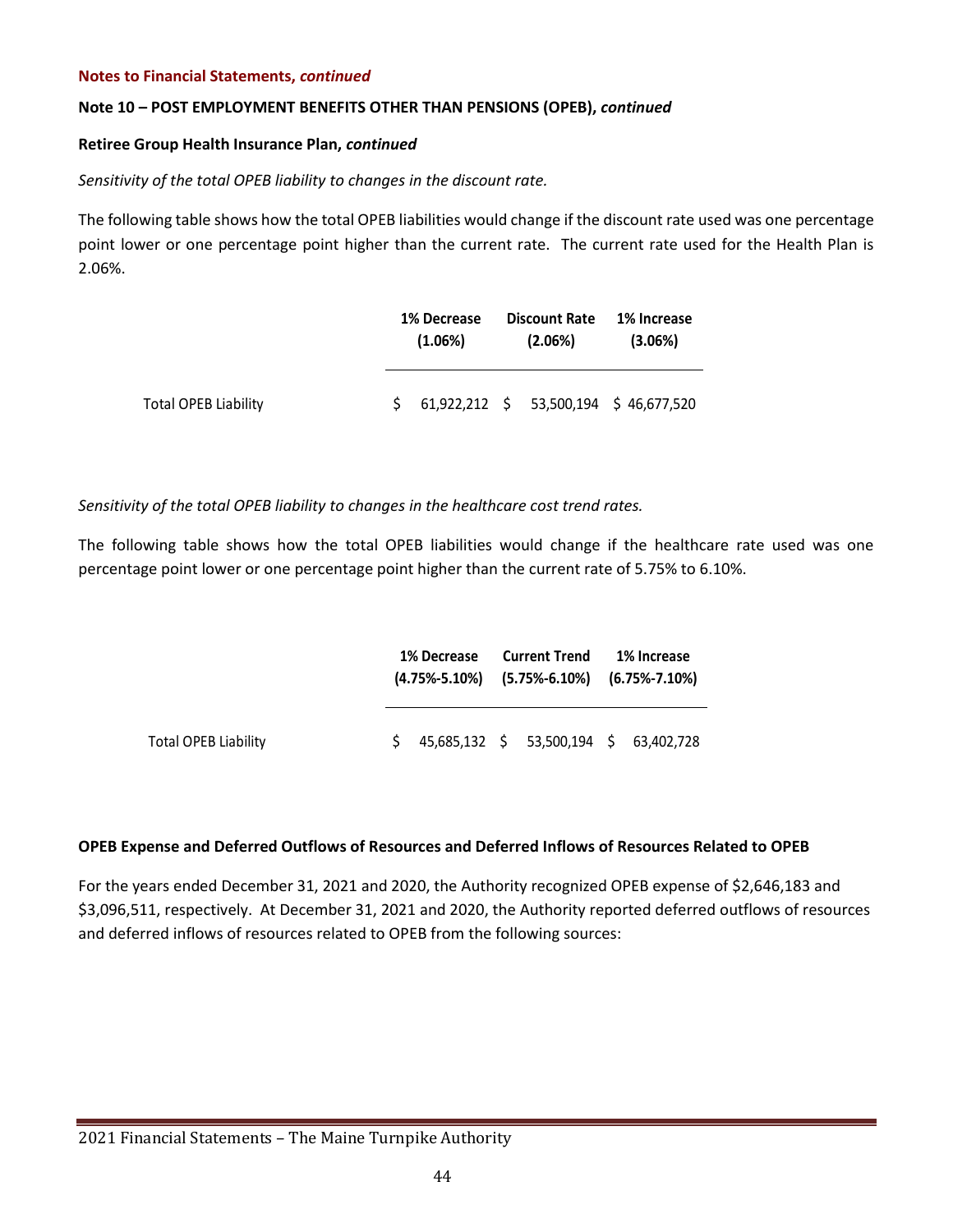# **Note 10 – POST EMPLOYMENT BENEFITS OTHER THAN PENSIONS (OPEB),** *continued*

#### **Retiree Group Health Insurance Plan,** *continued*

|                                                                                                     | December 31, 2021 |                                                                                                         |   |           |                                                    | December 31, 2020 |                                         |           |  |
|-----------------------------------------------------------------------------------------------------|-------------------|---------------------------------------------------------------------------------------------------------|---|-----------|----------------------------------------------------|-------------------|-----------------------------------------|-----------|--|
|                                                                                                     |                   | <b>Deferred</b><br><b>Deferred</b><br>Outflows of<br>Inflows of<br><b>Resources</b><br><b>Resources</b> |   |           | <b>Deferred</b><br>Outflows of<br><b>Resources</b> |                   | <b>Deferred Inflows</b><br>of Resources |           |  |
| Differences Between Expected and Actual Results                                                     | S                 |                                                                                                         | S | 4,451,768 | S                                                  |                   |                                         | 6,232,475 |  |
| <b>Changes of Assumptions</b>                                                                       |                   | 4,122,093                                                                                               |   | 466.530   |                                                    | 6,118,663         |                                         | 1,399,588 |  |
| Net Difference Between Projected and Actual Earnings<br>on OPEB Plan Investments                    |                   |                                                                                                         |   |           |                                                    |                   |                                         |           |  |
| Changes in Proportion and Differences Between<br>Authority Contributions and Proportionate Share of |                   |                                                                                                         |   |           |                                                    |                   |                                         |           |  |
| Contributions                                                                                       |                   |                                                                                                         |   |           |                                                    |                   |                                         |           |  |
| Contributions Subsequent to the Measurement Date                                                    |                   |                                                                                                         |   |           |                                                    |                   |                                         |           |  |
| <b>Total</b>                                                                                        |                   | 4,122,093                                                                                               |   | 4,918,298 |                                                    | 6,118,663         |                                         | 7,632,063 |  |

Amounts reported as deferred outflows of resources and deferred inflows of resources related to OPEB will be recognized in OPEB expense as follows:

# **Year Ended December 31,** 2022 \$ 199,783

| <b>Total</b> | (796, 205) |
|--------------|------------|
| 2025         | 50,050     |
|              |            |
| 2024         | (664, 574) |
| 2023         | (381, 464) |
|              | ------     |

# **Note 11 – Union Contract**

In October 2020, the Authority signed a three-year contract with the Maine State Employees Association (MSEA) and expires at the end of 2023. For this contract, the Employee and Supervisory Units were reorganized into three new units: Fare Collection, Headquarters, and Maintenance & Operations.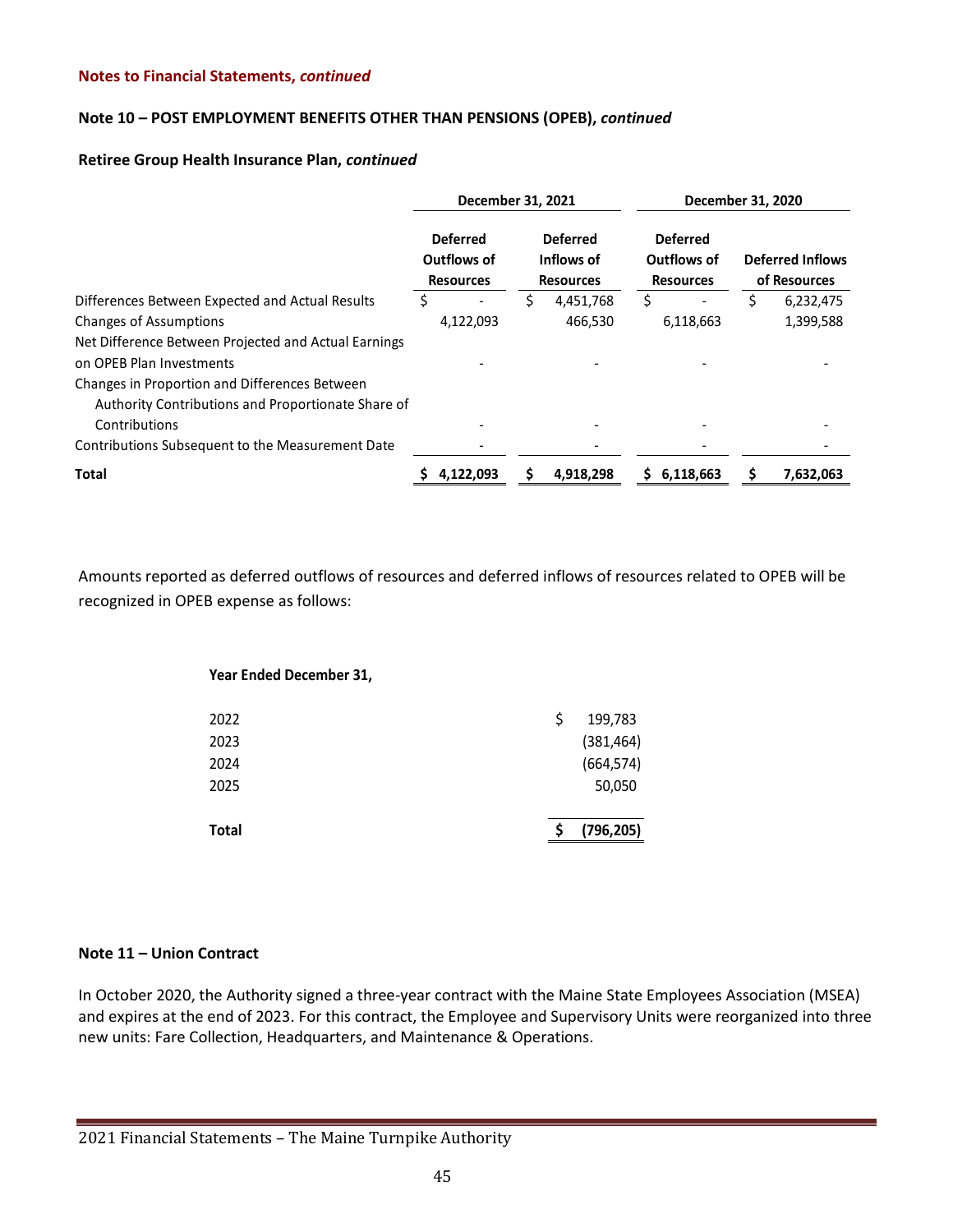# **Note 12 – Commitments and Contingencies**

The Authority is a defendant in various lawsuits. Although the outcomes of the lawsuits are not presently determinable, it is the belief of the Authority's legal counsel that any settlement or damages assessed would be covered by insurance, and therefore should not have a material adverse effect on the Authority's financial condition.

Future commitments on outstanding construction projects for improvements and maintenance totaled approximately \$77,689,933 and \$53,493,585 as of December 31, 2021 and December 31, 2020, respectively.

Due to changes to enabling legislation in 2011, the Authority is potentially obligated to provide 5% of its annual operating revenues to the Maine Department of Transportation (MaineDOT). The Authority has incurred and expects to continue to incur significant expenses from construction projects that will be of mutual benefit to MaineDOT and accordingly has met its obligation to MaineDOT.

#### **Note 13 – Risk Management**

The Authority is exposed to various risks of loss related to theft of, damage to and destruction of assets, errors and omissions and natural disasters for which the Authority is insured through various commercial insurance carriers. As required by the Authority's contract with its bondholders, the Authority's consulting engineer certifies each year that insurance limits and coverage adequately protect the properties, interests, and operations of the Authority. Claims expenditure, liabilities and reserves are reported when it is probable that a loss has occurred and the amount of the loss can be reasonably estimated.

The Authority is self-insured for its workers' compensation liability. The program provides coverage for up to a maximum of \$1,000,000 for each workers' compensation claim and \$25,000,000 in the aggregate. In addition, the Authority purchases excess workers' compensation insurance to limit its financial risk. The Authority is responsible for claims made up to \$750,000 per covered claim. Reserves are estimated at one hundred percent of expected expenditures. Settled claims have not exceeded the commercial coverage in any of the past three years.

The following summarizes the claims activity with respect to the Authority's self-insured workers' compensation program:

|                                      | 2021 |           |    | 2020      |  |  |
|--------------------------------------|------|-----------|----|-----------|--|--|
| Unpaid Claims as of January 1        | \$   | 1,504,609 | \$ | 2,315,218 |  |  |
| Incurred Claims / Claim Resolutions  |      | 251,883   |    | (357,295) |  |  |
| <b>Total Claim Payments</b>          |      | 368,586   |    | 453,314   |  |  |
| <b>Current Claims Liability</b>      |      | 337,640   |    | 425,540   |  |  |
| Long-term Claims Liability           |      | 1,050,264 |    | 1,079,069 |  |  |
| <b>Total Unpaid Claims Liability</b> |      | 1,387,904 | S  | 1,504,609 |  |  |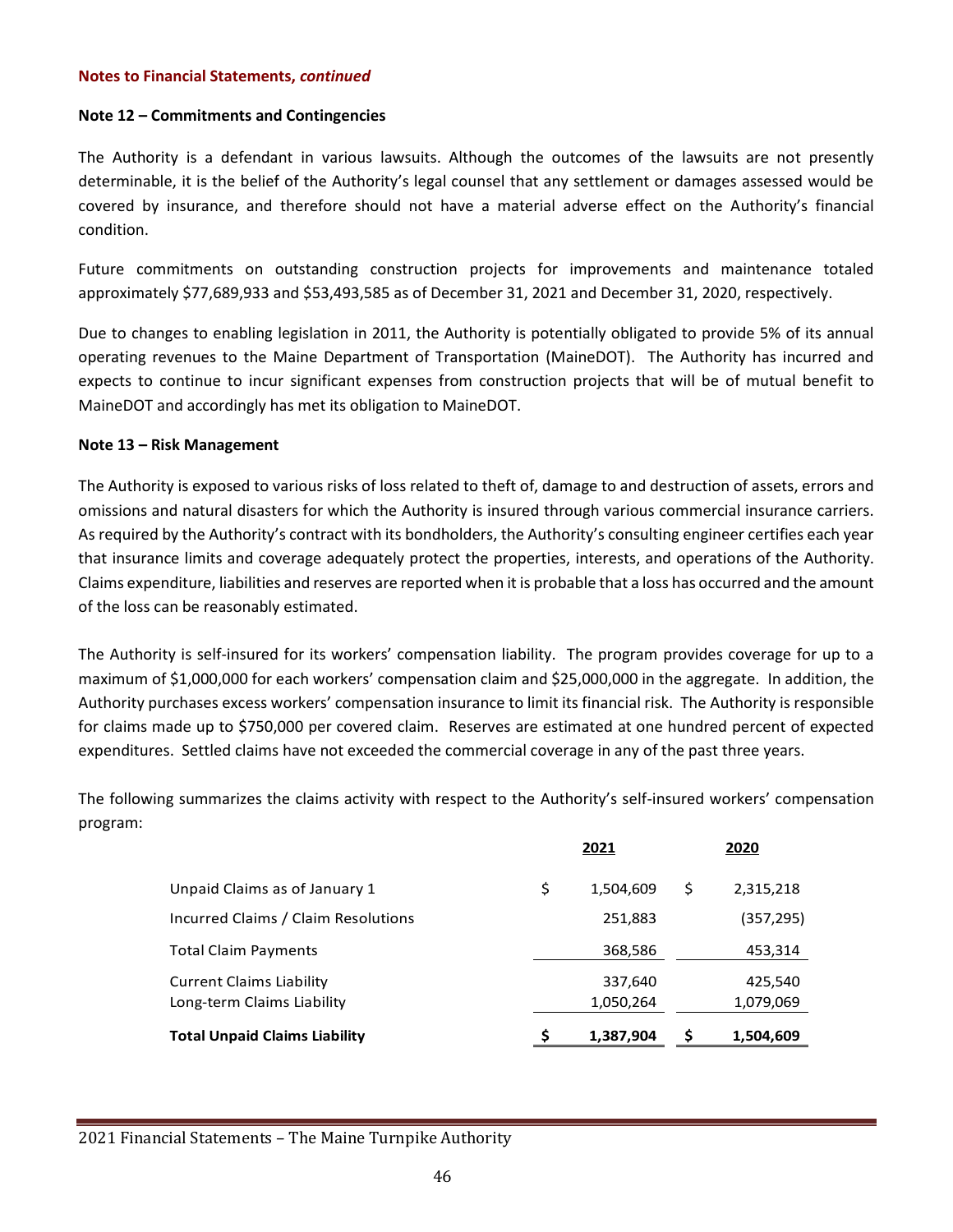# **Note 14 – MaineDOT Equity Transfers**

In 2019, a joint agreement was made between the Maine Turnpike Authority, the MaineDOT and NHDOT regarding repairs needed to the Piscataqua River Bridge that connects the states of Maine and New Hampshire. This bridge is the primary gateway to the Maine Turnpike from the south. The rehabilitation includes widening and improving the outside shoulder to accommodate future traffic when functioning as a travel lane, paving the median and installing a concrete median barrier, paving and restriping the full width. The Maine Turnpike Authority's share of the project cost is approximately \$12 million, which the Authority considers as a transfer of equity to the MaineDOT. The project began in the fall of 2019 and is expected to take approximately three years to complete. Since the Piscataqua River Bridge is jointly owned by the MaineDOT and the NHDOT, the Maine Turnpike Authority has no ownership interest in the bridge, therefore the Authority's share of the project cost is treated as a transfer of equity to the MaineDOT. The total transfer of equity to the MaineDOT was \$3,948,158 and \$3,863,402 in 2021 and 2020, respectively.

# **Note 15 – Risks and Uncertainties**

Beginning in March 2020, the United States economy began suffering adverse effects from the COVID-19 pandemic including financial markets, supply chains, business, and communities. Specific to the Authority, COVID-19 did impact various parts of its 2020 operations and financial results including a reduction to Total Revenues of \$29 million and a decrease in traffic of 21.8% compared to 2019 which was a record year in both revenue and traffic. However, in 2021, the Authority's finances recovered as net fare revenue increased 20% over 2020 and was just 1% lower than 2019 levels. Management believes that its unrestricted and discretionary cash, together with future net fare revenues, will keep the Authority's financial condition stable. However, the full impact of COVID-19, and its variants, is unknown and cannot be reasonably estimated as these events are still developing.

# **Note 16 – Forward Delivery of Refunded Revenue Bonds**

In December 2021, the Authority entered into a forward delivery agreement with its bond underwriter, BofA Securities, to refund \$124,900,000 of the Series 2012 revenue bonds. The new bond par amount will be \$102,340,000, reflecting a net present value savings of approximately \$25,350,000. Final settlement of this agreement is expected to occur on or about April 4, 2022.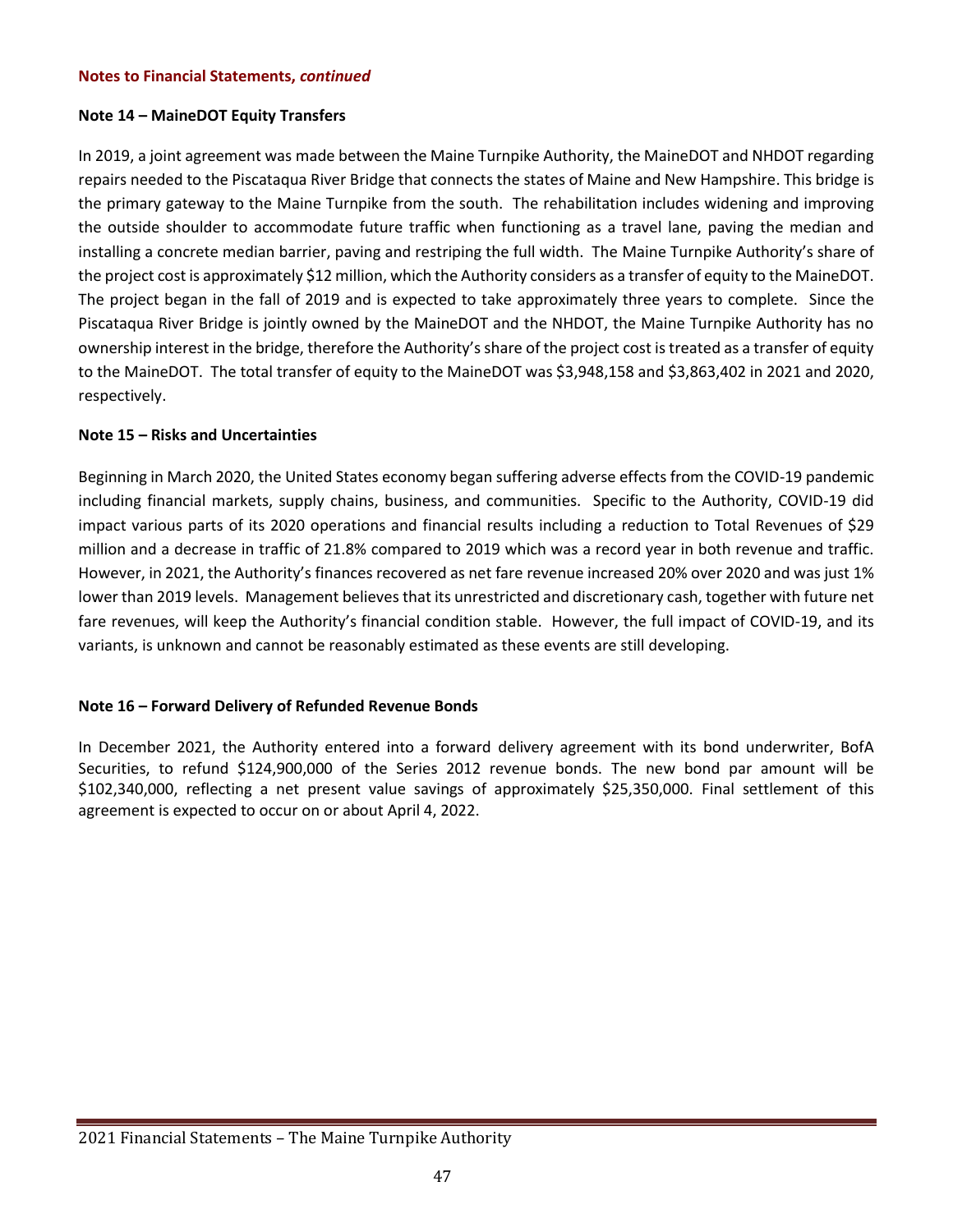#### **REQUIRED SUPPLEMENTARY INFORMATION**

# **Trend Data on Infrastructure Condition**

The Authority has elected to use the modified approach to infrastructure reporting under GASB 34. The Authority's consulting engineers are required to make an inspection at least once a year of the Turnpike, and, on or before the first day of October of each year, to submit to the Authority a report setting forth (a) their findings whether the Turnpike has been maintained in good repair, working order and condition, (b) their advice and recommendations as to the proper maintenance, repair and operation of the Turnpike during the ensuing Fiscal Year and an estimate of the amount of money necessary for such purposes, (c) their advice and recommendations as to the amounts and types of insurance to be carried, and (d) their recommendations as to the amount that should be deposited into the Reserve Maintenance Fund during the upcoming Fiscal Year.

The roadways are rated on a 10-point scale, with 10 meaning that every aspect of the roadway is in new and perfect condition. The Authority's system as a whole is given an overall rating, indicating the average condition of all roadways operated by the Authority. The assessment of condition is made by visual inspection designed to reveal any condition that would reduce highway-user benefits below the maximum level of service. The Authority's policy is to maintain the roadway condition at rating of 8 (generally good condition) or better. The results of the 2021 inspection states that the Maine Turnpike has been maintained in generally good condition and presents a favorable appearance.

The budget to actual expenditures for Preservation for 2021 is as follows:

|                      | <b>Budget</b>  | Actual    |
|----------------------|----------------|-----------|
| Preservation Expense | $9,663,500$ \$ | 8,619,174 |

<sup>2021</sup> Financial Statements – The Maine Turnpike Authority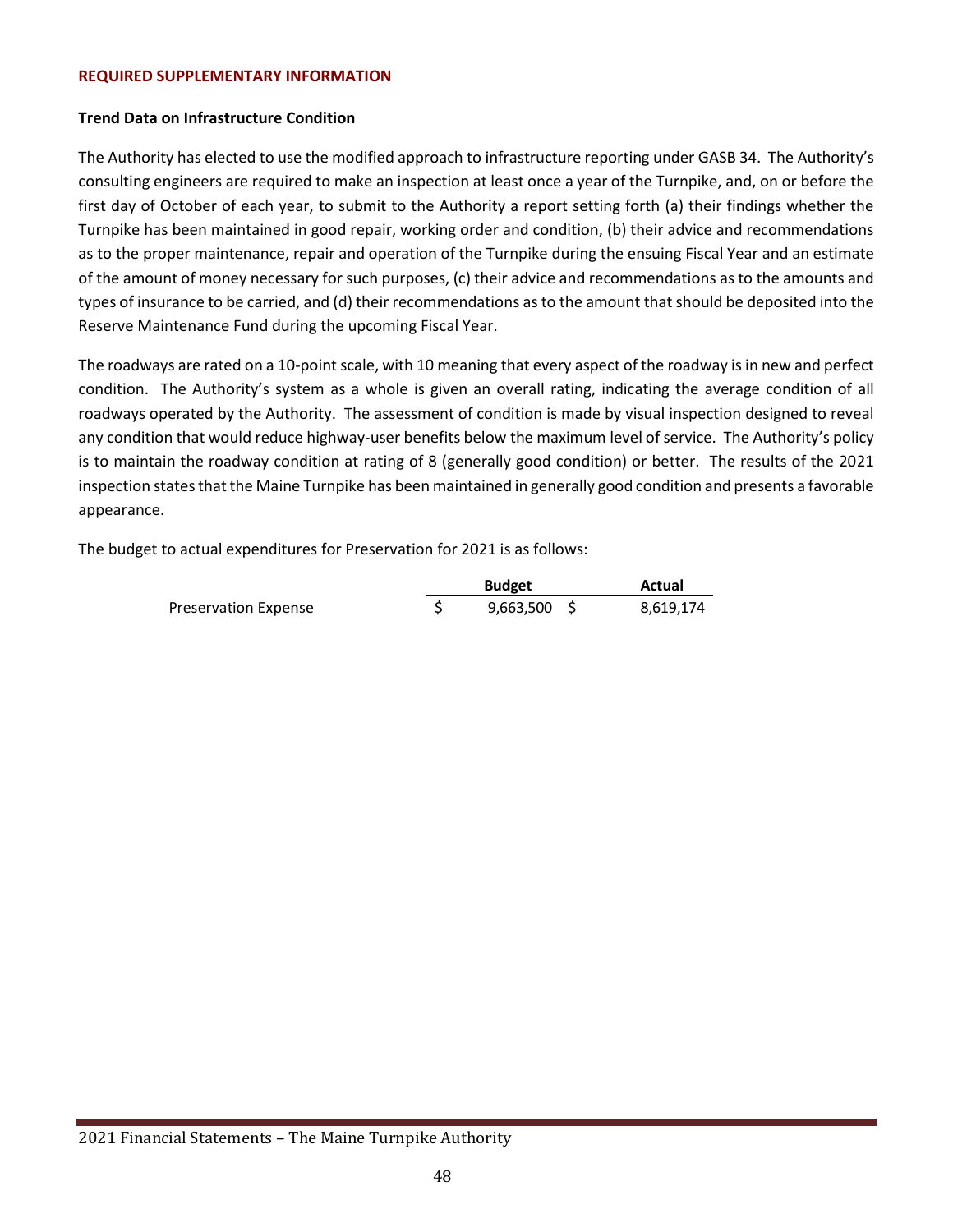# **Maine Turnpike Authority Schedule of Changes in Net OPEB Liability and Related Ratios - MTA Group Health Insurance Plan December 31, 2021**

#### **Total OPEB liability**

| Year | <b>Service Cost</b> | Interest        | Changes<br>in<br>Benefit<br>Terms | <b>Differences</b><br><b>Between</b><br><b>Expected and</b><br>Actual<br><b>Experience</b> | <b>Changes Of</b><br><b>Assumptions</b><br>Or Other<br><b>Inputs</b> | Benefit<br>Payments | Net Change in<br><b>Total OPEB</b><br>Liability | <b>Total OPEB</b><br>Liability -<br><b>Ending</b> | Covered<br>Payroll |        | <b>Total OPEB Discount</b><br>Rate<br><b>Used</b> |
|------|---------------------|-----------------|-----------------------------------|--------------------------------------------------------------------------------------------|----------------------------------------------------------------------|---------------------|-------------------------------------------------|---------------------------------------------------|--------------------|--------|---------------------------------------------------|
|      |                     |                 |                                   |                                                                                            |                                                                      |                     |                                                 |                                                   |                    |        |                                                   |
| 2021 | \$1,794,435         | $$1,118,493$ \$ | $\overline{\phantom{a}}$          | S                                                                                          | \$450,450                                                            | ( \$1,655,665)      | \$1,707,713                                     | \$53,500,194                                      | \$22,037,718       | 242.8% | 2.06%                                             |
| 2020 | 1,874,329           | 1,589,027       | $\sim$                            | (8,013,182)                                                                                | 1,131,136                                                            | (1,816,398)         | (5,235,088)                                     | 51,792,481                                        | 21,457,868         | 241.4% | 2.12%                                             |
| 2019 | 1,333,533           | 1,909,232       | $\overline{\phantom{a}}$          | $\overline{\phantom{a}}$                                                                   | 9.430.003                                                            | (1,756,589)         | 10,916,179                                      | 57,027,569                                        | 22,682,162         | 251.4% | 2.74%                                             |
| 2018 | 1,500,957           | 1,704,318       | $\overline{\phantom{a}}$          | $\overline{\phantom{a}}$                                                                   | (4, 198, 762)                                                        | (1,876,608)         | (2,870,095)                                     | 46,111,391                                        | 20,878,892         | 220.9% | 4.10%                                             |

#### **Notes to schedule:**

Changes of assumptions: Changes of assumptions and other inputs reflect the effects of changes in the discount rate each period.

Funding method was changed from Projected Unit Credit funding to Entry Age Normal funding method.

This schedule is presented to illustrate requirements to show information for 10 years. However, until a full 10 year trend is completed, the Authority presents information for those years of which information is available.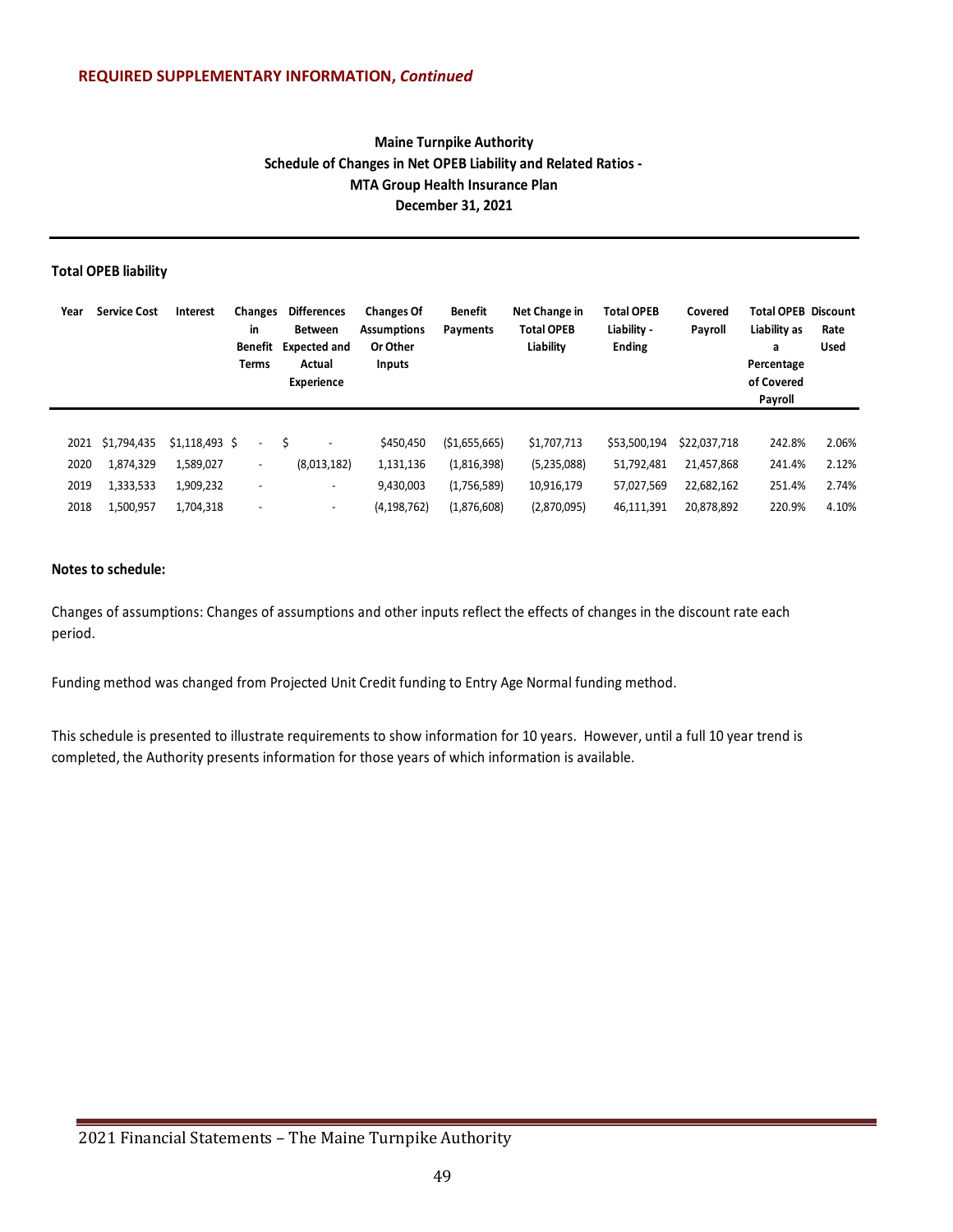# **REQUIRED SUPPLEMENTARY INFORMATION,** *Continued*

# **Group Term Life Healthcare Plan**

# **Maine Turnpike Authority Schedule of Proportionate Share of Net OPEB Liability - Group Life Insurance Maine Public Employees Retirement System December 31, 2021**

| Year<br><b>Ended</b> | Authority's<br>Proportion<br>of the<br><b>Collective</b><br><b>Net OPEB</b><br>Liability | Authority's<br>Proportionate<br>Share of the<br><b>Collective Net</b><br><b>OPEB</b><br>Liability |    | State's<br>Proportionate<br>Share of the<br><b>Collective Net</b><br><b>OPEB</b><br>Liability |    | Total<br><b>Collective Net</b><br><b>OPEB</b><br>Liability |   | Authority's<br>Covered<br>Payroll | Authority's<br>Proportionate<br>Share of the<br><b>Collective Net</b><br><b>OPEB Liability</b><br>as a Percentage of its<br><b>Covered Payroll</b> | <b>Plan Fiduciary</b><br>Net Position as a<br>Percentage of the<br><b>Total OPEB</b><br>Liability |  |
|----------------------|------------------------------------------------------------------------------------------|---------------------------------------------------------------------------------------------------|----|-----------------------------------------------------------------------------------------------|----|------------------------------------------------------------|---|-----------------------------------|----------------------------------------------------------------------------------------------------------------------------------------------------|---------------------------------------------------------------------------------------------------|--|
| Dec. 31, 2021        | 8.27%                                                                                    | \$<br>853,433                                                                                     | \$ | ٠                                                                                             | \$ | 853,433                                                    | Ś | 23,840,322                        | 3.58%                                                                                                                                              | 67.30%                                                                                            |  |
| Dec. 31, 2020        | 8.08%                                                                                    | 1,065,776                                                                                         |    | ٠                                                                                             |    | 1,065,776                                                  |   | 25,350,467                        | 4.20%                                                                                                                                              | 55.40%                                                                                            |  |
| Dec. 31, 2019        | 8.35%                                                                                    | 1,785,923                                                                                         |    | $\qquad \qquad \blacksquare$                                                                  |    | 1,785,923                                                  |   | 23,673,818                        | 7.54%                                                                                                                                              | 43.18%                                                                                            |  |
| Dec. 31, 2018        | 8.15%                                                                                    | 1,645,671                                                                                         |    | $\qquad \qquad \blacksquare$                                                                  |    | 1,645,671                                                  |   | 22,811,303                        | 7.21%                                                                                                                                              | 43.92%                                                                                            |  |
| Dec. 31, 2017        | 8.14%                                                                                    | 1,361,435                                                                                         |    |                                                                                               |    | 1,361,435                                                  |   | 22,246,620                        | 6.12%                                                                                                                                              | 47.42%                                                                                            |  |

This schedule is presented to illustrate requirements to show information for 10 years. However, until a full 10 year trend is completed, the Authority presents information for those years of which information is available.

# **Maine Turnpike Authority Schedule of OPEB Contributions - Group Life Insurance Maine Public Employees Retirement System December 31, 2021**

| Year<br><b>Ended</b> | Contractually<br>Required<br>Contribution | <b>Contributions</b><br>Relative to<br>Contractually<br>Required<br>Contribution | Contribution<br>Deficiency<br>(Excess) | Authority's<br>Covered<br>Payroll | <b>Contributions as</b><br>as a Percentage<br>of Covered<br>Payroll |  |
|----------------------|-------------------------------------------|----------------------------------------------------------------------------------|----------------------------------------|-----------------------------------|---------------------------------------------------------------------|--|
| Dec. 31, 2021        | 38,600                                    | 38,600                                                                           | \$<br>$\overline{\phantom{a}}$         | 23,840,322                        | 0.16%                                                               |  |
| Dec. 31, 2020        | 36,000                                    | 36,000                                                                           |                                        | 25,350,467                        | 0.14%                                                               |  |
| Dec. 31, 2019        | 34,000                                    | 34,000                                                                           | ۰                                      | 23,673,818                        | 0.14%                                                               |  |
| Dec. 31, 2018        | 31,300                                    | 31,300                                                                           | $\overline{\phantom{a}}$               | 22,811,303                        | 0.14%                                                               |  |
| Dec. 31, 2017        | 33,000                                    | 33,000                                                                           |                                        | 22,246,620                        | 0.15%                                                               |  |

This schedule is presented to illustrate requirements to show information for 10 years. However, until a full 10 year trend is completed, the Authority presents information for those years of which information is available.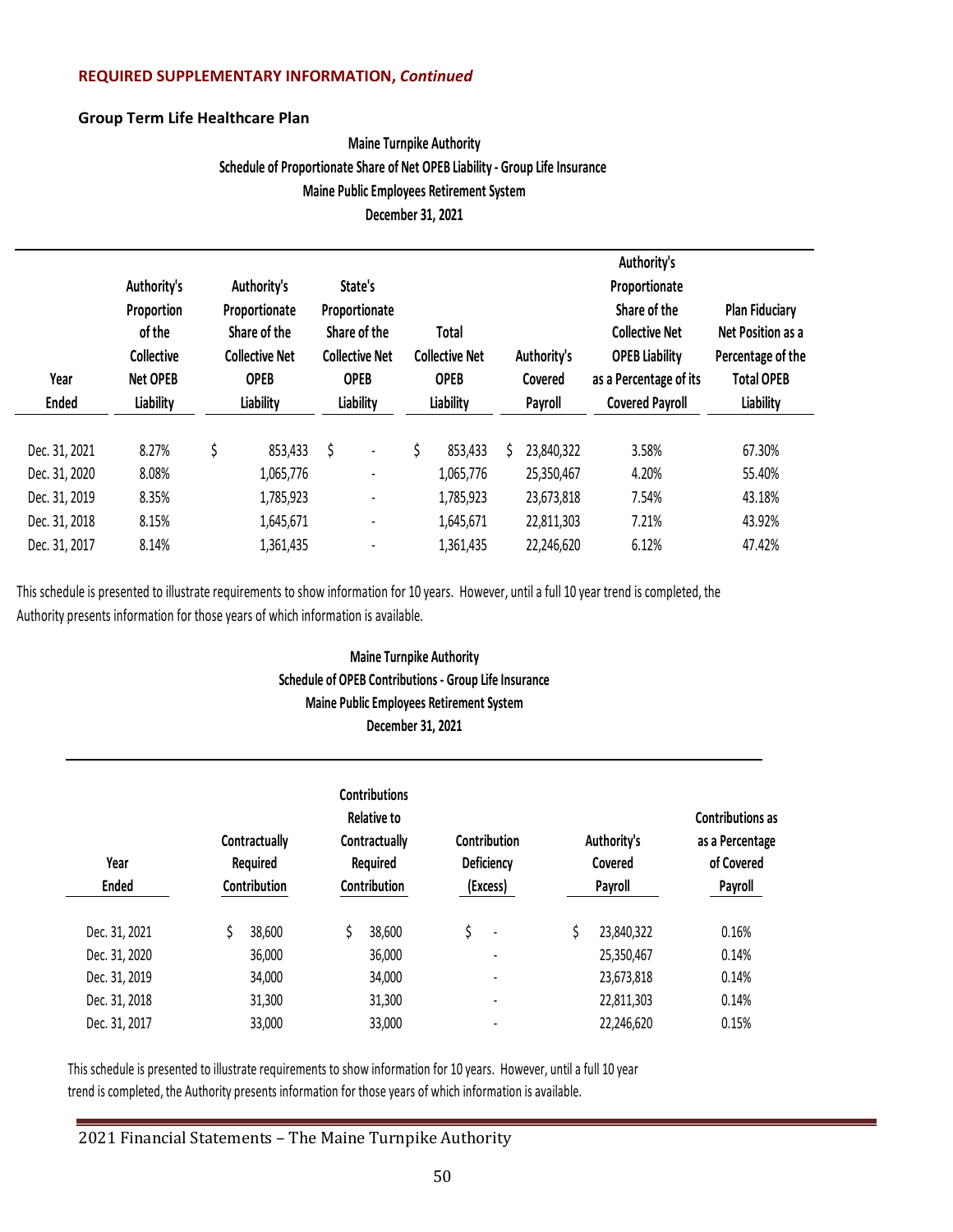# **Maine Turnpike Authority Schedule of Proportionate Share of Net Pension Liability Maine Public Employees Retirement System December 31, 2021**

|      | <b>Fiscal Year Valuation Date</b> | Authority's<br>Proportion of the<br><b>Net Pension</b><br>Liability(Asset) | Authority's<br>Proportionate<br>Share of the Net<br><b>Pension Liability</b> |    | Covered<br>Employee<br>Payroll | Authority's Share of the<br>Net Pension Liability as a<br><b>Percentage of Covered</b><br>Payroll | <b>Plan Fiduciary Net</b><br><b>Position as a Percentage</b><br>of the Total Pension<br>Liability |  |
|------|-----------------------------------|----------------------------------------------------------------------------|------------------------------------------------------------------------------|----|--------------------------------|---------------------------------------------------------------------------------------------------|---------------------------------------------------------------------------------------------------|--|
| 2021 | 07/01/2021 \$                     | (1, 102, 845)                                                              | 3.4318%                                                                      | \$ | 23,840,322                     | N/A                                                                                               | 100.90%                                                                                           |  |
| 2020 | 07/01/2020                        | 15,351,264                                                                 | 3.8638%                                                                      |    | 25,350,467                     | 60.56%                                                                                            | 88.35%                                                                                            |  |
| 2019 | 07/01/2019                        | 11,437,656                                                                 | 3.7419%                                                                      |    | 23,673,818                     | 48.31%                                                                                            | 90.60%                                                                                            |  |
| 2018 | 07/01/2018                        | 10,611,572                                                                 | 3.8774%                                                                      |    | 22,811,303                     | 46.52%                                                                                            | 91.14%                                                                                            |  |
| 2017 | 07/01/2017                        | 16,098,398                                                                 | 3.9318%                                                                      |    | 22,246,620                     | 72.36%                                                                                            | 86.43%                                                                                            |  |
| 2016 | 07/01/2016                        | 20,031,423                                                                 | 3.7701%                                                                      |    | 20,397,862                     | 98.20%                                                                                            | 81.61%                                                                                            |  |
| 2015 | 07/01/2015                        | 12,529,254                                                                 | 3.9271%                                                                      |    | 19,263,547                     | 65.04%                                                                                            | 88.27%                                                                                            |  |
| 2014 | 07/01/2014                        | 5,724,658                                                                  | 3.7202%                                                                      |    | 18,906,556                     | 30.28%                                                                                            | 94.10%                                                                                            |  |

**Maine Public Employee Retirement System**

# **Maine Turnpike Authority Schedule of Contributions Maine Public Employees Retirement System December 31, 2021**

#### **Maine Public Employee Retirement System**

| <b>Fiscal Year</b> | <b>Valuation</b><br>Date | Contractually<br><b>Required</b><br><b>Contribution</b> |   | <b>Contributions</b><br><b>Relative to</b><br>Contractually<br>Required<br>Contribution |     | <b>Contribution</b><br><b>Deficiency</b><br>(Excess) | <b>Covered Employee</b><br>Payroll | Contributions as a<br><b>Percentage of Covered</b><br><b>Employee Payroll</b> |
|--------------------|--------------------------|---------------------------------------------------------|---|-----------------------------------------------------------------------------------------|-----|------------------------------------------------------|------------------------------------|-------------------------------------------------------------------------------|
| 2021               | 07/01/2021 \$            | 2,582,038                                               | Ŝ | 2,582,038                                                                               | - Ś | $\overline{\phantom{a}}$                             | \$<br>23,840,322                   | 10.83%                                                                        |
| 2020               | 07/01/2020               | 2,738,995                                               |   | 2,738,995                                                                               |     | $\overline{\phantom{a}}$                             | 25,350,467                         | 10.80%                                                                        |
| 2019               | 07/01/2019               | 2,545,495                                               |   | 2,545,495                                                                               |     | $\overline{\phantom{a}}$                             | 23,673,818                         | 10.75%                                                                        |
| 2018               | 07/01/2018               | 2,391,982                                               |   | 2,391,982                                                                               |     | $\overline{\phantom{a}}$                             | 22,811,303                         | 10.49%                                                                        |
| 2017               | 07/01/2017               | 2,285,861                                               |   | 2,285,861                                                                               |     | $\overline{\phantom{a}}$                             | 22,246,620                         | 10.28%                                                                        |
| 2016               | 07/01/2016               | 2,034,516                                               |   | 2,034,516                                                                               |     | $\overline{\phantom{a}}$                             | 20,397,862                         | 9.97%                                                                         |
| 2015               | 07/01/2015               | 1,739,777                                               |   | 1,739,777                                                                               |     | $\overline{\phantom{a}}$                             | 19,263,547                         | 9.03%                                                                         |
| 2014               | 07/01/2014               | 1,471,779                                               |   | 1,471,779                                                                               |     | $\qquad \qquad \blacksquare$                         | 18,906,556                         | 7.78%                                                                         |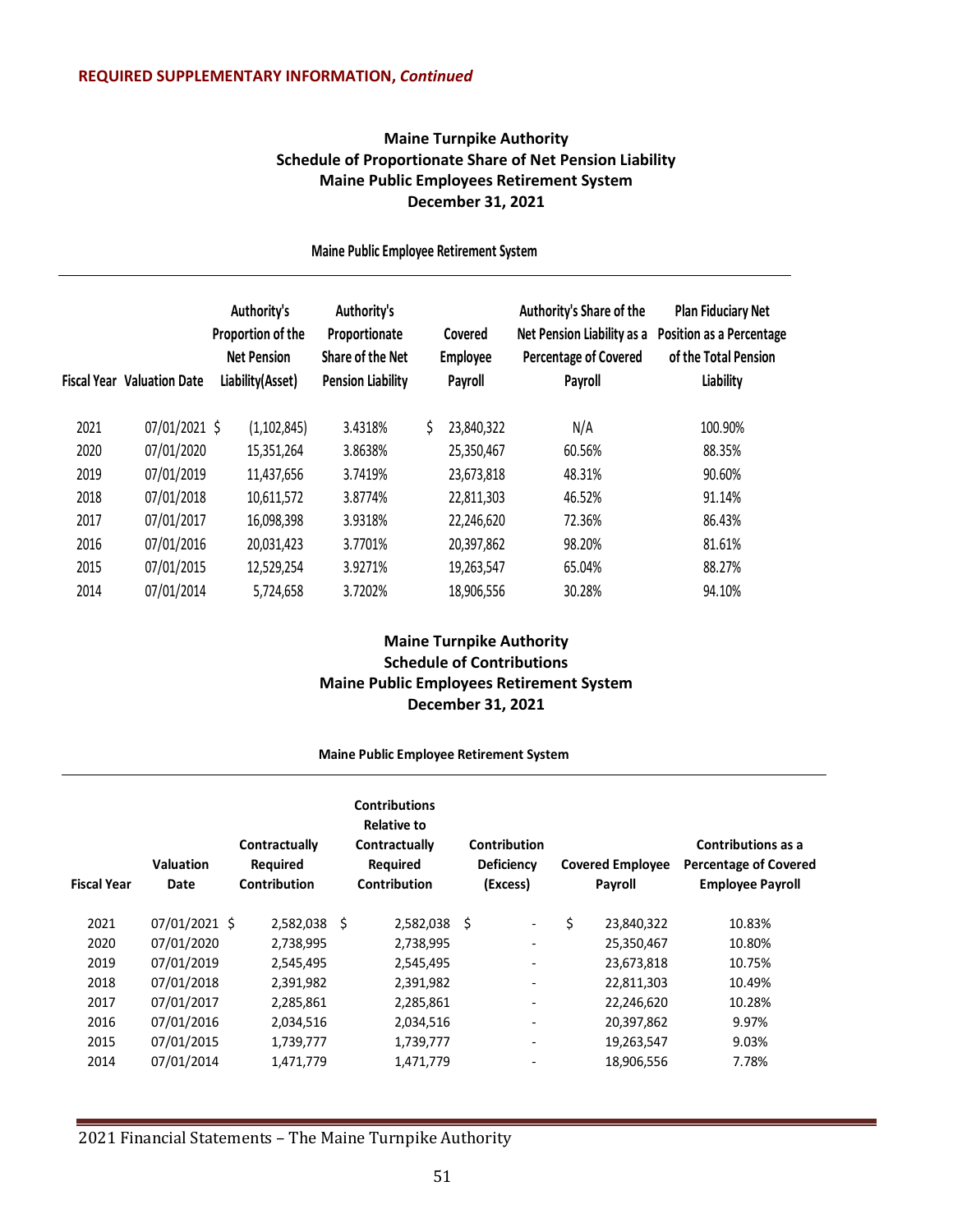# **OTHER SUPPLEMENTARY INFORMATION**

**Calculation of the Composite Debt Service Ratio, as Defined by the Bond Resolutions and Related Documents (000's)**

|                                                           |               | <b>Years Ended December 31st,</b> |               |  |  |
|-----------------------------------------------------------|---------------|-----------------------------------|---------------|--|--|
|                                                           |               | 2021                              | 2020          |  |  |
| <b>Revenues:</b>                                          |               |                                   |               |  |  |
| <b>Net Fare Revenue</b>                                   | \$            | 138,772                           | \$<br>115,460 |  |  |
| <b>Concession Rental</b>                                  |               | 4,405                             | 2,912         |  |  |
| Investment Income <sup>1</sup>                            |               | 38                                | 1,058         |  |  |
| Miscellaneous                                             |               | 2,458                             | 2,078         |  |  |
| <b>Total Revenues</b>                                     | $\frac{1}{2}$ | 145,673                           | \$<br>121,508 |  |  |
| <b>Expenses:</b>                                          |               |                                   |               |  |  |
| Operations                                                |               | 23,527                            | 25,699        |  |  |
| Maintenance                                               |               | 12,635                            | 12,695        |  |  |
| Adminstrative                                             |               | 2,124                             | 2,085         |  |  |
| <b>Total Expenses</b>                                     | \$            | 38,286                            | \$<br>40,479  |  |  |
| <b>Net Operating Revenues</b>                             | \$            | 107,387                           | \$<br>81,029  |  |  |
| Debt Service Payments <sup>2</sup>                        |               | 39,556                            | 35,500        |  |  |
| Reserve Maintenance Fund Deposit                          |               | 40,000                            | 40,000        |  |  |
| MDOT Account / Sub Debt Fund Deposit                      |               | 2,444                             | 2,442         |  |  |
| <b>Other General Reserve Fund Deposits</b>                | \$            | 25,387                            | \$<br>3,087   |  |  |
| <b>Debt Service Ratio of Net Revenues to Debt Service</b> |               | 2.71                              | 2.28          |  |  |

**Note:** Revenues and expenses are presented on this schedule on the accrual basis in accordance with accounting principles generally accepted in the United States. Certain amounts included on the Statements of Revenues, Expenses, and Changes in Net Position are not part of the net revenues, as defined, and therefore excluded from this schedule.

<sup>1</sup> Capital fund and Rebate Fund earnings are not included in investment income, consistent with the Maine Turnpike Revenue Bond Resolution.

<sup>2</sup> Represents Debt Service Deposits, net of capitalized interest, on the outstanding Revenue Bonds only.

 $3$  Net Revenues divided by Debt Service. The Bond Resolution requires a minimum ratio of 2.0.